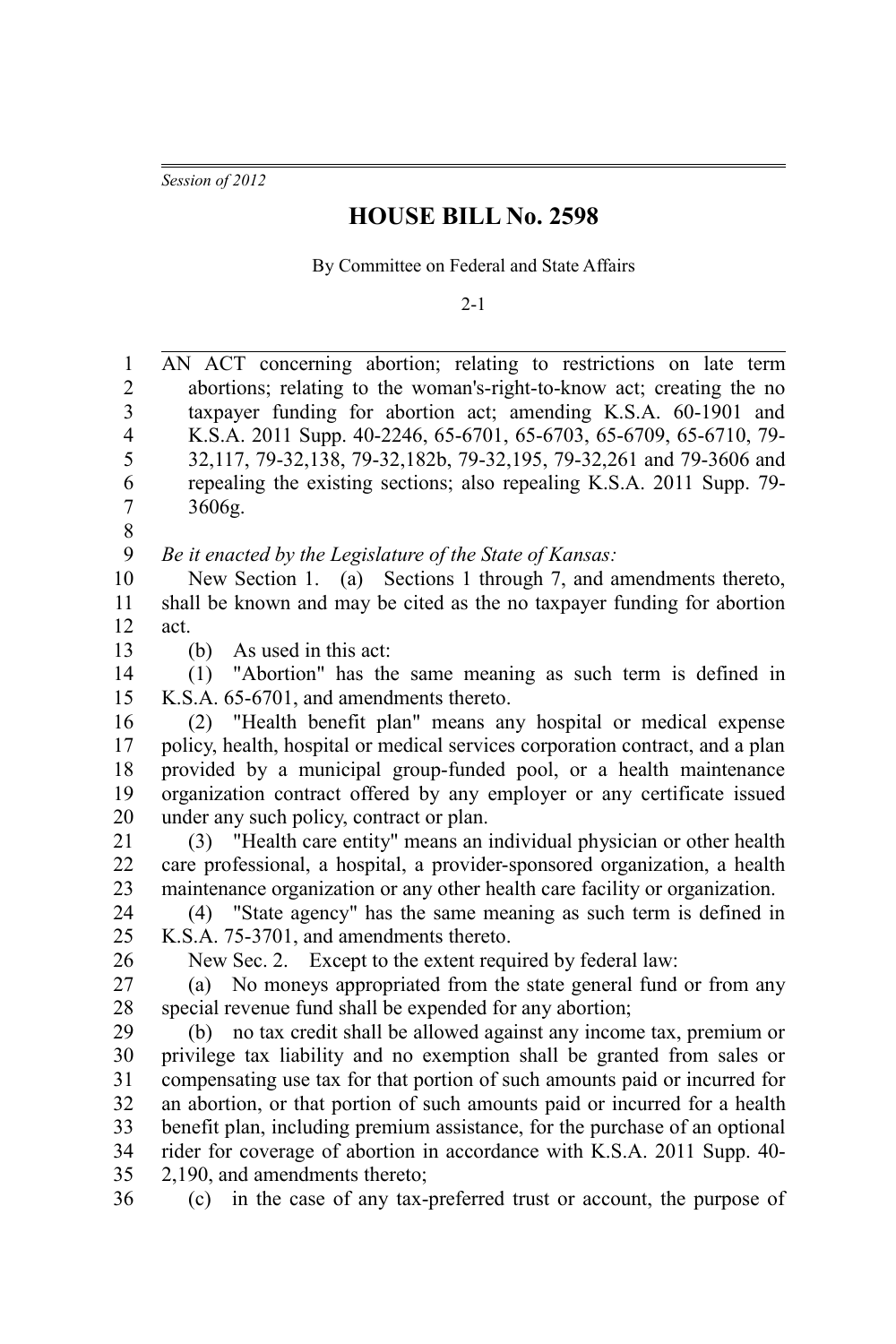which is to pay medical expenses of the account beneficiary, any amount paid or distributed from such an account for an abortion shall be included 1 2

in the gross income of such beneficiary; and 3

(d) no health care services provided by any state agency, or any employee of a state agency while acting within the scope of such employee's employment, shall include abortion. 4 5 6

New Sec. 3. Nothing in sections 1 through 7, and amendments thereto, shall repeal, amend or have any effect on any other state law to the extent such law imposes any limitation on the use of funds for abortion, more restrictive than the limitations set forth in sections 1 through 7, and amendments thereto. 7 8 9 10 11

New Sec. 4. Nothing in sections 1 through 7, and amendments thereto, shall be construed: 12 13

(a) To require any state agency or municipality to provide or pay for any abortion; or 14 15

16

(b) as creating or recognizing a right to abortion.

New Sec. 5. No state agency shall discriminate against any individual or institutional health care entity on the basis that such health care entity does not provide, pay for or refer for abortions. 17 18 19

New Sec. 6. The limitations set forth in sections 1 through 7, and amendments thereto, shall not apply to an abortion which is necessary to preserve the life of the pregnant woman. 20 21 22

New Sec. 7. The provisions of sections 1 through 7, and amendments thereto, are declared to be severable, and if any provision, or the application thereof, to any person shall be held invalid, such invalidity shall not affect the validity of the remaining provisions of sections 1 through 7, and amendments thereto. 23 24 25 26 27

New Sec. 8. (a) No person shall perform an abortion with knowledge that the pregnant woman is seeking the abortion solely on account of the sex of the unborn child. 28 29 30

(b) (1) A woman upon whom an abortion is performed or induced, or upon whom there is an attempt to perform or induce an abortion, in violation of this section, the father, if married to the woman at the time of the abortion, and the parents or custodial guardian of the woman, if the woman has not attained the age of 18 years at the time of the abortion, may in a civil action obtain appropriate relief, unless, in a case where the plaintiff is not the woman upon whom the abortion was performed, the pregnancy resulted from the plaintiff's criminal conduct. 31 32 33 34 35 36 37 38

(2) Such relief shall include: 39

(A) Money damages for all injuries, psychological and physical, occasioned by the violation of this section; 40 41

(B) statutory damages equal to three times the cost of the abortion; and 42 43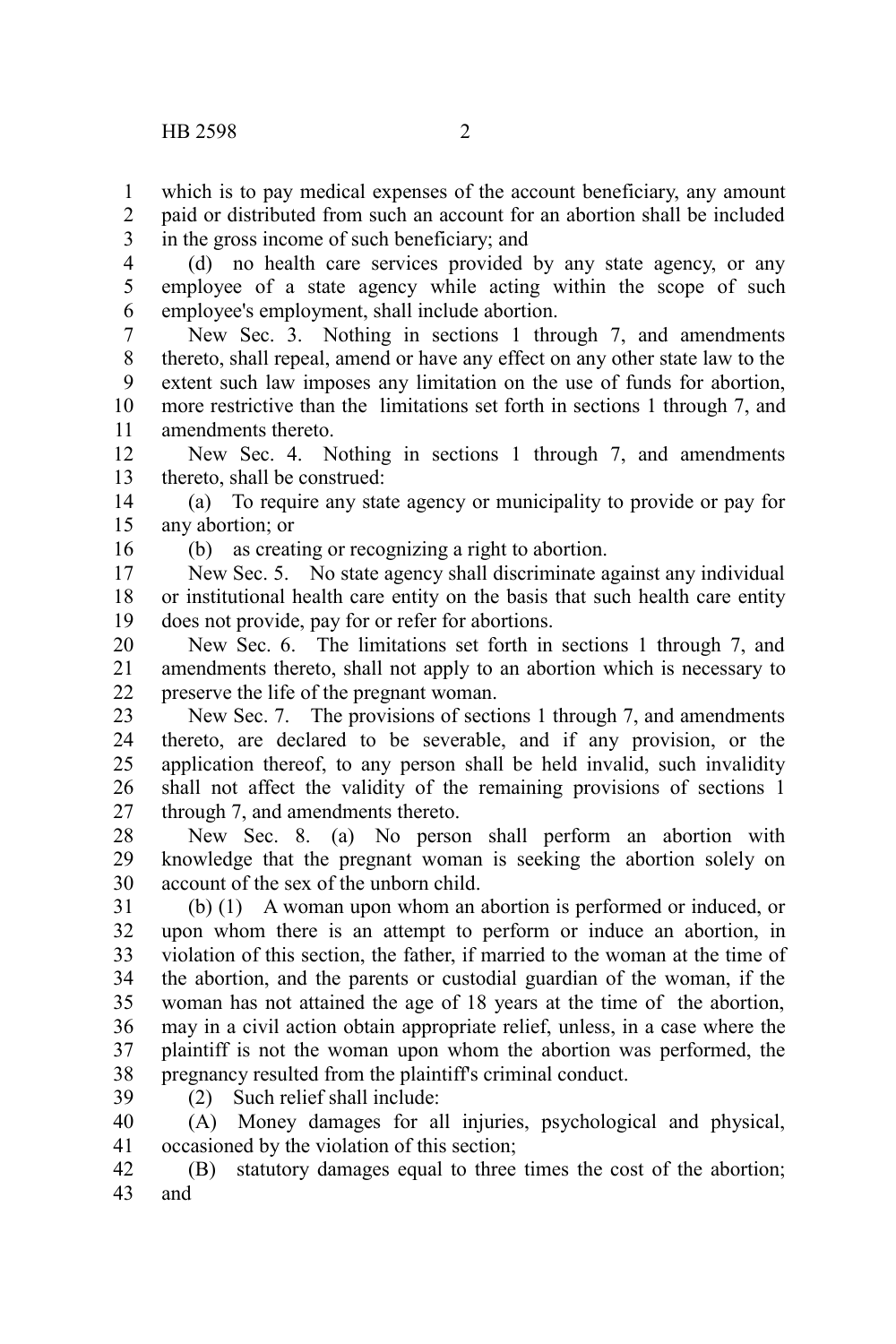(C) reasonable attorney fees.

(c) A woman upon whom an abortion is performed shall not be prosecuted under this section for a conspiracy to violate this section pursuant to K.S.A. 2011 Supp. 21-5302, and amendments thereto. 2 3 4

5

1

(d) Nothing in this section shall be construed to create a right to an abortion. Notwithstanding any provision of this section, a person shall not perform an abortion that is prohibited by law. 6 7

(e) Upon a first conviction of a violation of this section, a person shall be guilty of a class A person misdemeanor. Upon a second or subsequent conviction of a violation of this section, a person shall be guilty of a severity level 10, person felony. 8 9 10 11

(f) If any provision of this section is held to be invalid or unconstitutional, it shall be conclusively presumed that the legislature would have enacted the remainder of this section without such invalid or unconstitutional provision. 12 13 14 15

New Sec. 9. (a) No school district, employee or volunteer thereof, or educational service provider contracting with such school district shall provide abortion services. No school district shall permit any person or entity to offer, sponsor or otherwise furnish in any manner any course materials or instruction relating to human sexuality or sexually transmitted diseases if such person or entity is an abortion services provider. 16 17 18 19 20 21

(b) For the purposes of this section, the term "abortion" shall have the same meaning as such term is defined in K.S.A. 65-6701, and amendments thereto.  $22$ 23 24

New Sec. 10. (a) No civil action may be commenced in any court for a claim of wrongful life or wrongful birth, and no damages may be recovered in any civil action for any physical condition of a minor that existed at the time of such minor's birth if the damages sought arise out of a claim that a person's action, or omission, contributed to such minor's mother not obtaining an abortion.  $25$ 26 27 28 29 30

(b) Nothing in this section shall be deemed to create any new cause of action, nor preclude any otherwise proper cause of action based on a claim that, but for a person's wrongful action, or omission, the death or injury of the mother would not have occurred, or the handicap, disease or disability of an individual prior to birth would have been prevented, cured or ameliorated in a manner that preserved the health and life of such individual. 31 32 33 34 35 36 37

(c) As used in this section: 38

(1) "Abortion" has the same meaning as such term is defined in K.S.A. 65-6701, and amendments thereto. 39 40

(2) "Claim of wrongful birth" means a cause of action brought by a parent, legal guardian or other individual legally required to provide for the support of a minor, which seeks damages, whether economic or 41 42 43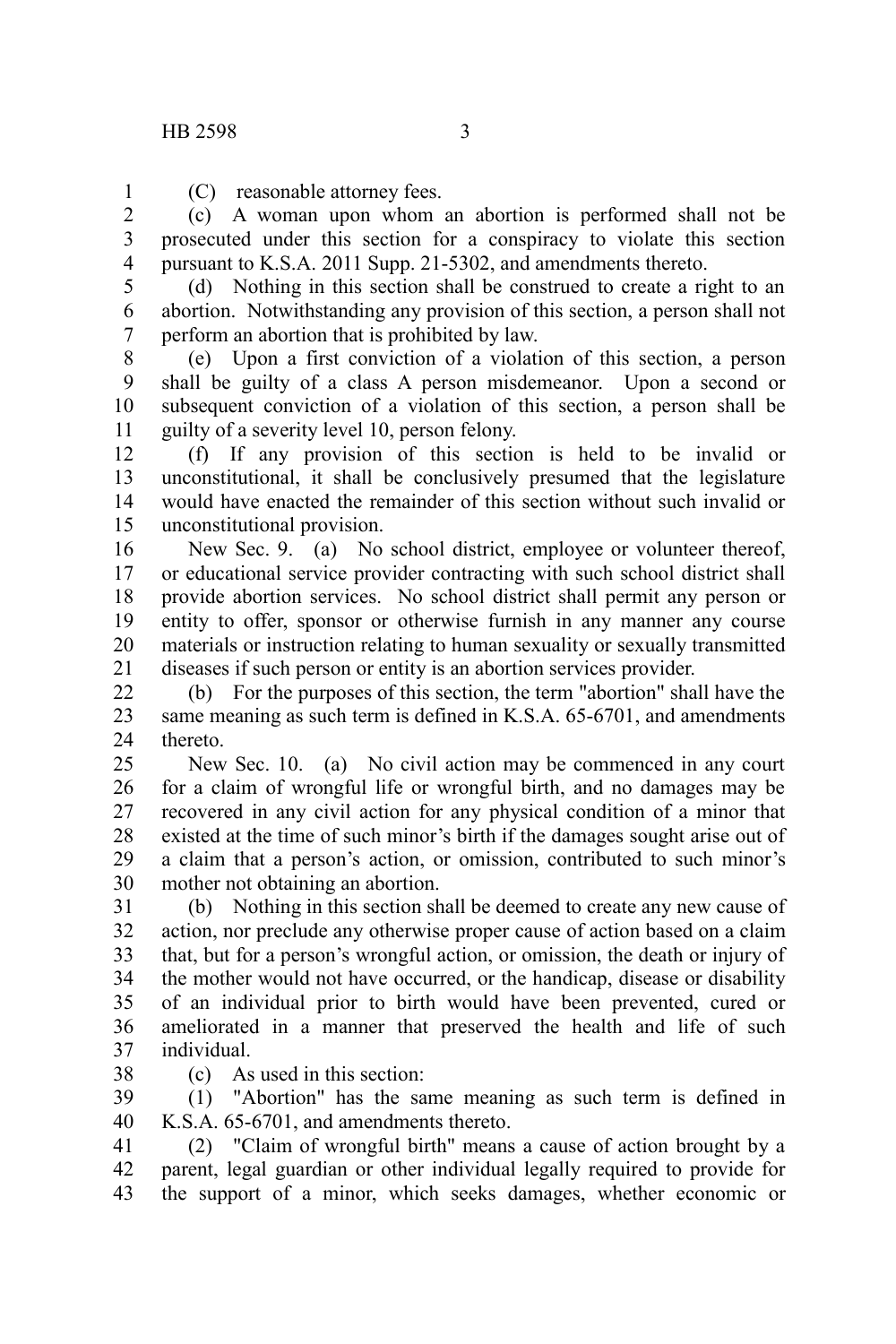noneconomic, as a result of a physical condition of such minor that existed at the time of such minor's birth, and which is based on a claim that a person's action, or omission, contributed to such minor's mother not obtaining an abortion. 1 2 3 4

(3) "Claim of wrongful life" means a cause of action brought by, or on behalf of, a minor, which seeks damages, whether economic or noneconomic, for such minor as a result of a physical condition of such minor that existed at the time of such minor's birth, and which is based on a claim that a person's action, or omission, contributed to such minor's mother not obtaining an abortion. 5 6 7 8 9 10

Sec. 11. K.S.A. 2011 Supp. 40-2246 is hereby amended to read as follows: 40-2246. (a) A credit against the taxes otherwise due under the Kansas income tax act shall be allowed to an employer for amounts paid during the taxable year for purposes of this act on behalf of an eligible employee as defined in K.S.A. 40-2239*,* and amendments thereto*,* to provide health insurance or care and amounts contributed to health savings accounts of eligible covered employees*, except that for taxable years commencing after December 31, 2011, no credit shall be allowed pursuant to this section for that portion of any amounts paid by an employer for healthcare, a health benefit plan, as defined in section 1, and amendments thereto, or amounts contributed to health savings accounts for the purchase of an optional rider for coverage of abortion in accordance with K.S.A. 2011 Supp. 40-2,190, and amendments thereto*. 11 12 13 14 15 16 17 18 19 20 21 22 23

(b) (1) For employers that have established a small employer health benefit plan after December 31, 1999, but prior to January 1, 2005, the amount of the credit allowed by subsection (a) shall be \$35 per month per eligible covered employee or 50% of the total amount paid by the employer during the taxable year, whichever is less, for the first two years of participation. In the third year, the credit shall be equal to 75% of the lesser of \$35 per month per employee or 50% of the total amount paid by the employer during the taxable year. In the fourth year, the credit shall be equal to 50% of the lesser of \$35 per month per employee or 50% of the total amount paid by the employer during the taxable year. In the fifth year, the credit shall be equal to 25% of the lesser of \$35 per month per employee or 50% of the total amount paid by the employer during the taxable year. For the sixth and subsequent years, no credit shall be allowed. 24 25 26 27 28 29 30 31 32 33 34 35 36 37

(2) For employers that have established a small employer health benefit plan or made contributions to a health savings account of an eligible covered employee after December 31, 2004, the amount of credit allowed by subsection (a) shall be \$70 per month per eligible covered employee for the first 12 months of participation, \$50 per month per eligible covered employee for the next 12 months of participation and \$35 38 39 40 41 42 43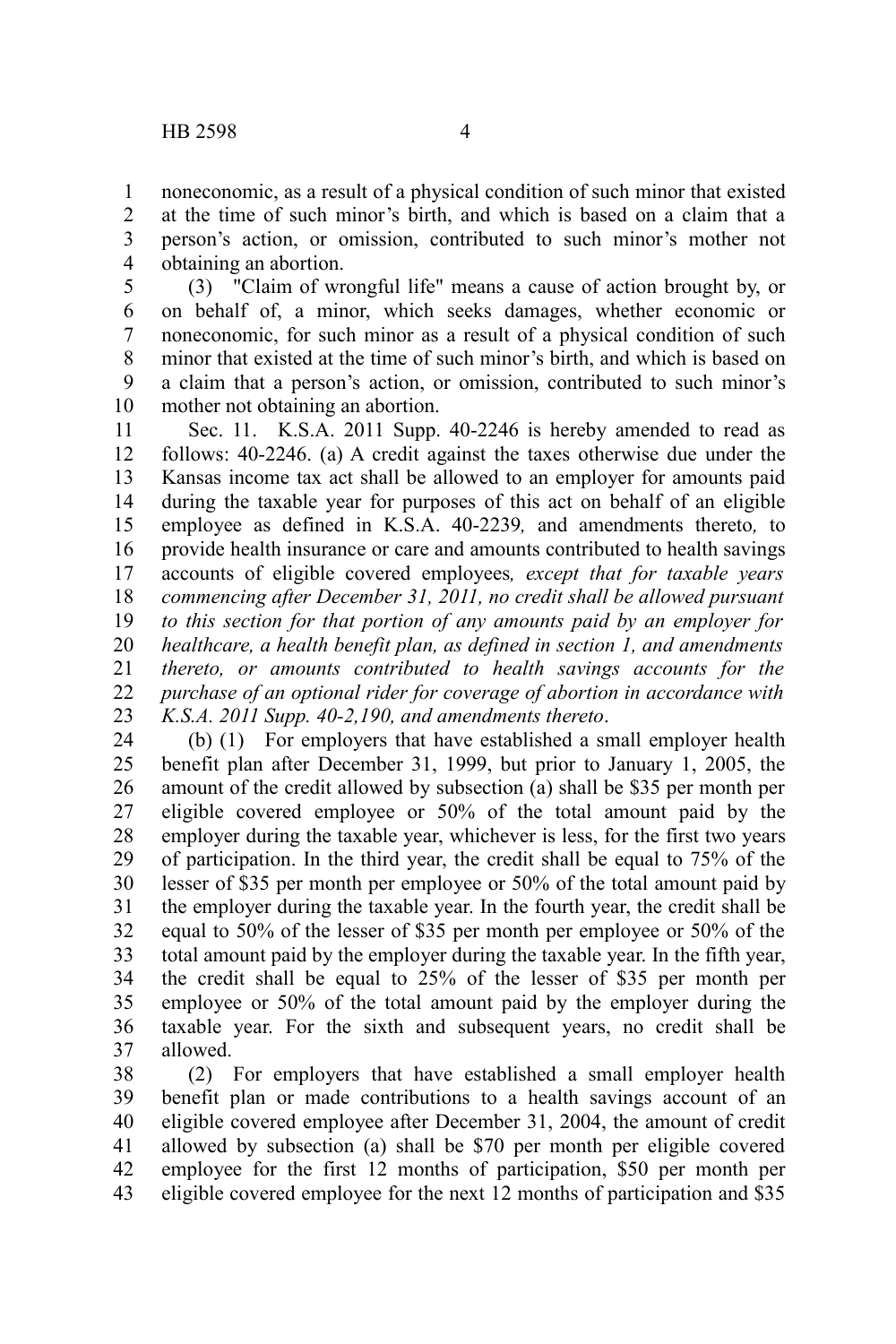per eligible covered employee for the next 12 months of participation. After 36 months of participation, no credit shall be allowed. 1 2

(c) If the credit allowed by this section is claimed, the amount of any deduction allowable under the Kansas income tax act for expenses described in this section shall be reduced by the dollar amount of the credit. The election to claim the credit shall be made at the time of filing the tax return in accordance with law. If the credit allowed by this section exceeds the taxes imposed under the Kansas income tax act for the taxable year, that portion of the credit which exceeds those taxes shall be refunded to the taxpayer. 3 4 5 6 7 8 9 10

(d) Any amount of expenses paid by an employer under this act shall not be included as income to the employee for purposes of the Kansas income tax act. If such expenses have been included in federal taxable income of the employee, the amount included shall be subtracted in arriving at state taxable income under the Kansas income tax act. 11 12 13 14 15

(e) The secretary of revenue shall promulgate rules and regulations to carry out the provisions of this section. 16 17

(f) This section shall apply to all taxable years commencing after December 31, 1999. 18 19

Sec. 12. K.S.A. 60-1901 is hereby amended to read as follows: 60- 1901. *(a)* If the death of a person is caused by the wrongful act or omission of another, an action may be maintained for the damages resulting therefrom if the former might have maintained the action had he or she *such person* lived, in accordance with the provisions of this article, against the wrongdoer, or his or her *such wrongdoer's* personal representative if he or she *such wrongdoer* is deceased. 20 21 22 23 24 25 26

*(b) As used in article 19 of chapter 60 of the Kansas Statutes Annotated, and amendments thereto, a person also means an unborn child. (c) As used in this section, "unborn child" means a living individual organism of the species homo sapiens, in utero, at any stage of gestation from fertilization to birth.* 27 28 29 30 31

*(d) This section shall not apply to a wrongful death action if the death is of an unborn child by means of:* 32 33

34

*(1) Any act committed by the mother of the unborn child;*

*(2) any medical procedure, including abortion, performed by a physician or other licensed medical professional at the request of the pregnant woman or her legal guardian; or* 35 36 37

*(3) the lawful dispensation or administration of lawfully prescribed medication.* 38 39

Sec. 13. K.S.A. 2011 Supp. 65-6701 is hereby amended to read as follows: 65-6701. As used in this act *K.S.A. 65-6701 through 65-6721 and section 8, and amendments thereto*: 40 41 42

(a) "Abortion" means the use or prescription of any instrument, 43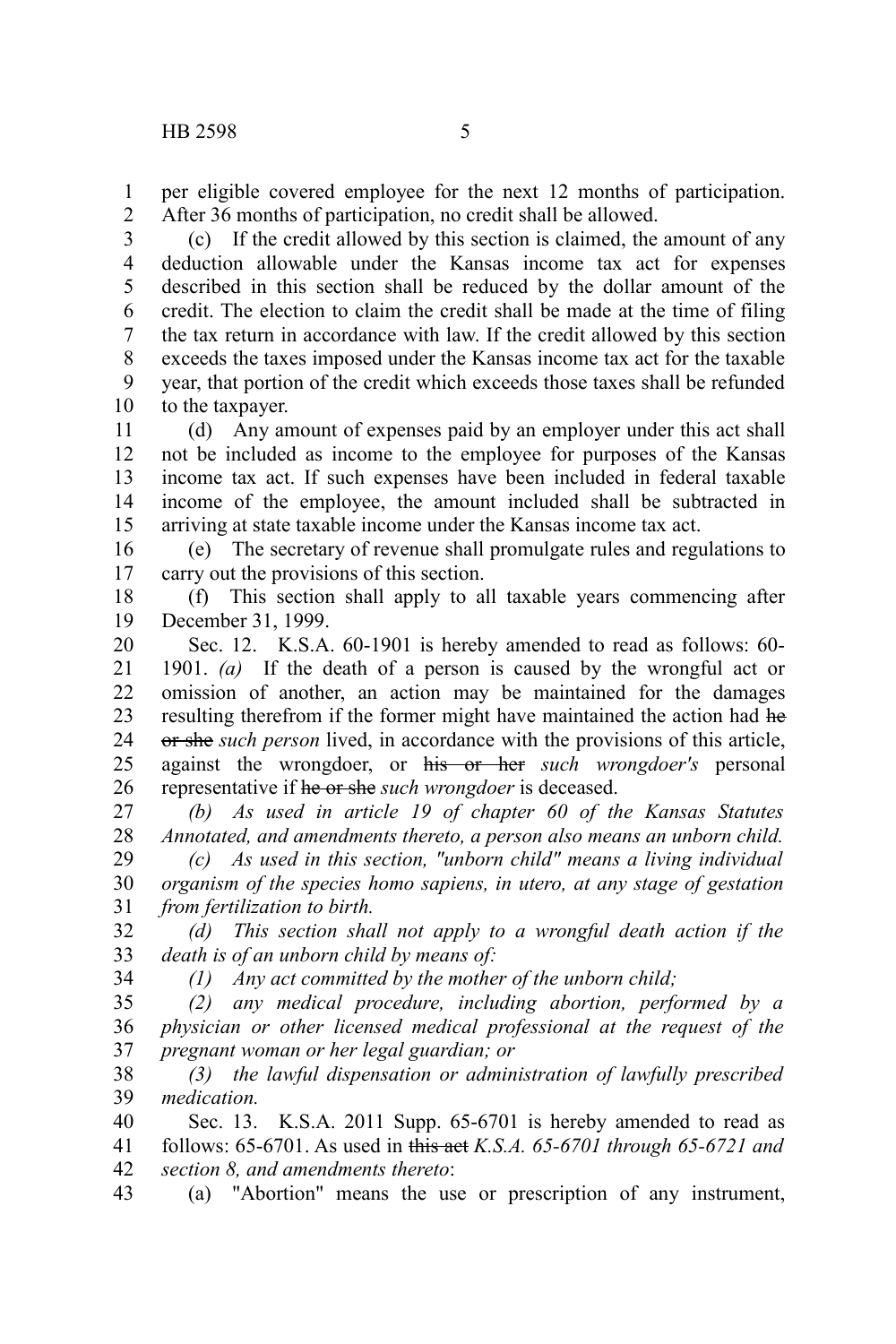medicine, drug or any other substance or device to terminate the pregnancy of a woman known to be pregnant with an intention other than to increase the probability of a live birth, to preserve the life or health of the child after live birth, or to remove a dead unborn child who died as the result of natural causes in utero, accidental trauma or a criminal assault on the pregnant woman or her unborn child, and which causes the premature termination of the pregnancy. 1 2 3 4 5 6 7

*(b) "Bodily function" means physical functions only. The term "bodily function" does not include mental or emotional functions.* 8 9

(b) *(c)* "Counselor" means a person who is: (1) Licensed to practice medicine and surgery; (2) licensed to practice psychology; (3) licensed to practice professional or practical nursing; (4) registered to practice professional counseling; (5) licensed as a social worker; (6) the holder of a master's or doctor's degree from an accredited graduate school of social work; (7) registered to practice marriage and family therapy; (8) a licensed physician assistant; or (9) a currently ordained member of the clergy or religious authority of any religious denomination or society. Counselor does not include the physician who performs or induces the abortion or a physician or other person who assists in performing or inducing the abortion. 10 11 12 13 14 15 16 17 18 19 20

(c) *(d)* "Department" means the department of health and environment. 21 22

(d) *(e)* "Gestational age" means the time that has elapsed since the first day of the woman's last menstrual period. 23 24

(e) *(f)* "Medical emergency" means that condition which, on the basis of the physician's good faith clinical judgment *using and exercising that degree of care, skill and proficiency commonly exercised by the ordinary skillful, careful and prudent physician in the same or similar circumstances*, so complicates the medical condition of a pregnant woman as to necessitate the immediate abortion of her pregnancy to avert her death or for which a delay will create serious risk of substantial and irreversible impairment of a major bodily function. *No condition shall be deemed a medical emergency if based on a claim or diagnosis that the woman will engage in conduct which would result in her death or in substantial and irreversible physicial impairment of a major bodily function.* 25 26 27 28 29 30 31 32 33 34 35 36

37

(f) *(g)* "Minor" means a person less than 18 years of age.

(g) *(h)* "Physician" means a person licensed to practice medicine and surgery in this state. 38 39

(h) *(i)* "Pregnant" or "pregnancy" means that female reproductive condition of having an unborn child in the mother's body. 40 41

 $(i)$  (i) "Qualified person" means an agent of the physician who is a psychologist, licensed social worker, registered professional counselor, 42 43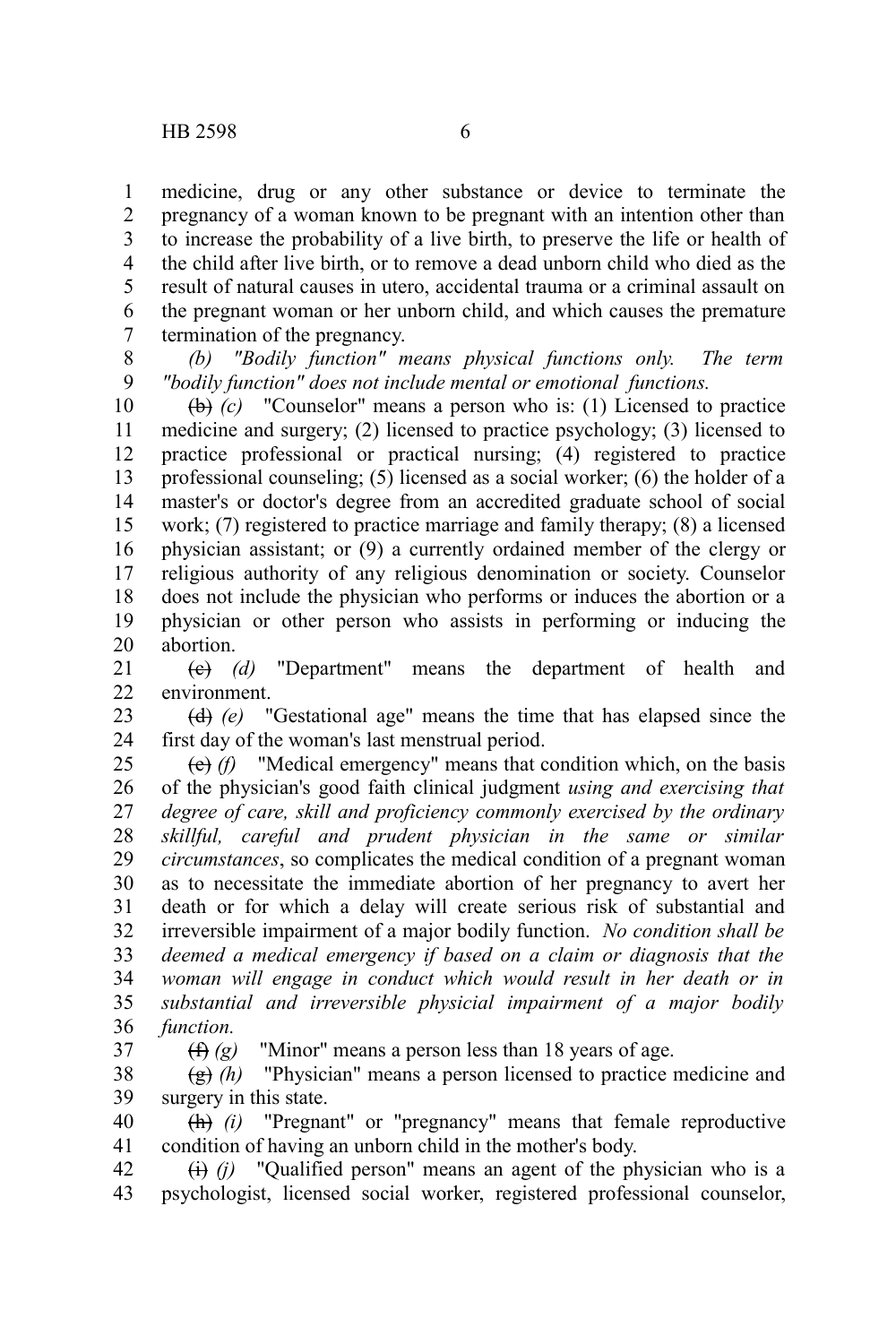registered nurse or physician. 1

 $\overline{(i)}$  (k) "Unemancipated minor" means any minor who has never been: (1) Married; or (2) freed, by court order or otherwise, from the care, custody and control of the minor's parents. 2 3 4

(k) *(l)* "Viable" means that stage of fetal development when it is the physician's judgment according to accepted obstetrical or neonatal standards of care and practice applied by physicians in the same or similar circumstances that there is a reasonable probability that the life of the child can be continued indefinitely outside the mother's womb with natural or artificial life-supportive measures. 5 6 7 8 9 10

Sec. 14. K.S.A. 2011 Supp. 65-6703 is hereby amended to read as follows: 65-6703. (a) No person shall perform or induce*, or attempt to perform or induce* an abortion when the unborn child is viable unless such person is a physician and has a documented referral from another physician not legally or financially affiliated with the physician performing or inducing*, or attempting to perform or induce* the abortion and both physicians provide a written determination, based upon a medical judgment arrived at using and exercising that degree of care, skill and proficiency commonly exercised by the ordinary skillful, careful and prudent physician in the same or similar circumstances and that would be made by a reasonably prudent physician, knowledgeable in the field, and knowledgeable about the case and the treatment possibilities with respect to the conditions involved, that: (1) The abortion is necessary to preserve the life of the pregnant woman; or (2) a continuation of the pregnancy will cause a substantial and irreversible *physical* impairment of a major bodily function of the pregnant woman. *No condition shall be deemed to exist if it is based on a claim or diagnosis that the woman will engage in conduct that would result in her death or in substantial and irreversible physical impairment of a major bodily function.* 11 12 13 14 15 16 17 18 19 20 21 22 23 24 25 26 27 28 29

(b) Except in the case of a medical emergency, a copy of the written documented referral and of the abortion-performing physician's written determination shall be provided to the pregnant woman no less than 30 minutes prior to the initiation of the abortion. The written determination shall be time-stamped at the time it is delivered to the pregnant woman. The medical basis for the determination shall also be reported by the physician as part of the written report made by the physician to the secretary of health and environment under K.S.A. 65-445, and amendments thereto. Such determination shall specify: 30 31 32 33 34 35 36 37 38

(1) If the unborn child was determined to be nonviable and the medical basis of such determination; 39 40

(2) if the abortion is necessary to preserve the life of the pregnant woman and the medical basis of such determination, including the specific medical condition the physician believes would cause the death of the 41 42 43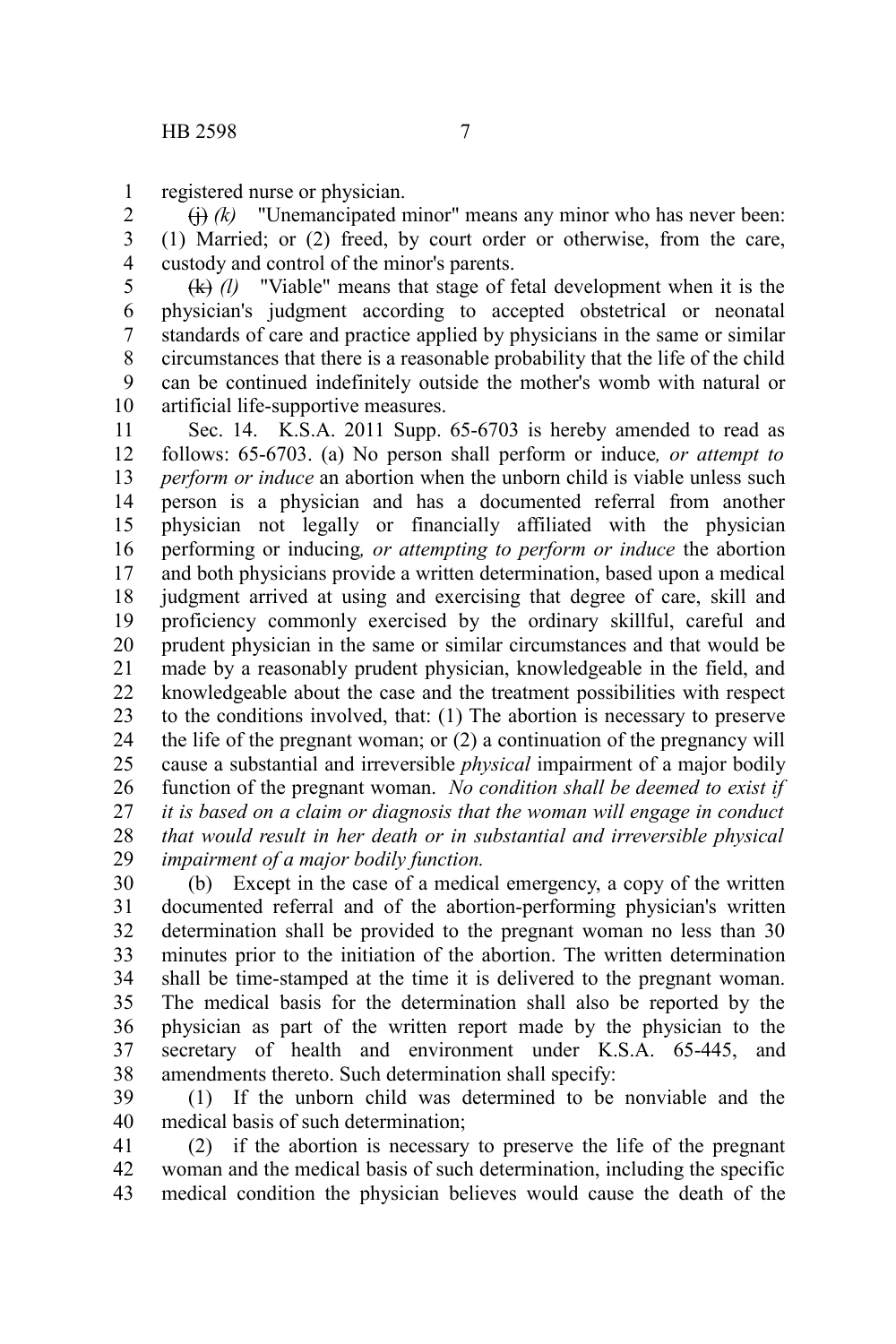pregnant woman; or 1

(3) if a continuation of the pregnancy will cause a substantial and irreversible *physical* impairment of a major bodily function of the pregnant woman and the medical basis of such determination, including the specific medical condition the physician believes would constitute a substantial and irreversible *physical* impairment of a major bodily function of the pregnant woman. 2 3 4 5 6 7

(c) (1) Except in the case of a medical emergency, prior to performing *or inducing, or attempting to perform or induce* an abortion upon a woman, the physician shall determine the gestational age of the unborn child according to accepted obstetrical and neonatal practice and standards applied by physicians in the same or similar circumstances. If the physician determines the gestational age is less than 22 weeks, the physician shall document as part of the medical records of the woman the basis for the determination. The medical basis for the determination of the gestational age of the unborn child shall also be reported by the physician as part of the written report made by the physician to the secretary of health and environment under K.S.A. 65-445, and amendments thereto. 8 9 10 11 12 13 14 15 16 17 18

(2) If the physician determines the gestational age of the unborn child is 22 or more weeks, prior to performing *or inducing, or attempting to perform or induce* an abortion upon the woman the physician shall determine if the unborn child is viable by using and exercising that degree of care, skill and proficiency commonly exercised by the ordinary skillful, careful and prudent physician in the same or similar circumstances. In making this determination of viability, the physician shall perform or cause to be performed such medical examinations and tests as are necessary to make a finding of the gestational age of the unborn child and shall enter such findings and determinations of viability in the medical record of the woman. 19 20 21 22 23 24 25 26 27 28 29

(3) If the physician determines the gestational age of an unborn child is 22 or more weeks, and determines that the unborn child is not viable and performs an abortion on the woman, the physician shall report such determinations, the medical basis and the reasons for such determinations in writing to the medical care facility in which the abortion is performed for inclusion in the report of the medical care facility to the secretary of health and environment under K.S.A. 65-445, and amendments thereto, or if the abortion is not performed in a medical care facility, the physician shall report such determinations, the medical basis and the reasons for such determinations in writing to the secretary of health and environment as part of the written report made by the physician to the secretary of health and environment under K.S.A. 65-445, and amendments thereto. 30 31 32 33 34 35 36 37 38 39 40 41

(4) If the physician who is to perform the abortion determines the gestational age of an unborn child is 22 or more weeks, and determines 42 43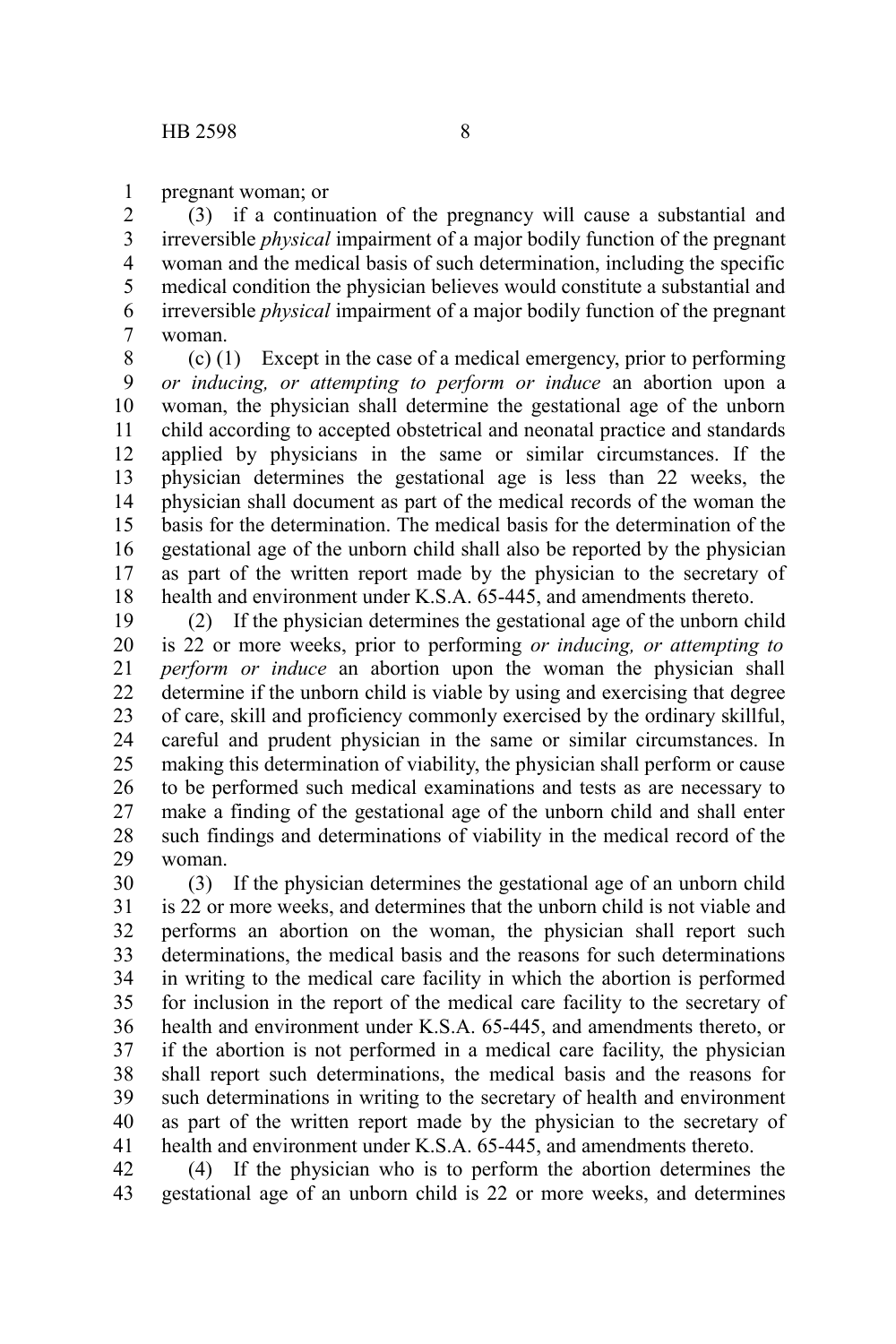that the unborn child is viable, both physicians under subsection (a) determine in accordance with the provisions of subsection (a) that an abortion is necessary to preserve the life of the pregnant woman or that a continuation of the pregnancy will cause a substantial and irreversible *physical* impairment of a major bodily function of the pregnant woman and the physician performs an abortion on the woman, the physician who performs the abortion shall report such determinations, the medical basis and the reasons for such determinations, including the specific medical diagnosis for the determination that an abortion is necessary to preserve the life of the pregnant woman or that a continuation of the pregnancy will cause a substantial and irreversible *physical* impairment of a major bodily function of the pregnant woman and the name of the referring physician required by subsection (a) in writing to the medical care facility in which the abortion is performed for inclusion in the report of the medical care facility to the secretary of health and environment under K.S.A. 65-445, and amendments thereto, or if the abortion is not performed in a medical care facility, the physician who performs the abortion shall report such determinations, the medical basis and the reasons for such determinations, including the specific medical diagnosis for the determination that an abortion is necessary to preserve the life of the pregnant woman or that a continuation of the pregnancy will cause a substantial and irreversible *physical* impairment of a major bodily function of the pregnant woman and the name of the referring physician required by subsection (a) in writing to the secretary of health and environment as part of the written report made by the physician to the secretary of health and environment under K.S.A. 65-445, and amendments thereto. 1 2 3 4 5 6 7 8 9 10 11 12 13 14 15 16 17 18 19 20 21 22 23 24 25 26

(5) The physician shall retain the medical records required to be kept under paragraphs (1) and (2) of this subsection (c) for not less than 10 years and shall retain a copy of the written reports required under paragraphs (3) and (4) of this subsection (c) for not less than 10 years. 27 28 29 30

(d) The secretary of health and environment shall adopt rules and regulations to administer this section. Such rules and regulations shall include: 31 32 33

(1) A detailed list of the information that must be kept by a physician under paragraphs  $(1)$  and  $(2)$  of subsection  $(c)$ ; 34 35

(2) the contents of the written reports required under paragraphs (3) and (4) of subsection (c); and 36 37

(3) detailed specifications regarding information that must be provided by a physician in order to comply with the obligation to disclose the medical basis and specific medical diagnosis relied upon in determining that an abortion is necessary to preserve the life of the pregnant woman or that a continuation of the pregnancy will cause a substantial and irreversible impairment of a major bodily function of the 38 39 40 41 42 43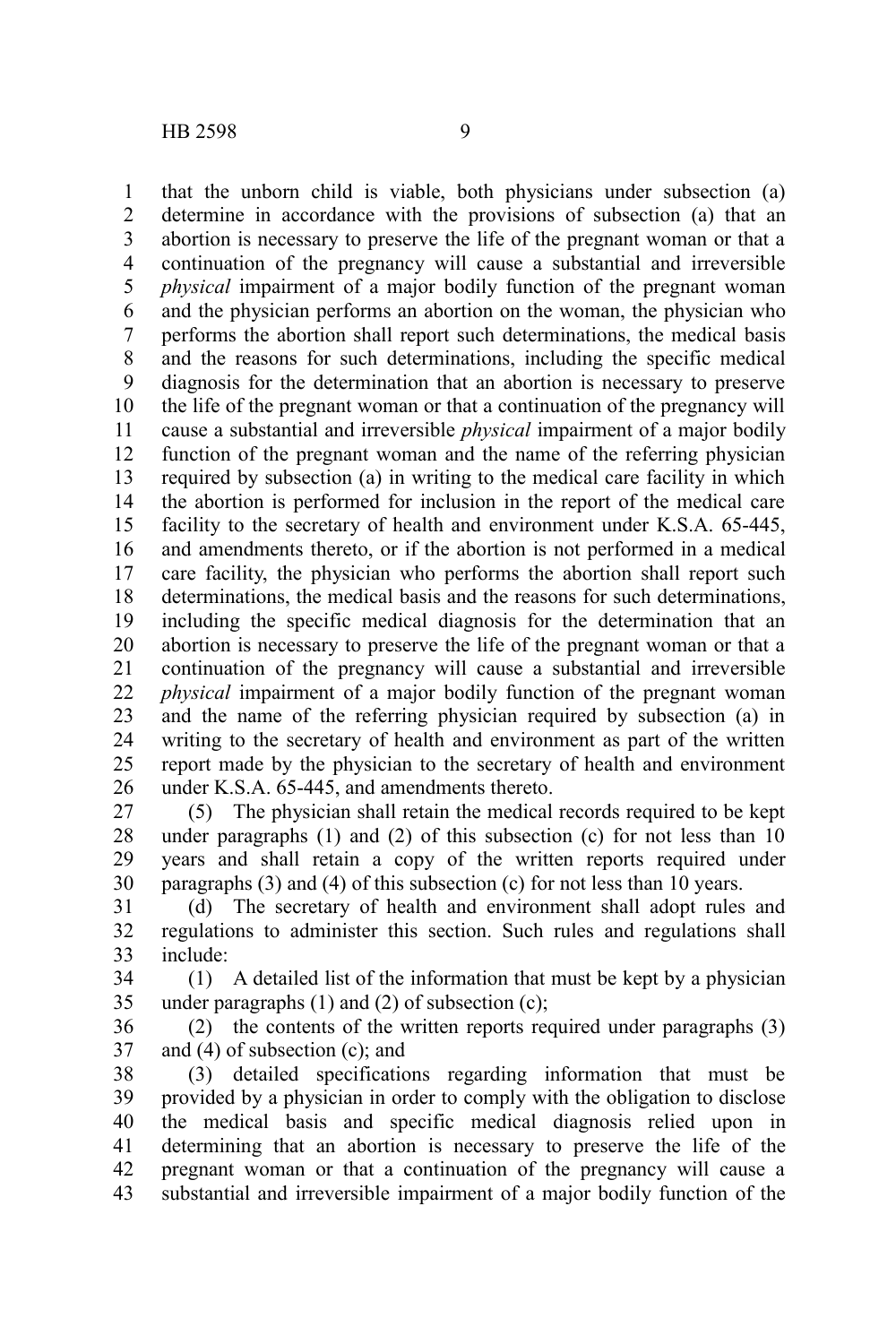pregnant woman. 1

(e) A woman upon whom an abortion is performed shall not be prosecuted under this section for a conspiracy to violate this section pursuant to K.S.A. 2011 Supp. 21-5302, and amendments thereto. 2 3 4

(f) Nothing in this section shall be construed to create a right to an abortion. Notwithstanding any provision of this section, a person shall not perform an abortion that is prohibited by law. 5 6 7

(g) (1) A woman upon whom an abortion is performed in violation of this section, the father, if married to the woman at the time of the abortion, and the parents or custodial guardian of the woman, if the woman has not attained the age of 18 years at the time of the abortion, may in a civil action obtain appropriate relief, unless, in a case where the plaintiff is not the woman upon whom the abortion was performed, the pregnancy resulted from the plaintiff's criminal conduct. 8 9 10 11 12 13 14

15

(2) Such relief shall include:

(A) Money damages for all injuries, psychological and physical, occasioned by the violation of this section; 16 17

(B) statutory damages equal to three times the cost of the abortion; and 18 19

20

(C) reasonable attorney fees.

(h) The prosecution of violations of this section may be brought by the attorney general or by the district attorney or county attorney for the county where any violation of this section is alleged to have occurred. 21 22 23

(i) Nothing in this section shall be construed to restrict the authority of the board of healing arts to engage in a disciplinary action. 24  $25$ 

(j) If any provision of this section is held to be invalid or unconstitutional, it shall be conclusively presumed that the legislature would have enacted the remainder of this section without such invalid or unconstitutional provision. 26 27 28 29

(k) Upon a first conviction of a violation of this section, a person shall be guilty of a class A nonperson misdemeanor. Upon a second or subsequent conviction of a violation of this section, a person shall be guilty of a severity level 10, nonperson felony. 30 31 32 33

Sec. 15. K.S.A. 2011 Supp. 65-6709 is hereby amended to read as follows: 65-6709. No abortion shall be performed or induced without the voluntary and informed consent of the woman upon whom the abortion is to be performed or induced. Except in the case of a medical emergency, consent to an abortion is voluntary and informed only if: 34 35 36 37 38

(a) At least 24 hours before the abortion the physician who is to perform the abortion or the referring physician has informed the woman in writing of: 39 40 41

(1) The name of the physician who will perform the abortion; 42

(2) a description of the proposed abortion method; 43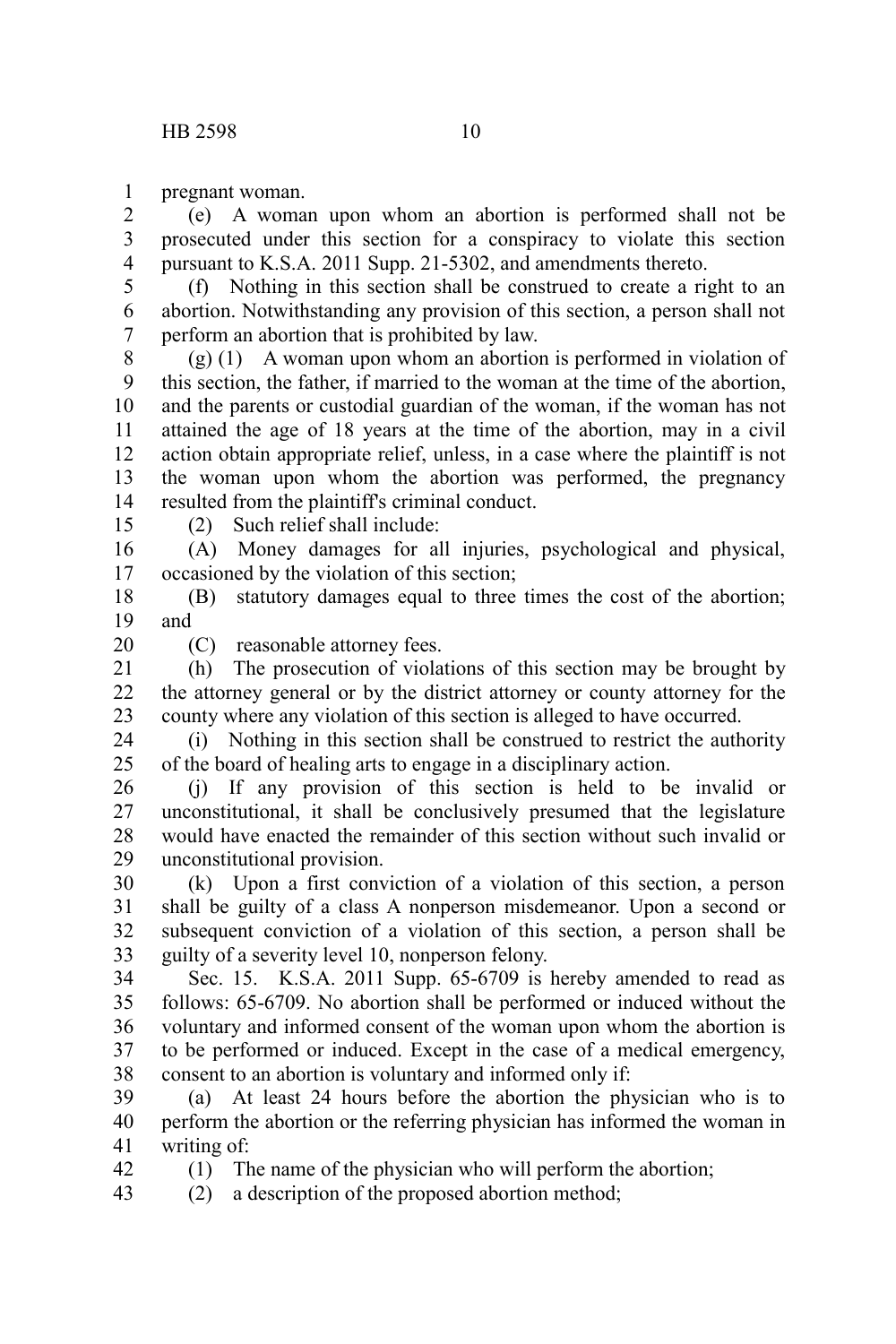(3) a description of risks related to the proposed abortion method, including *risk of premature birth in future pregnancies, risk of breast cancer and* risks to the woman's reproductive health and alternatives to the abortion that a reasonable patient would consider material to the decision of whether or not to undergo the abortion; 1 2 3 4 5

(4) the probable gestational age of the unborn child at the time the abortion is to be performed and that Kansas law requires the following: "No person shall perform or induce an abortion when the unborn child is viable unless such person is a physician and has a documented referral from another physician not financially associated with the physician performing or inducing the abortion and both physicians determine that: (1) The abortion is necessary to preserve the life of the pregnant woman; or (2) a continuation of the pregnancy will cause a substantial and irreversible*, physical* impairment of a major bodily function of the pregnant woman." If the child is born alive, the attending physician has the legal obligation to take all reasonable steps necessary to maintain the life and health of the child: 6 7 8 9 10 11 12 13 14 15 16 17

(5) the probable anatomical and physiological characteristics of the unborn child at the time the abortion is to be performed; 18 19

(6) the contact information for free counseling assistance for medically challenging pregnancies and the contact information for free perinatal hospice services*, including information regarding which entities provide such services free of charge*; 20 21 22 23

(7) the medical risks associated with carrying an unborn child to term; and 24  $25$ 

(8) any need for anti-Rh immune globulin therapy, if she is Rh negative, the likely consequences of refusing such therapy and the cost of the therapy. 26 27 28

(b) At least 24 hours before the abortion, the physician who is to perform the abortion, the referring physician or a qualified person has informed the woman in writing that: 29 30 31

(1) Medical assistance benefits may be available for prenatal care, childbirth and neonatal care, and that more detailed information on the availability of such assistance is contained in the printed materials given to her and described in K.S.A. 65-6710, and amendments thereto; 32 33 34 35

(2) the informational materials in K.S.A. 65-6710, and amendments thereto, are available in printed form and online, and describe the unborn child, list agencies which offer alternatives to abortion with a special section listing adoption services and list providers of free ultrasound services; 36 37 38 39 40

(3) the father of the unborn child is liable to assist in the support of her child, even in instances where he has offered to pay for the abortion except that in the case of rape this information may be omitted; 41 42 43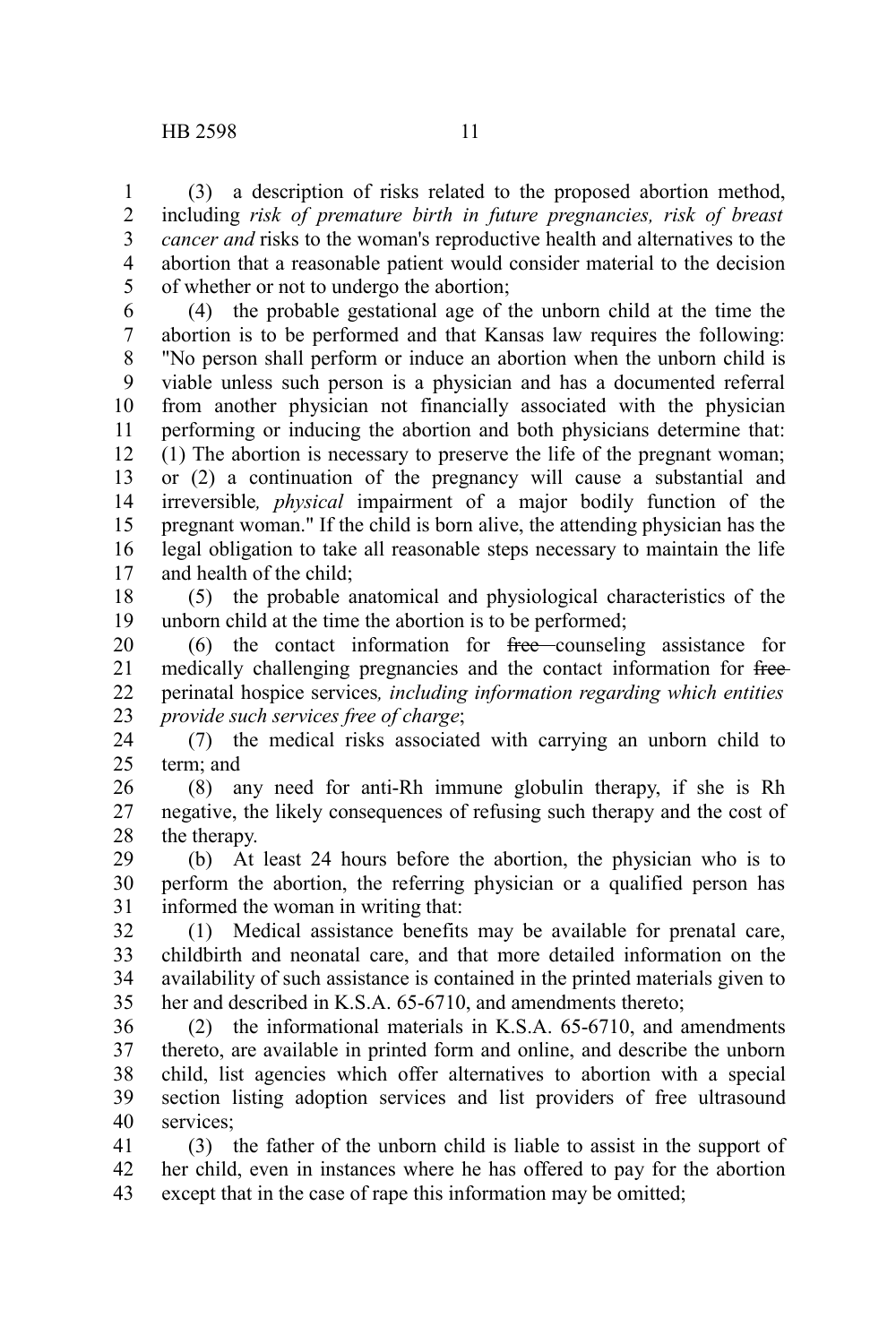(4) the woman is free to withhold or withdraw her consent to the abortion at any time prior to invasion of the uterus without affecting her right to future care or treatment and without the loss of any state or federally-funded benefits to which she might otherwise be entitled; and 1 2 3 4

(5) the abortion will terminate the life of a whole, separate, unique, living human being*; and* 5 6

*(6) by no later than 20 weeks from fertilization, the unborn child has the physical structures necessary to experience pain. There is evidence that by 20 weeks from fertilization unborn children seek to evade certain stimuli in a manner that in an infant or an adult would be interpreted to be a response to pain. Anesthesia is routinely administered to unborn children who are 20 weeks from fertilization or older who undergo prenatal surgery*. 7 8 9 10 11 12 13

(c) At least 30 minutes prior to the abortion procedure, prior to physical preparation for the abortion and prior to the administration of medication for the abortion, the woman shall meet privately with the physician who is to perform the abortion and such person's staff to ensure that she has an adequate opportunity to ask questions of and obtain information from the physician concerning the abortion. 14 15 16 17 18 19

(d) At least 24 hours before the abortion, the woman is given a copy of the informational materials described in K.S.A. 65-6710, and amendments thereto. If the woman asks questions concerning any of the information or materials, answers shall be provided to her in her own language. 20 21 22 23 24

(e) The woman certifies in writing on a form provided by the department, prior to the abortion, that the information required to be provided under subsections (a), (b) and (d) has been provided and that she has met with the physician who is to perform the abortion on an individual basis as provided under subsection (c). All physicians who perform abortions shall report the total number of certifications received monthly to the department. The department shall make the number of certifications received available on an annual basis. 25 26 27 28 29 30 31 32

(f) Prior to the performance of the abortion, the physician who is to perform the abortion or the physician's agent receives a copy of the written certification prescribed by subsection (e) of this section. 33 34 35

(g) The woman is not required to pay any amount for the abortion procedure until the 24-hour waiting period has expired. 36 37

(h) A physician who will use ultrasound equipment preparatory to or in the performance of the abortion, at least 30 minutes prior to the performance of the abortion: 38 39 40

(1) Informs the woman that she has the right to view the ultrasound image of her unborn child, at no additional expense to her; 41 42

(2) informs the woman that she has the right to receive a physical 43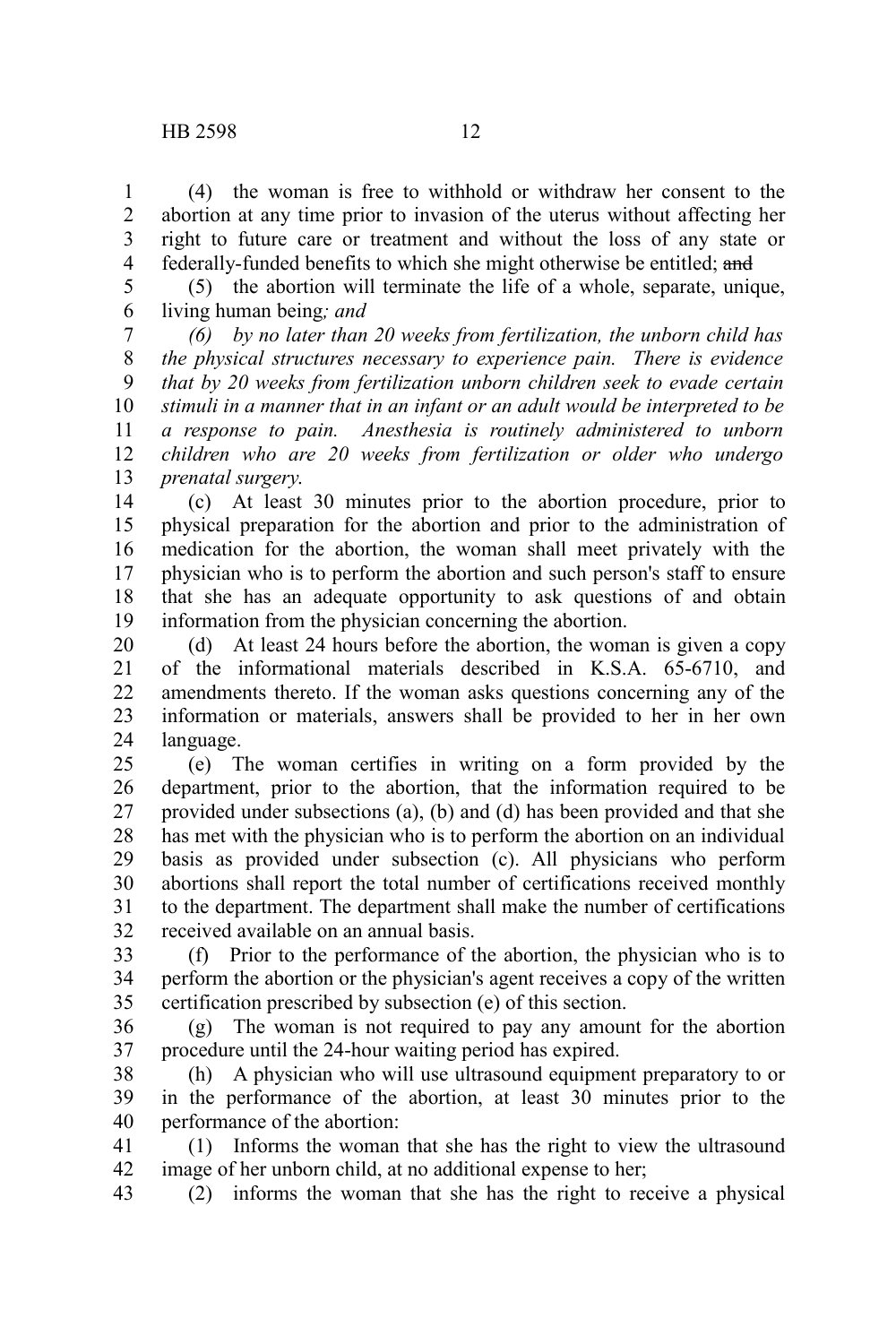picture of the ultrasound image, at no additional expense to her; 1

(3) offers the woman the opportunity to view the ultrasound image and receive a physical picture of the ultrasound image; 2 3

(4) certifies in writing that the woman was offered the opportunity to view the ultrasound image and receive a physical picture of the ultrasound image at least 30 minutes prior to the performance of the abortion; and 4 5 6

(5) obtains the woman's signed acceptance or rejection of the opportunity to view the ultrasound image and receive a physical picture of the ultrasound image. 7 8 9

If the woman accepts the offer and requests to view the ultrasound image, receive a physical picture of the ultrasound image or both, her request shall be granted by the physician at no additional expense to the woman. The physician's certification shall be time-stamped at the time the opportunity to view the ultrasound image and receive a physical picture of the ultrasound image was offered. 10 11 12 13 14 15

(i) A physician who will use heart monitor equipment preparatory to or in the performance of the abortion, at least 30 minutes prior to the performance of the abortion: 16 17 18

(1) Informs the woman that she has the right to listen to the heartbeat of her unborn child, at no additional expense to her; 19 20

(2) offers the woman the opportunity to listen to the heartbeat of her unborn child; 21  $22$ 

(3) certifies in writing that the woman was offered the opportunity to listen to the heartbeat of her unborn child at least 30 minutes prior to the performance of the abortion; and 23 24 25

(4) obtains the woman's signed acceptance or rejection of the opportunity to listen to the heartbeat of her unborn child. 26 27

If the woman accepts the offer and requests to listen to the heartbeat of her unborn child, her request shall be granted by the physician at no additional expense to the woman. The physician's certification shall be time-stamped at the time the opportunity to listen to the heartbeat of her unborn child was offered. 28 29 30 31 32

*(j) (1) Prior to a woman giving informed consent to having any part of an abortion performed or induced, if the pregnancy is at least 10 weeks from the first day of the last menstrual period, the abortion provider who is to perform or induce the abortion, a certified technician or another agent of the abortion provider shall, using a hand-held doppler fetal monitor, make the embryonic or fetal heartbeat of the unborn child audible for the pregnant woman to hear.* 33 34 35 36 37 38 39

 *(2) An abortion provider, a certified technician or another agent of the abortion provider shall not be in violation of this subsection if:* 40 41

*(A) The provider, certified technician or agent has attempted, consistent with standard medical practice, to make the embryonic or fetal* 42 43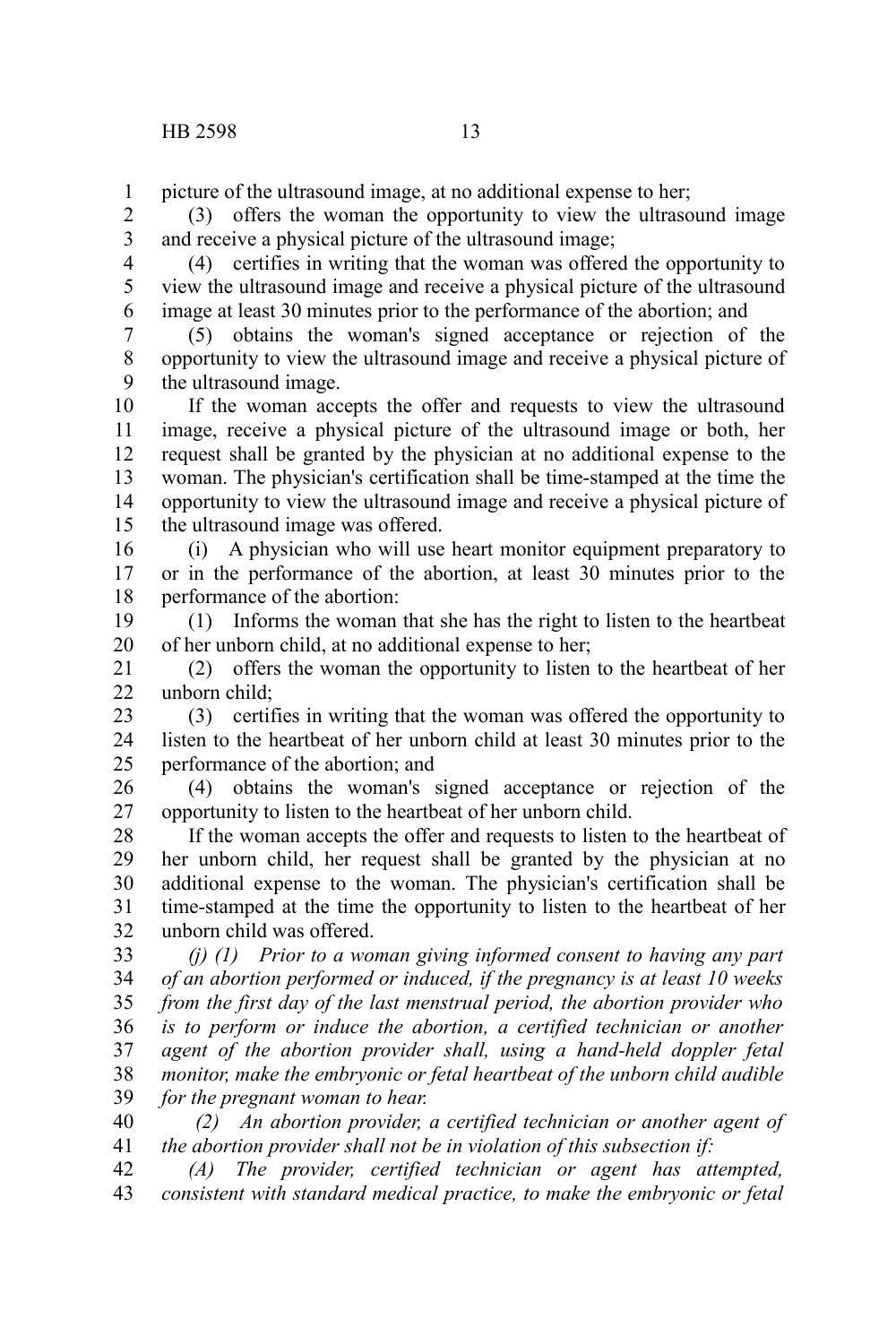*heartbeat of the unborn child audible for the pregnant woman to hear using a hand-held doppler fetal monitor;* 1 2

*(B) the attempt does not result in the heartbeat being made audible; and*  3 4

*(C) the provider offers to attempt to make the heartbeat audible at a subsequent date.* 5 6

*(3) Nothing in this subsection shall be construed to require the pregnant woman to listen to the sounds detected by the hand-held doppler fetal monitor pursuant to paragraph (1).* 7 8 9

 $\overline{(i)}$  (k) The physician's certification required by subsections (h) and (i) together with the pregnant woman's signed acceptance or rejection of such offer shall be placed in the woman's medical file in the physician's office and kept for 10 years. However, in the case of a minor, the physician shall keep a copy of the certification and the signed acceptance or rejection in the minor's medical file for five years past the minor's majority, but in no event less than 10 years. 10 11 12 13 14 15 16

(k) *(l)* Any private office, freestanding surgical outpatient clinic or other facility or clinic in which abortions are performed shall conspicuously post a sign in a location so as to be clearly visible to patients. The sign required pursuant to this subsection shall be printed with lettering that is legible and shall be at least three quarters of an inch boldfaced type which reads*. The sign shall include the address for the pregnancy resources website published and maintained by the department of health and environment, and the following text*: 17 18 19 20 21 22 23 24

Notice: It is against the law for anyone, regardless of their relationship to you, to force you to have an abortion. By law, we cannot perform an abortion on you unless we have your freely given and voluntary consent. It is against the law to perform an abortion on you against your will. You have the right to contact any local or state law enforcement agency to receive protection from any actual or threatened physical abuse or violence. You have the right to change your mind at any time prior to the actual abortion and request that the abortion procedure cease. *It is unlawful for anyone to make you have an abortion against your will, even if you are a minor. The father of your child must provide support for the child, even if he has offered to pay for an abortion. If you decide not to have an abortion you may qualify for financial help for pregnancy, child birth and newborn care. If you qualify, medicaid will pay or help pay the cost of doctor, clinic hospital and other related medical expenses, including child birth delivery services and care for your newborn baby. Many agencies are willing to provide assistance so that you may carry your child to term, and to assist after your child's birth.* 25 26 27 28 29 30 31 32 33 34 35 36 37 38 39 40 41

The provisions of this subsection shall not apply to any private office, freestanding surgical outpatient clinic or other facility or clinic which 42 43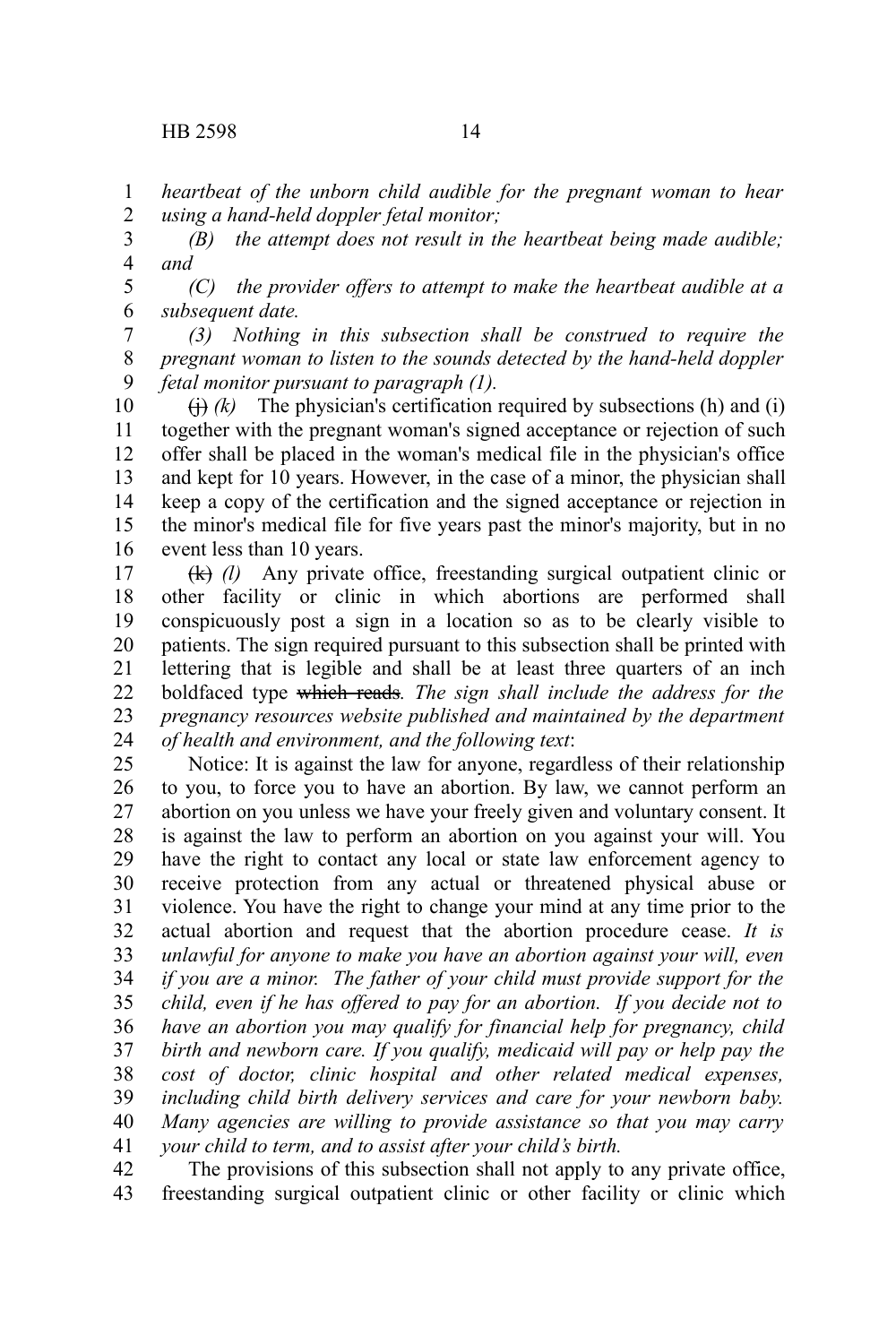performs abortions only when necessary to prevent the death of the pregnant woman. 1 2

3

(l) *(m)* For purposes of this section:

(1) The term "human being" means an individual living member of the species of homo sapiens, including the unborn human being during the entire embryonic and fetal ages from fertilization to full gestation. 4 5 6

(2) The term "medically challenging pregnancy" means a pregnancy where the unborn child is diagnosed as having: (A) A severe anomaly; or (B) an illness, disease or defect which is invariably fatal. 7 8 9

Sec. 16. K.S.A. 2011 Supp. 65-6710 is hereby amended to read as follows: 65-6710. (a) The department shall cause to be published and distributed widely, within 30 days after the effective date of this act, and shall update on an annual basis, the following easily comprehensible informational materials: 10 11 12 13 14

(1) Geographically indexed printed materials designed to inform the woman of public and private agencies and services available to assist a woman through pregnancy, upon childbirth and while her child is dependent, including but not limited to, a list of providers of free ultrasound services and adoption agencies. The materials shall include a comprehensive list of the agencies, a description of the services they offer and the telephone numbers and addresses of the agencies; and inform the woman about available medical assistance benefits for prenatal care, childbirth and neonatal care and about the support obligations of the father of a child who is born alive. The department shall ensure that the materials described in this section are comprehensive and do not directly or indirectly promote, exclude or discourage the use of any agency or service described in this section. The materials shall also contain a toll-free 24 hour-a-day telephone number which may be called to obtain, orally, such a list and description of agencies in the locality of the caller and of the services they offer. The materials shall state that it is unlawful for any individual to coerce a woman to undergo an abortion, *and* that any physician who performs an abortion upon a woman without her informed consent may be liable to her for damages. Kansas law permits adoptive parents to pay costs of prenatal care, childbirth and neonatal care. The materials shall include the following statement: 15 16 17 18 19 20 21 22 23 24 25 26 27 28 29 30 31 32 33 34 35

"Many public and private agencies exist to provide counseling and information on available services. You are strongly urged to seek their assistance to obtain guidance during your pregnancy. In addition, you are encouraged to seek information on abortion services, alternatives to abortion, including adoption, and resources available to post-partum mothers. The law requires that your physician or the physician's agent provide the enclosed information." 36 37 38 39 40 41 42

43

(2) Printed materials that inform the pregnant woman of the probable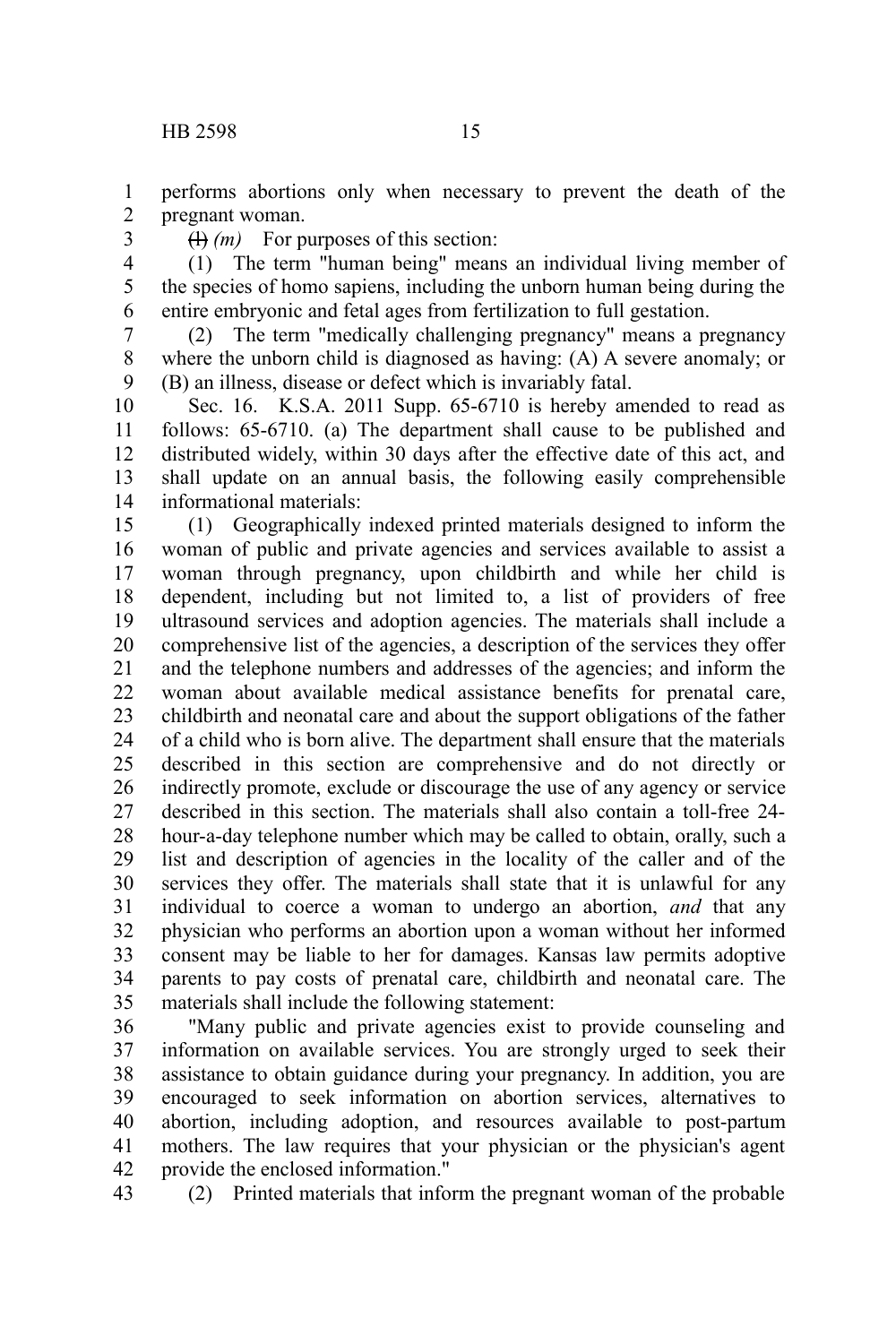anatomical and physiological characteristics of the unborn child at twoweek gestational increments from fertilization to full term, including pictures or drawings representing the development of an unborn child at two-week gestational increments, and any relevant information on the possibility of the unborn child's survival. Any such pictures or drawings shall contain the dimensions of the unborn child and shall be realistic. The material shall include the statement *the following statements: (A) That by no later than 20 weeks from fertilization, the unborn child has the physical structures necessary to experience pain; (B) that there is evidence that by 20 weeks from fertilization unborn children seek to evade certain stimuli in a manner that in an infant or an adult would be interpreted to be a response to pain; (C) that anesthesia is routinely administered to unborn children who are 20 weeks from fertilization or older who undergo prenatal surgery; (D) that less than 5% of all natural pregnancies end in spontaneous miscarriage after detection of cardiac activity, and a fetal heartbeat is, therefore, a key medical indicator that an unborn child is likely to achieve the capacity for live birth; and (E)* that abortion terminates the life of a whole, separate, unique, living human being. The materials shall be objective, nonjudgmental and designed to convey only accurate scientific information about the unborn child at the various gestational ages. The material shall also contain objective information describing the methods of abortion procedures commonly employed, the medical risks commonly associated with each such procedure*, including risk of premature birth in future pregnancies, risk of breast cancer, risks to the woman's reproductive health* and the medical risks associated with carrying an unborn child to term. 1 2 3 4 5 6 7 8 9 10 11 12 13 14 15 16 17 18 19 20 21 22 23 24 25 26

*(3) The printed materials shall, at a minimum, contain the following text:* 27 28

*Your doctor is required to tell you about the nature of the physical and emotional risks of both the abortion procedure and carrying a child to term. The doctor must tell you how long you have been pregnant and must give you a chance to ask questions and discuss your decision about the pregnancy carefully and privately in your own language.* 29 30 31 32 33

*In order to determine the gestational age of the unborn child the doctor must use ultrasound equipment preparatory to the performance of an abortion. You have the right to view the ultrasound image of the unborn child at no additional expense, and you have the right to receive a picture of the unborn child.*  34 35 36 37 38

*A directory of services is also available. By calling or visiting the agencies and offices in the directory you can find out about alternatives to abortion, assistance to make an adoption plan for your baby or locate public and private agencies that offer medical and financial help during pregnancy, during childbirth and while you are raising your child.* 39 40 41 42 43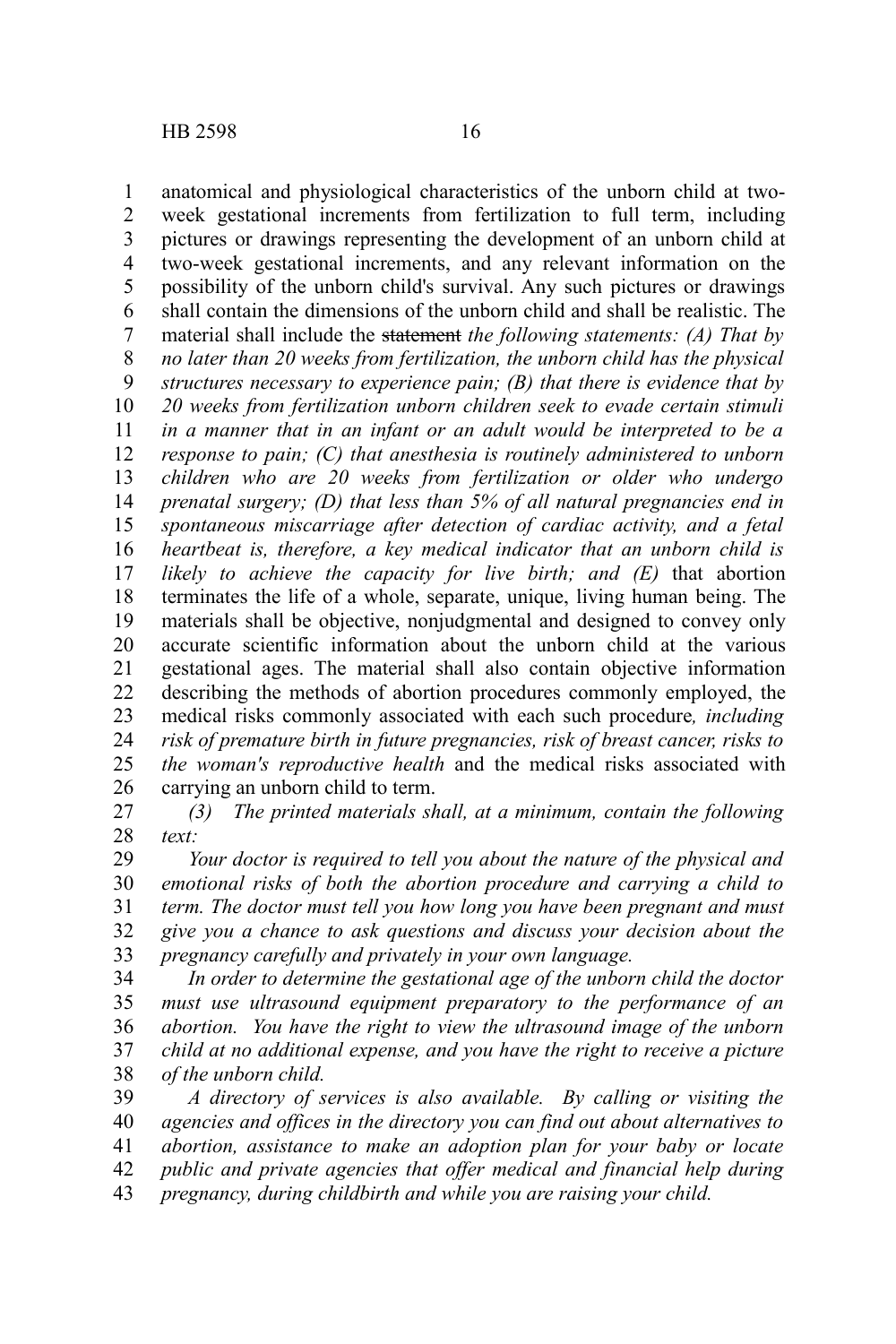*Furthermore, you should know that: (A) It is unlawful for any individual to coerce you to undergo an abortion. Coercion is the use of express or implied threats of violence or intimidation to compel a person to act against such person's will; (B) abortion terminates the life of a whole, separate, unique, living human being; (C) any physician who fails to provide informed consent prior to performing an abortion may be guilty of unprofessional conduct and liable for damages; (D) you are not required to pay any amount for the abortion procedure until the 24-hour waiting period has expired; (E) the father of your child is legally responsible to assist in the support of the child, even in instances where the father has offered to pay for an abortion; and (F) the law permits adoptive parents to pay the costs of prenatal care, childbirth and neonatal care.* 1 2 3 4 5 6 7 8 9 10 11 12 13

*Many public and private agencies exist to provide counseling and information on available services. You are strongly urged to seek assistance from such agencies in order to obtain guidance during your pregnancy. In addition, you are encouraged to seek information on abortion services, alternatives to abortion, including adoption, and resources available to postpartum mothers. The law requires that your physician, or the physician's agent, provide this information.* 14 15 16 17 18 19 20

*Pregnancy begins at conception with the union of a man's sperm and a woman's egg to form a single-cell embryo. This brand new being contains the original copy of a new individual's complete genetic code. Gender, eye color and other traits are determined at conception.* 21 22 23 24

*Most significant developmental milestones occur long before birth during the first eight weeks following conception when most body parts and all body systems appear and begin to function. The main divisions of the body, such as the head, chest, abdomen, pelvis, arms and legs are established by about four weeks after conception. Eight weeks after conception, except for the small size, the developing human's overall appearance and many internal structures closely resemble the newborn.* 25 26 27 28 29 30 31

*Pregnancy is not just a time for growing all the parts of the body. It is also a time of preparation for survival after birth. Starting more than 30 weeks before birth, many common daily activities seen in children and adults begin in the womb. These activities include, but are not limited to, hiccups, touching the face, breathing motions, urination, right- or lefthandedness, thumb-sucking, swallowing, yawning, jaw movement, reflexes, REM sleep, hearing, taste and sensation.* 32 33 34 35 36 37 38

*Unless otherwise noted, all prenatal ages in the rest of this handbook are referenced from the start of the last normal menstrual period. This age is two weeks greater than the age since conception.* 39 40 41

*By five weeks, development of the brain, the spinal cord and the heart is well underway. The heart begins beating at five weeks and one day, and* 42 43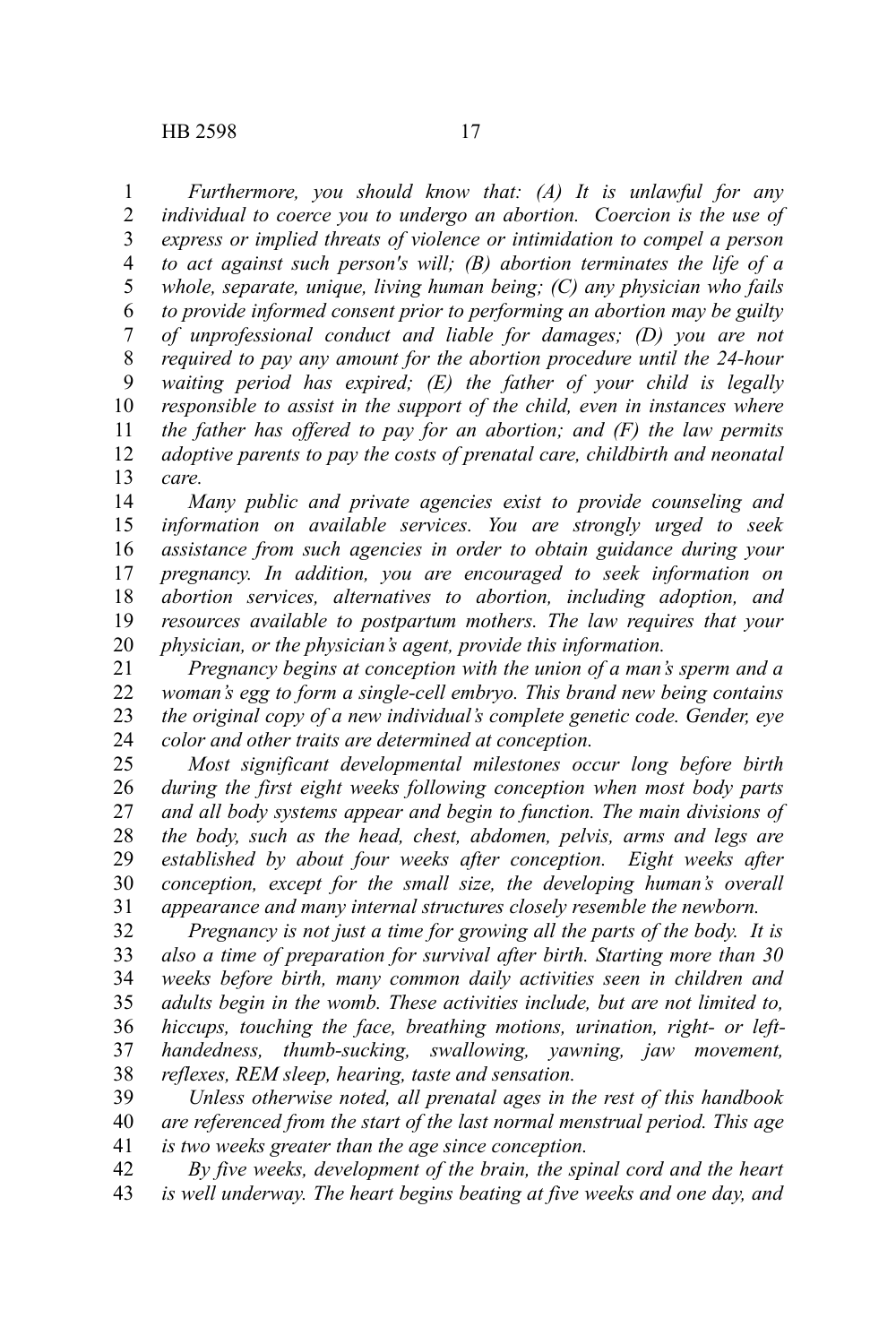*is visible by ultrasound almost immediately. By six weeks the heart is pumping the unborn child's own blood to such unborn child's brain and body. All four chambers of the heart are present, and more than one million heartbeats have occurred. The head, chest and abdominal cavities have formed and the beginnings of the arms and legs are easily seen. At 6½ weeks rapid brain development continues with the appearance of the cerebral hemispheres. At 7½ weeks the unborn child reflexively turns away in response to light touch on the face. The fingers also begin to form on the hand.* 1 2 3 4 5 6 7 8 9

*By 8½ weeks the bones of the jaw and collarbone begin to harden. Brainwaves have been measured and recorded by this point in gestation. By nine weeks the hands move, the neck turns and hiccups begin. Girls also now have ovaries and boys have testes. The unborn child's heart in nearly fully formed, and the heart rate peaks at about 170 beats per minute and will gradually slow down until birth. Electrical recordings of the heart at 9½ weeks are very similar to the EKG tracing of the unborn child.* 10 11 12 13 14 15 16 17

*By 10 weeks intermittent breathing motions begin, and the kidneys begin to produce and release urine. All the fingers and toes are free and fully formed, and several hundred muscles are now present. The hands and feet move frequently, and most unborn children show the first signs of right- or left-handedness. Pain receptors in the skin, the sensory nerves connecting them to the spinal cord, and the nerve tracts in the spinal cord that will carry pain impulses to the brain are all present by this time. Experts estimate the 10-week unborn child possesses approximately 90% of the 4,500 body parts found in adults. This means approximately 4,000 permanent body parts are present just eight weeks after conception.* 18 19 20 21 22 23 24 25 26 27

*By 11 weeks the head moves forward and back, the jaw actively opens and closes and the unborn child periodically sighs and stretches. The face, palms of the hands and soles of the feet are sensitive to light touch. The unborn child begins thumb-sucking and swallowing amniotic fluid. The uterus is now present, and girls' ovaries now contain reproductive cells that will give rise to eggs later in life.* 28 29 30 31 32 33

*At 12 weeks fingerprints start forming, while fingernails and toenails begin to grow. The bones are hardening in many locations. The heartbeat can be detected with a hand-held doppler fetal monitor, or external heart rate monitor. By 13 weeks the lips and nose are fully formed and the unborn child can make complex facial expressions.* 34 35 36 37 38

*At 14 weeks taste buds are present all over the mouth and tongue. The unborn child now produces a wide variety of hormones. Also, the arms reach final proportion to body size. By 15 weeks the entire unborn child, except for parts of the scalp, responds to light touch, and tooth development is underway.* 39 40 41 42 43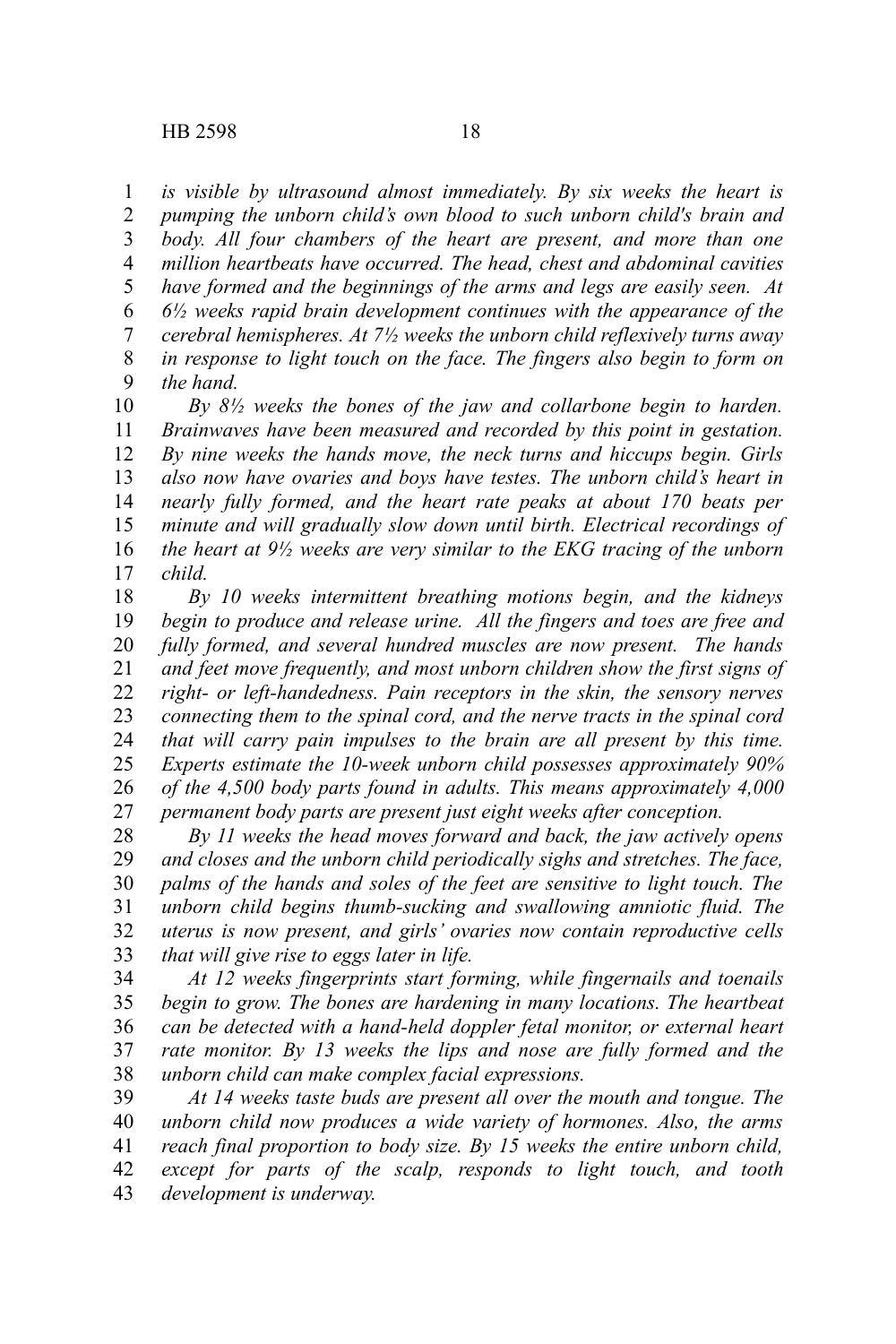*At 16 weeks a pregnant woman may begin to feel the unborn child move. The unborn child also begins making several digestive enzymes. Around 17 weeks blood cell formation moves to its permanent location inside the bone marrow, and the unborn child begins storing energy in the form of body fat.* 1 2 3 4 5

*By 18 weeks the formation of the breathing passages, called the bronchial tree, is complete. The unborn child will release stress hormones in response to being poked with a needle. By 19 weeks the unborn child's heart has beaten more than 20 million times.* 6 7 8 9

*By 20 weeks nearly all organs and structures of the unborn child have been formed. The larynx, or voice box, moves in a way similar to movement seen during crying after birth. The skin has developed sweat glands and is covered by a greasy white substance called vernix, which protects the skin from the long exposure to amniotic fluid. At 21 weeks breathing patterns, body movements and the heart rate begin to follow daily cycles called circadian rhythms.* 10 11 12 13 14 15 16

*By 22 weeks the cochlea, the organ of hearing, reaches adult size, and the unborn child begins hearing and responding to various sounds. All the skin layers and structures are now complete. The unborn child reacts to stimuli that would be recognized as painful if applied to an adult human. By 22 weeks some infants can live outside the womb with specialized medical care, and survival rates have been reported as high as 40% in some medical centers. Between 20 and 23 weeks rapid eye movements begin, which are similar to the REM sleep pattern seen when children and adults have dreams.* 17 18 19 20 21 22 23 24 25

*By 24 weeks more than 30 million heartbeats have been performed. Survival rates for infants born at 24 weeks have been reported as high as 81%. By 25 weeks breathing motions may occur up to 44 times per minute.* 26 27 28

*By 26 weeks sudden, loud noises trigger a blink-startle response in the unborn child, and may increase body movement, the heart rate and swallowing. The lungs begin to produce a substance necessary for breathing after birth. The survival rate of infants born at 26 weeks has been reported as high as 95%.* 29 30 31 32 33

*By 28 weeks the sense of smell is functioning and the eyes produce tears. Nearly all infants born between this point and full term survive. By 29 weeks pupils of the eyes react to light. By 31 weeks the heart has beat more than 40 million times, and wrinkles in the skin disappear as more fat deposits are formed.* 34 35 36 37 38

*By 32 weeks breathing movements occur up to 40% of the time. By 34 weeks true alveoli, or air "pocket" cells, begin developing in the lungs. At 36 weeks scalp hair is silky and lies against the head. By 37 weeks the unborn child has a firm hand grip, and the heart has beat more than 50 million times. The unborn child initiates labor, ideally around 40 weeks,* 39 40 41 42 43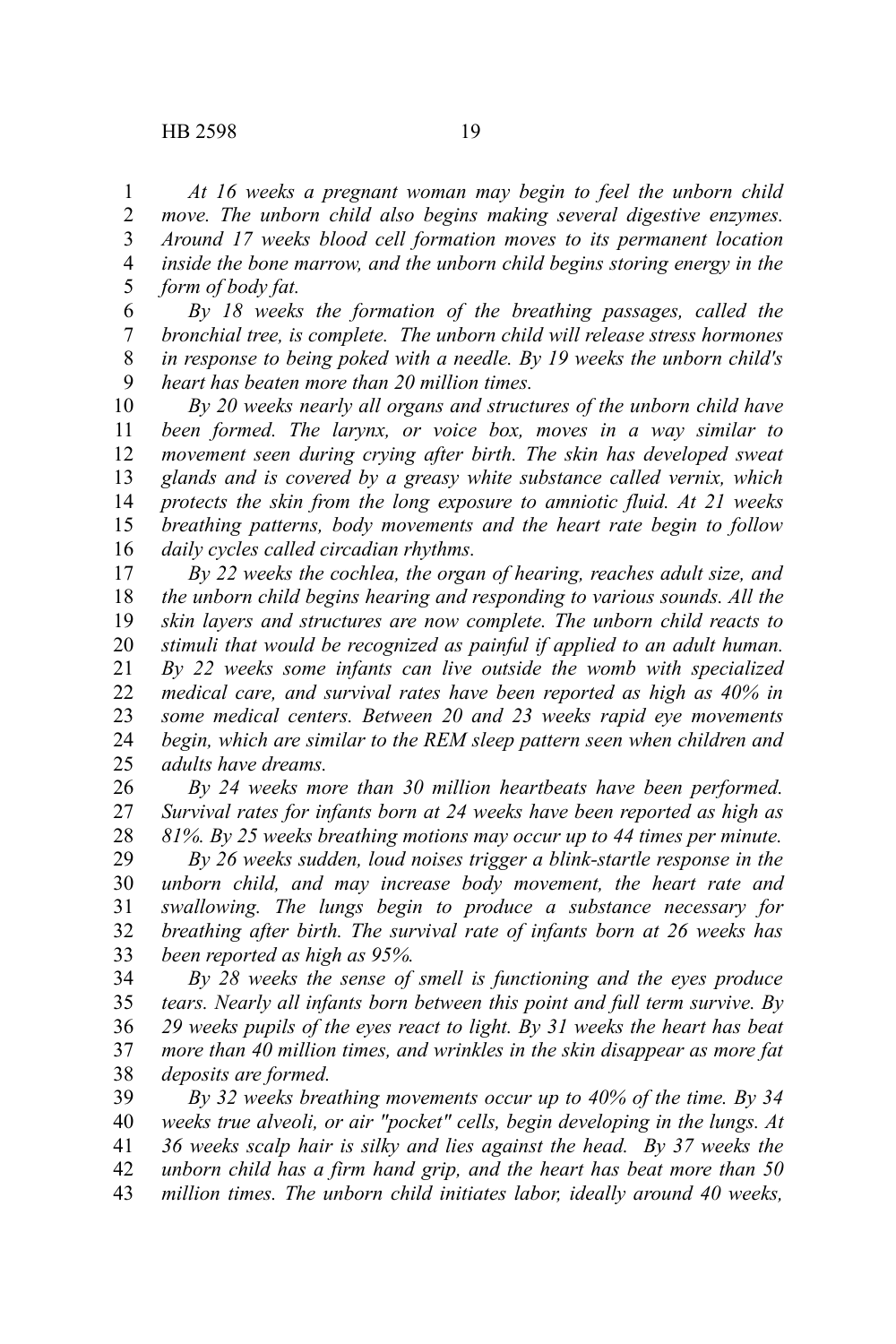*leading to childbirth.* 1

*By state law, no person shall perform or induce an abortion when the unborn child is viable or pain-capable unless such person is a physician and has a documented referral. The physician who performs or induces an abortion when the unborn child is viable must have a documented referral from another physician not legally or financially affiliated with the physician performing or inducing the abortion. Both physicians must determine that the abortion is necessary to preserve the life of the pregnant woman or that a continuation of the pregnancy will cause a substantial and irreversible impairment of a major physical bodily function of the pregnant woman. If the child is born alive, the attending physician has the legal obligation to take all reasonable steps necessary to maintain the life and health of the child.* 2 3 4 5 6 7 8 9 10 11 12 13

*What about adoption? Women or couples facing an untimely pregnancy who choose not to take on the full responsibilities of parenthood have another option, which is adoption. Counseling and support services are a key part of adoption and are available from a variety of adoption agencies and parent support groups across the state. A list of adoption agencies is available. There are several ways to make a plan for adoption, including through a child placement agency or through a private attorney. Although fully anonymous adoptions are available, some degree of openness in adoption is more common, such as permitting the birth mother to choose the adoptive parents. A father only has the right to consent to an adoption or refuse consent and raise the child if he provides support for the mother during the last six months of the pregnancy.* 14 15 16 17 18 19 20 21 22 23 24 25

*The father of a child has a legal responsibility to provide for the support, educational, medical and other needs of the child. In Kansas that responsibility includes child support payments to the child's mother or legal guardian. A child has rights of inheritance from the father and may be eligible through him for benefits such as life insurance, social security, pension, veteran's or disability benefits. Further, the child benefits from knowing the father's medical history and any potential health problems that can be passed genetically. A father's and mother's rights are equal regarding access, care and custody.* 26 27 28 29 30 31 32 33 34

*Paternity can be established in Kansas by two methods: (A) The father and mother, at the time of birth, can sign forms provided by the hospital acknowledging paternity and the father's name is added to the birth certificate; or (B) a legal action can be brought in a court of law to determine paternity and establish a child support order. Issues of paternity affect your legal rights and the rights of the child.* 35 36 37 38 39 40

*The decision regarding your pregnancy is one of the most important decisions you will ever make. There are lists of state, county and local health and social service agencies and organizations available to assist* 41 42 43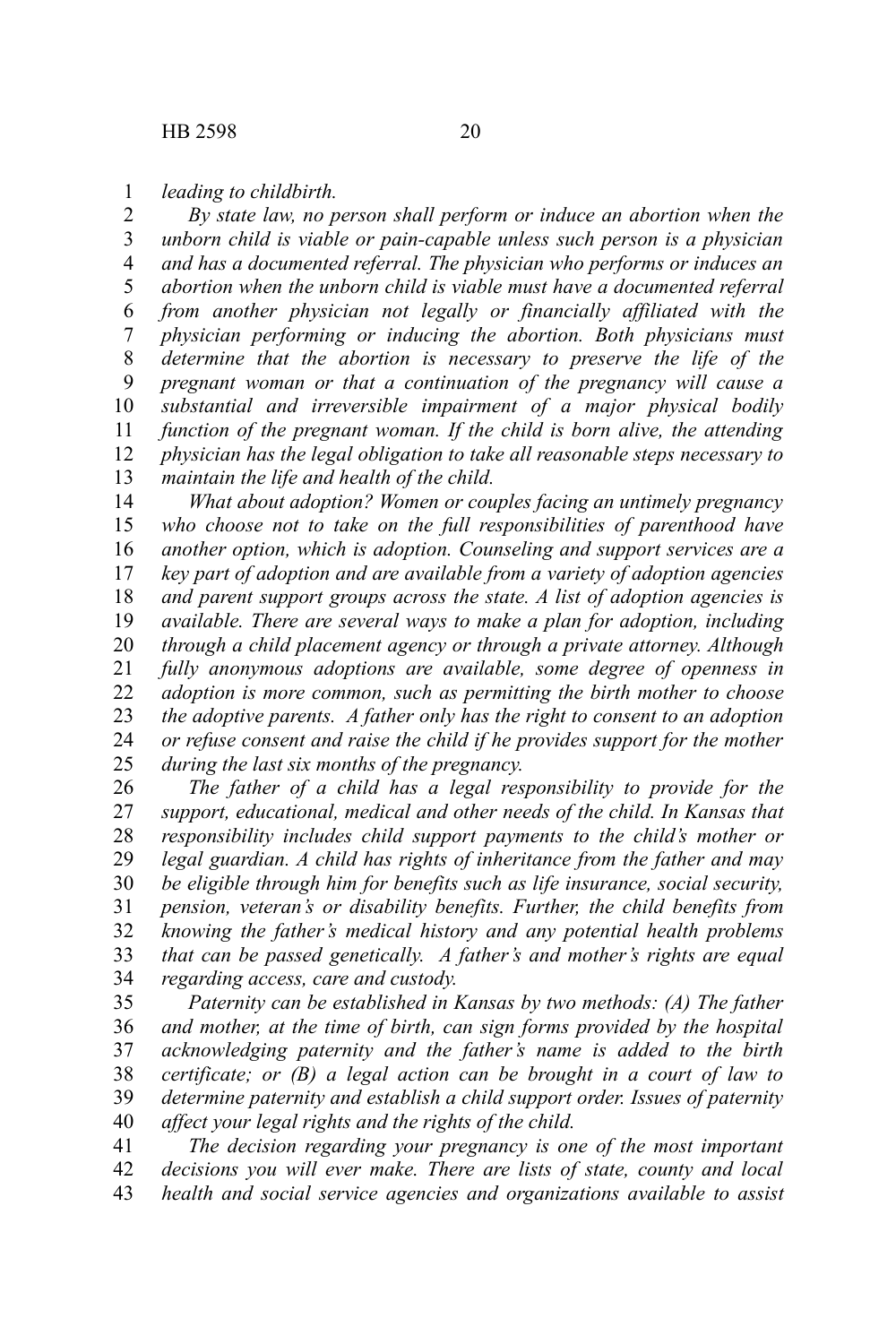*you. You are encouraged to contact these groups if you need more information so you can make an informed decision.* 1 2

(3) *(4)* A certification form to be used by physicians or their agents under subsection (e) of K.S.A. 65-6709, and amendments thereto, which will list all the items of information which are to be given to women by physicians or their agents under the woman's-right-to-know act. 3 4 5 6

(4) *(5)* A standardized video containing all of the information described in paragraphs (1) and (2). In addition, the video shall show ultrasound images, using the best available ultrasound technology, of an unborn child at two*-*week gestational increments. 7 8 9 10

(b) The print materials required under this section shall be printed in a typeface large enough to be clearly legible. The informational video shall *may* be published in digital video disc format *or in the latest video technology available*. All materials required to be published under this section shall also be published online on the department's website. All materials shall be made available in both English and Spanish language versions. 11 12 13 14 15 16 17

(c) The materials required under this section shall be available at no cost from the department upon request and in appropriate number to any person, facility or hospital. 18 19 20

Sec. 17. K.S.A. 2011 Supp. 79-32,117 is hereby amended to read as follows: 79-32,117. (a) The Kansas adjusted gross income of an individual means such individual's federal adjusted gross income for the taxable year, with the modifications specified in this section. 21 22 23 24

25

(b) There shall be added to federal adjusted gross income:

(i) Interest income less any related expenses directly incurred in the purchase of state or political subdivision obligations, to the extent that the same is not included in federal adjusted gross income, on obligations of any state or political subdivision thereof, but to the extent that interest income on obligations of this state or a political subdivision thereof issued prior to January 1, 1988, is specifically exempt from income tax under the laws of this state authorizing the issuance of such obligations, it shall be excluded from computation of Kansas adjusted gross income whether or not included in federal adjusted gross income. Interest income on obligations of this state or a political subdivision thereof issued after December 31, 1987, shall be excluded from computation of Kansas adjusted gross income whether or not included in federal adjusted gross income. 26 27 28 29 30 31 32 33 34 35 36 37 38

(ii) Taxes on or measured by income or fees or payments in lieu of income taxes imposed by this state or any other taxing jurisdiction to the extent deductible in determining federal adjusted gross income and not credited against federal income tax. This paragraph shall not apply to taxes imposed under the provisions of K.S.A. 79-1107 or 79-1108, and 39 40 41 42 43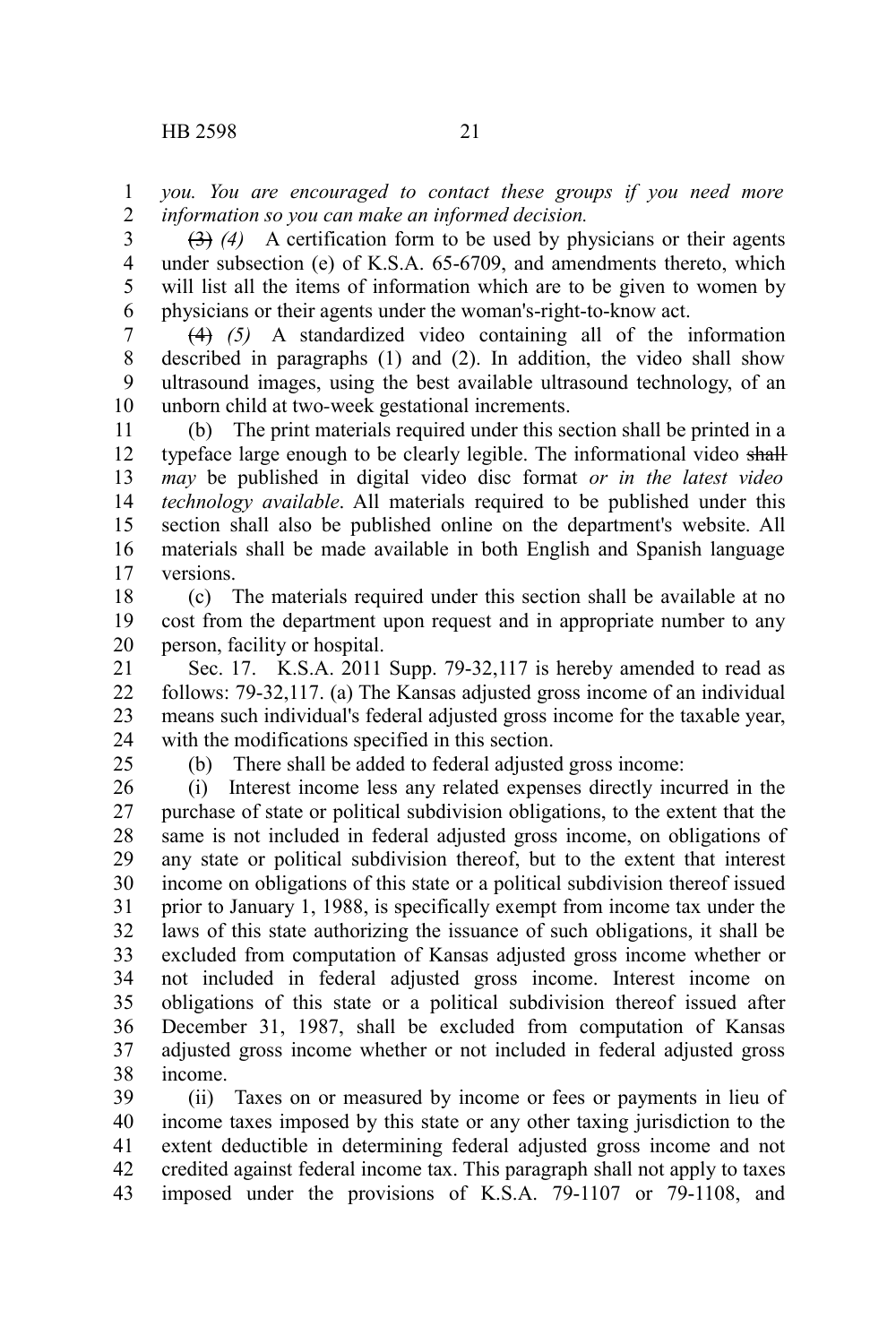amendments thereto, for privilege tax year 1995, and all such years thereafter. 1  $\mathcal{L}$ 

3

(iii) The federal net operating loss deduction.

(iv) Federal income tax refunds received by the taxpayer if the deduction of the taxes being refunded resulted in a tax benefit for Kansas income tax purposes during a prior taxable year. Such refunds shall be included in income in the year actually received regardless of the method of accounting used by the taxpayer. For purposes hereof, a tax benefit shall be deemed to have resulted if the amount of the tax had been deducted in determining income subject to a Kansas income tax for a prior year regardless of the rate of taxation applied in such prior year to the Kansas taxable income, but only that portion of the refund shall be included as bears the same proportion to the total refund received as the federal taxes deducted in the year to which such refund is attributable bears to the total federal income taxes paid for such year. For purposes of the foregoing sentence, federal taxes shall be considered to have been deducted only to the extent such deduction does not reduce Kansas taxable income below zero. 4 5 6 7 8 9 10 11 12 13 14 15 16 17 18

(v) The amount of any depreciation deduction or business expense deduction claimed on the taxpayer's federal income tax return for any capital expenditure in making any building or facility accessible to the handicapped, for which expenditure the taxpayer claimed the credit allowed by K.S.A. 79-32,177, and amendments thereto. 19 20 21 22 23

(vi) Any amount of designated employee contributions picked up by an employer pursuant to K.S.A. 12-5005, 20-2603, 74-4919 and 74-4965, and amendments to such sections. 24  $25$ 26

(vii) The amount of any charitable contribution made to the extent the same is claimed as the basis for the credit allowed pursuant to K.S.A. 79- 32,196, and amendments thereto. 27 28 29

(viii) The amount of any costs incurred for improvements to a swine facility, claimed for deduction in determining federal adjusted gross income, to the extent the same is claimed as the basis for any credit allowed pursuant to K.S.A. 2011 Supp. 79-32,204*,* and amendments thereto. 30 31 32 33 34

(ix) The amount of any *ad valorem* taxes and assessments paid and the amount of any costs incurred for habitat management or construction and maintenance of improvements on real property, claimed for deduction in determining federal adjusted gross income, to the extent the same is claimed as the basis for any credit allowed pursuant to K.S.A. 79-32,203*,* and amendments thereto. 35 36 37 38 39 40

(x) Amounts received as nonqualified withdrawals, as defined by K.S.A. 2011 Supp. 75-643, and amendments thereto, if, at the time of contribution to a family postsecondary education savings account, such 41 42 43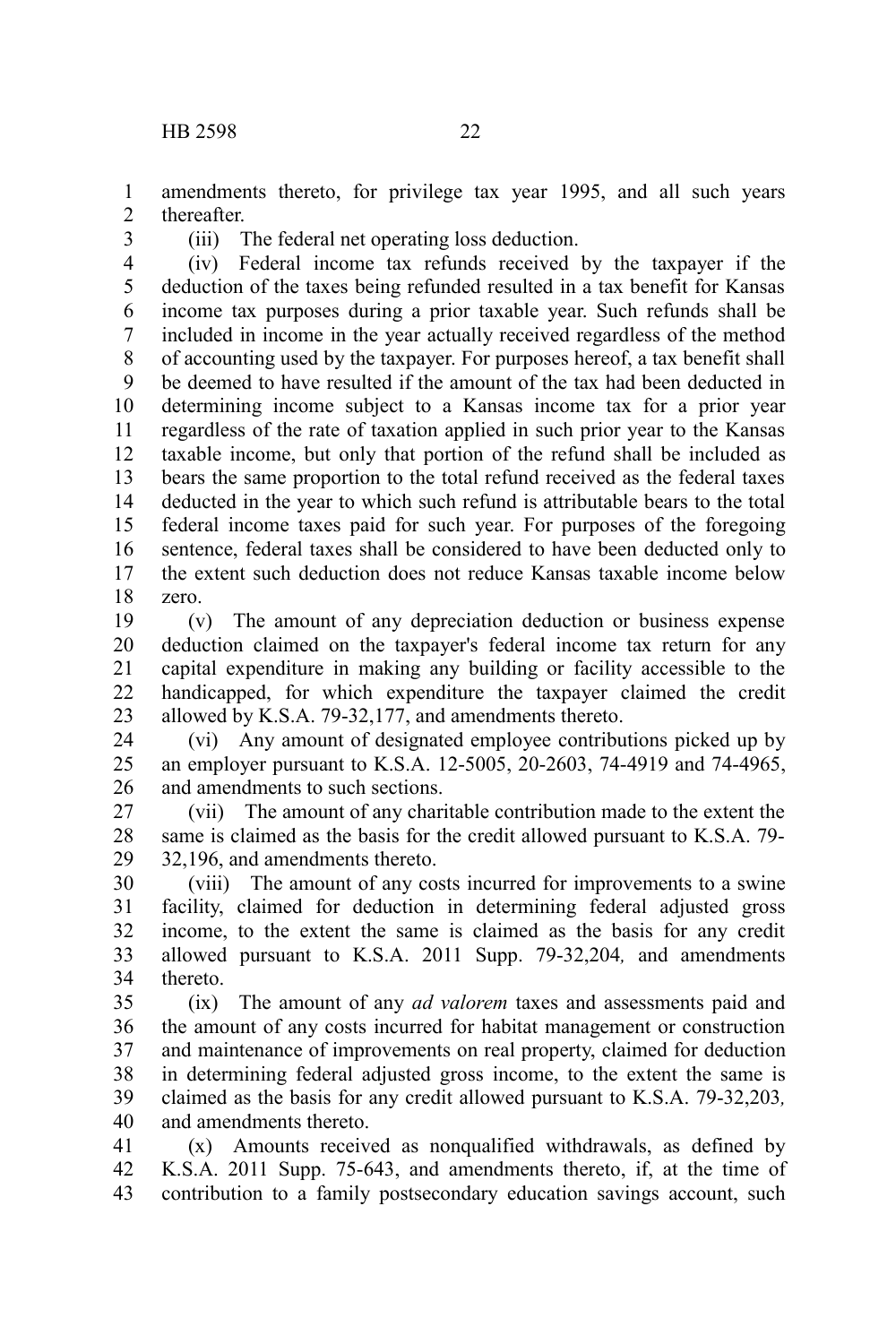amounts were subtracted from the federal adjusted gross income pursuant to paragraph (xv) of subsection (c) of K.S.A. 79-32,117, and amendments thereto, or if such amounts are not already included in the federal adjusted gross income. 1 2 3 4

(xi) The amount of any contribution made to the same extent the same is claimed as the basis for the credit allowed pursuant to K.S.A. 2011 Supp. 74-50,154, and amendments thereto. 5 6 7

(xii) For taxable years commencing after December 31, 2004, amounts received as withdrawals not in accordance with the provisions of K.S.A. 2011 Supp. 74-50,204, and amendments thereto, if, at the time of contribution to an individual development account, such amounts were subtracted from the federal adjusted gross income pursuant to paragraph (xiii) of subsection (c), or if such amounts are not already included in the federal adjusted gross income. 8 9 10 11 12 13 14

(xiii) The amount of any expenditures claimed for deduction in determining federal adjusted gross income, to the extent the same is claimed as the basis for any credit allowed pursuant to K.S.A. 2011 Supp. 79-32,217 through 79-32,220 or 79-32,222, and amendments thereto. 15 16 17 18

(xiv) The amount of any amortization deduction claimed in determining federal adjusted gross income to the extent the same is claimed for deduction pursuant to K.S.A. 2011 Supp. 79-32,221, and amendments thereto. 19 20 21  $22$ 

(xv) The amount of any expenditures claimed for deduction in determining federal adjusted gross income, to the extent the same is claimed as the basis for any credit allowed pursuant to K.S.A. 2011 Supp. 79-32,223 through 79-32,226, 79-32,228 through 79-32,231, 79-32,233 through 79-32,236, 79-32,238 through 79-32,241, 79-32,245 through 79- 32,248 or 79-32,251 through 79-32,254, and amendments thereto. 23 24 25 26 27 28

(xvi) The amount of any amortization deduction claimed in determining federal adjusted gross income to the extent the same is claimed for deduction pursuant to K.S.A. 2011 Supp. 79-32,227, 79- 32,232, 79-32,237, 79-32,249, 79-32,250 or 79-32,255, and amendments thereto. 29 30 31 32 33

(xvii) The amount of any amortization deduction claimed in determining federal adjusted gross income to the extent the same is claimed for deduction pursuant to K.S.A. 2011 Supp. 79-32,256, and amendments thereto. 34 35 36 37

(xviii) For taxable years commencing after December 31, 2006, the amount of any *ad valorem* or property taxes and assessments paid to a state other than Kansas or local government located in a state other than Kansas by a taxpayer who resides in a state other than Kansas, when the law of such state does not allow a resident of Kansas who earns income in such other state to claim a deduction for *ad valorem* or property taxes or 38 39 40 41 42 43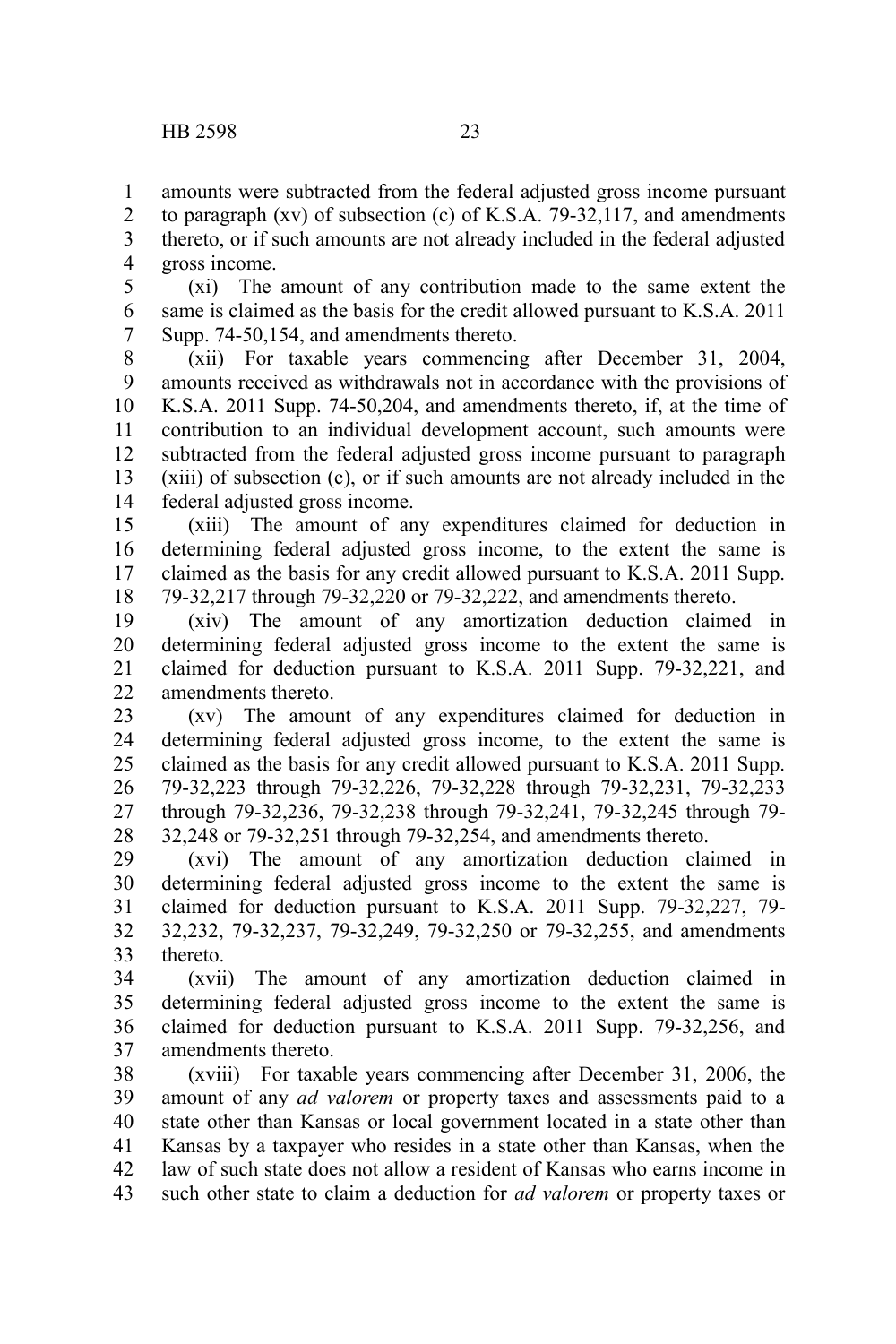assessments paid to a political subdivision of the state of Kansas in determining taxable income for income tax purposes in such other state, to the extent that such taxes and assessments are claimed as an itemized deduction for federal income tax purposes. 1 2 3 4

*(xix) For taxable years commencing after December 31, 2011, that portion of the amount of any expenditure deduction claimed in determining federal adjusted gross income for expenses paid for medical care of the taxpayer or the taxpayer's spouse or dependents when such expenses were paid or incurred for an abortion, or for a health benefit plan, as defined by section 1, and amendments thereto, for the purchase of an optional rider for coverage of abortion in accordance with K.S.A. 2011 Supp. 40-2,190, and amendments thereto.* 5 6 7 8 9 10 11 12

*(xx) For taxable years commencing after December 31, 2011, that portion of the amount of any expenditure deduction claimed in determining federal adjusted gross income for expenses paid by a taxpayer for health care, a health benefit plan, as defined by section 1, and amendments thereto, or amounts contributed to health savings accounts of such taxpayer's employees for the purchase of an optional rider for coverage of abortion in accordance with K.S.A. 40-2,190, and amendments thereto.* 13 14 15 16 17 18 19 20

21

(c) There shall be subtracted from federal adjusted gross income:

(i) Interest or dividend income on obligations or securities of any authority, commission or instrumentality of the United States and its possessions less any related expenses directly incurred in the purchase of such obligations or securities, to the extent included in federal adjusted gross income but exempt from state income taxes under the laws of the United States. 22 23 24 25 26 27

(ii) Any amounts received which are included in federal adjusted gross income but which are specifically exempt from Kansas income taxation under the laws of the state of Kansas. 28 29 30

(iii) The portion of any gain or loss from the sale or other disposition of property having a higher adjusted basis for Kansas income tax purposes than for federal income tax purposes on the date such property was sold or disposed of in a transaction in which gain or loss was recognized for purposes of federal income tax that does not exceed such difference in basis, but if a gain is considered a long-term capital gain for federal income tax purposes, the modification shall be limited to that portion of such gain which is included in federal adjusted gross income. 31 32 33 34 35 36 37 38

(iv) The amount necessary to prevent the taxation under this act of any annuity or other amount of income or gain which was properly included in income or gain and was taxed under the laws of this state for a taxable year prior to the effective date of this act, as amended, to the taxpayer, or to a decedent by reason of whose death the taxpayer acquired 39 40 41 42 43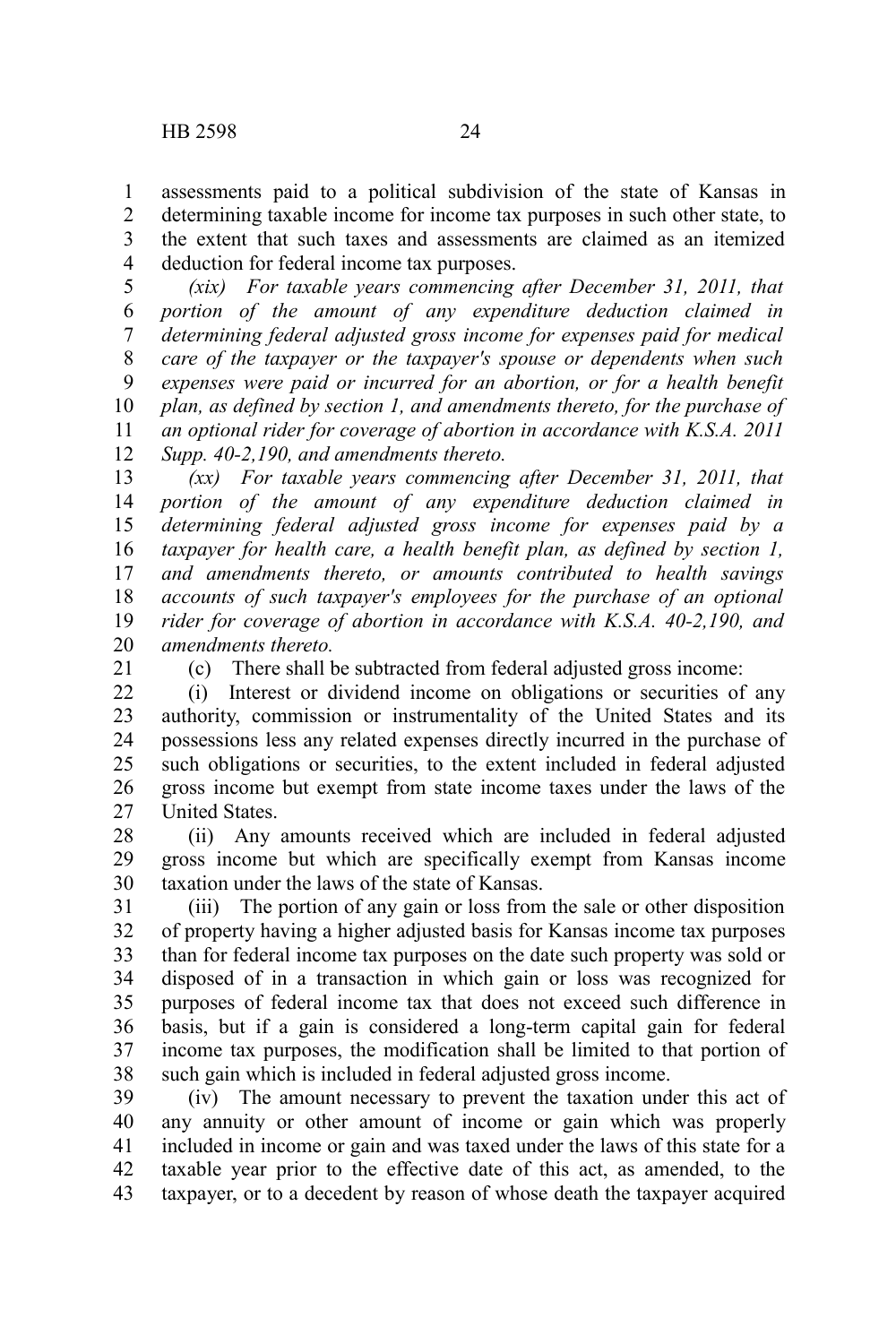the right to receive the income or gain, or to a trust or estate from which the taxpayer received the income or gain. 1 2

(v) The amount of any refund or credit for overpayment of taxes on or measured by income or fees or payments in lieu of income taxes imposed by this state, or any taxing jurisdiction, to the extent included in gross income for federal income tax purposes. 3 4 5 6

(vi) Accumulation distributions received by a taxpayer as a beneficiary of a trust to the extent that the same are included in federal adjusted gross income. 7 8 9

(vii) Amounts received as annuities under the federal civil service retirement system from the civil service retirement and disability fund and other amounts received as retirement benefits in whatever form which were earned for being employed by the federal government or for service in the armed forces of the United States. 10 11 12 13 14

(viii) Amounts received by retired railroad employees as a supplemental annuity under the provisions of 45 U.S.C. *§§* 228b (a) and 228c (a) $(1)$  et seq. 15 16 17

(ix) Amounts received by retired employees of a city and by retired employees of any board of such city as retirement allowances pursuant to K.S.A. 13-14,106, and amendments thereto, or pursuant to any charter ordinance exempting a city from the provisions of K.S.A. 13-14,106, and amendments thereto. 18 19 20 21  $22$ 

(x) For taxable years beginning after December 31, 1976, the amount of the federal tentative jobs tax credit disallowance under the provisions of 26 U.S.C. *§* 280 C. For taxable years ending after December 31, 1978, the amount of the targeted jobs tax credit and work incentive credit disallowances under 26 U.S.C. *§* 280 C. 23 24 25 26 27

(xi) For taxable years beginning after December 31, 1986, dividend income on stock issued by Kansas Venture Capital, Inc. 28 29

(xii) For taxable years beginning after December 31, 1989, amounts received by retired employees of a board of public utilities as pension and retirement benefits pursuant to K.S.A. 13-1246, 13-1246a and 13-1249*,* and amendments thereto. 30 31 32 33

(xiii) For taxable years beginning after December 31, 2004, amounts contributed to and the amount of income earned on contributions deposited to an individual development account under K.S.A. 2011 Supp. 74-50,201, *et seq.*, and amendments thereto. 34 35 36 37

(xiv) For all taxable years commencing after December 31, 1996, that portion of any income of a bank organized under the laws of this state or any other state, a national banking association organized under the laws of the United States, an association organized under the savings and loan code of this state or any other state, or a federal savings association organized under the laws of the United States, for which an election as an 38 39 40 41 42 43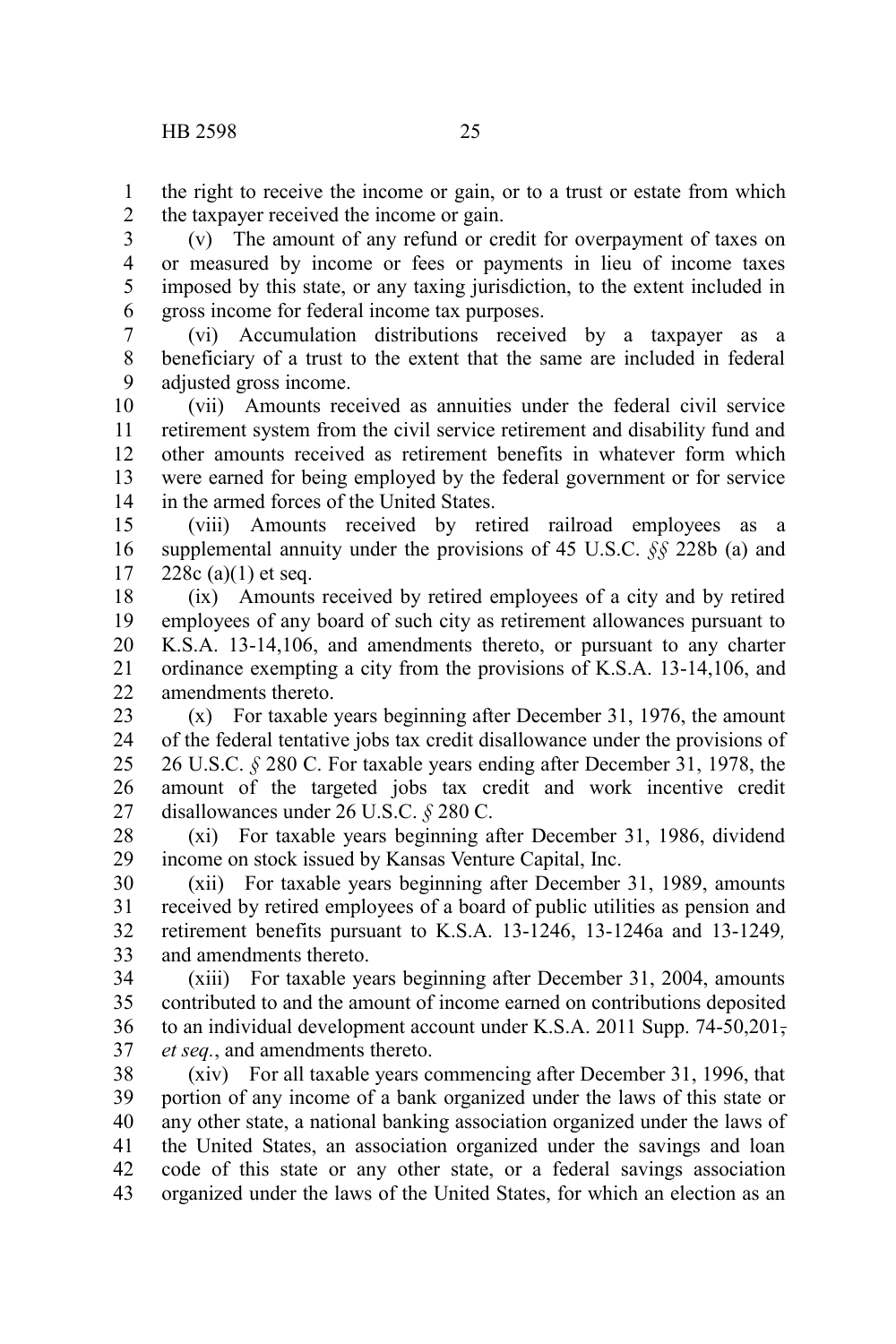S corporation under subchapter S of the federal internal revenue code is in effect, which accrues to the taxpayer who is a stockholder of such corporation and which is not distributed to the stockholders as dividends of the corporation. 1 2 3 4

(xv) For all taxable years beginning after December 31, 2006, amounts not exceeding \$3,000, or \$6,000 for a married couple filing a joint return, for each designated beneficiary which are contributed to a family postsecondary education savings account established under the Kansas postsecondary education savings program or a qualified tuition program established and maintained by another state or agency or instrumentality thereof pursuant to section 529 of the internal revenue code of 1986, as amended, for the purpose of paying the qualified higher education expenses of a designated beneficiary at an institution of postsecondary education. The terms and phrases used in this paragraph shall have the meaning respectively ascribed thereto by the provisions of K.S.A. 2011 Supp. 75-643, and amendments thereto, and the provisions of such section are hereby incorporated by reference for all purposes thereof. 5 6 7 8 9 10 11 12 13 14 15 16 17

(xvi) For the tax year beginning after December 31, 2004, an amount not exceeding \$500; for the tax year beginning after December 31, 2005, an amount not exceeding \$600; for the tax year beginning after December 31, 2006, an amount not exceeding \$700; for the tax year beginning after December 31, 2007, an amount not exceeding \$800; for the tax year beginning December 31, 2008, an amount not exceeding \$900; and for all taxable years commencing after December 31, 2009, an amount not exceeding \$1,000 of the premium costs for qualified long-term care insurance contracts, as defined by subsection (b) of section 7702B of public law 104-191. 18 19 20 21 22 23 24 25 26 27

(xvii) For all taxable years beginning after December 31, 2004, amounts received by taxpayers who are or were members of the armed forces of the United States, including service in the Kansas army and air national guard, as a recruitment, sign up or retention bonus received by such taxpayer as an incentive to join, enlist or remain in the armed services of the United States, including service in the Kansas army and air national guard, and amounts received for repayment of educational or student loans incurred by or obligated to such taxpayer and received by such taxpayer as a result of such taxpayer's service in the armed forces of the United States, including service in the Kansas army and air national guard. 28 29 30 31 32 33 34 35 36 37

(xviii) For all taxable years beginning after December 31, 2004, amounts received by taxpayers who are eligible members of the Kansas army and air national guard as a reimbursement pursuant to K.S.A. 48- 281, and amendments thereto, and amounts received for death benefits pursuant to K.S.A. 48-282, and amendments thereto, or pursuant to section 1 or section 2 of chapter 207 of the 2005 session laws of Kansas, and 38 39 40 41 42 43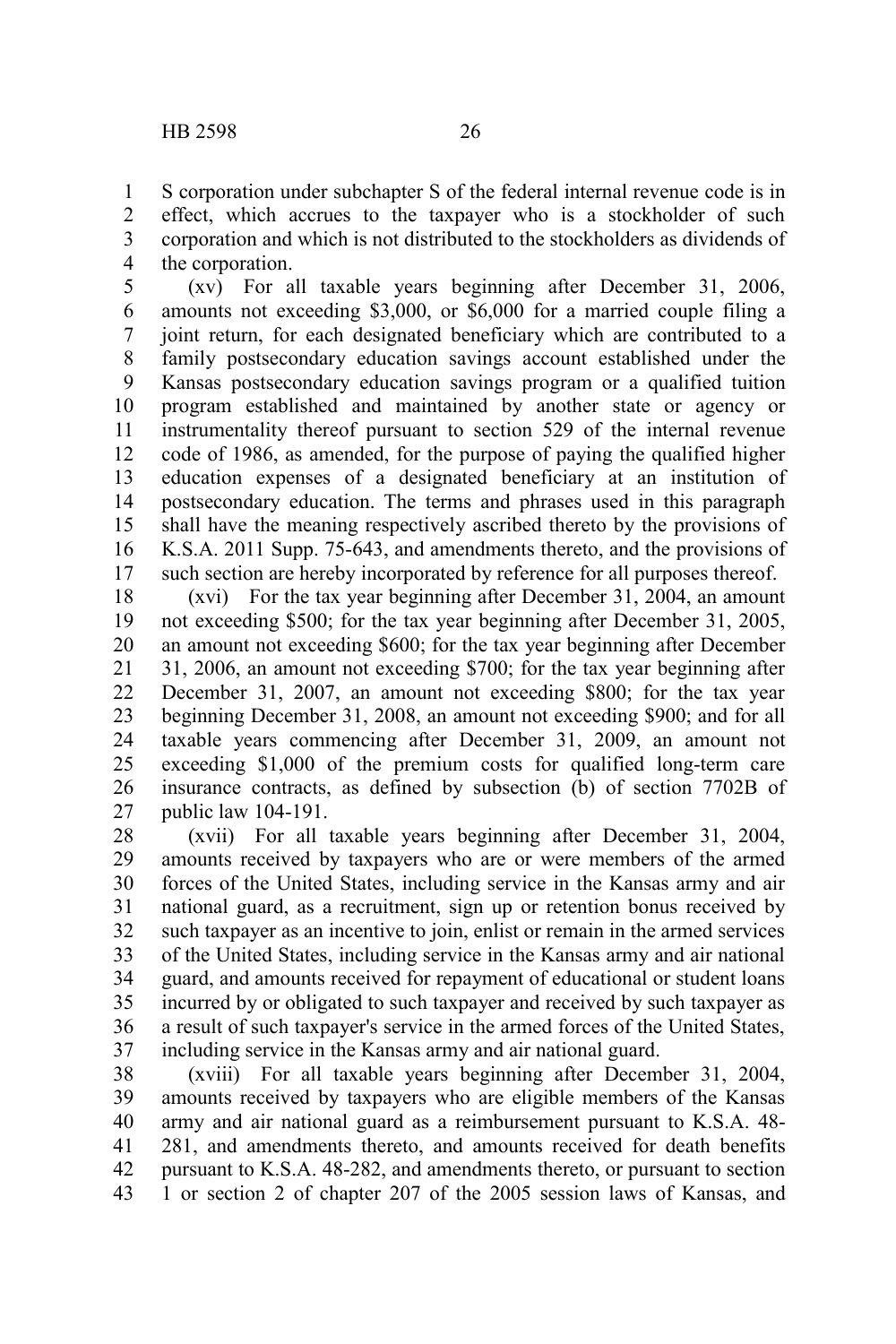amendments thereto, to the extent that such death benefits are included in federal adjusted gross income of the taxpayer. 1 2

(xix) For the taxable year beginning after December 31, 2006, amounts received as benefits under the federal social security act which are included in federal adjusted gross income of a taxpayer with federal adjusted gross income of \$50,000 or less, whether such taxpayer's filing status is single, head of household, married filing separate or married filing jointly; and for all taxable years beginning after December 31, 2007, amounts received as benefits under the federal social security act which are included in federal adjusted gross income of a taxpayer with federal adjusted gross income of \$75,000 or less, whether such taxpayer's filing status is single, head of household, married filing separate or married filing jointly. 3 4 5 6 7 8 9 10 11 12 13

(xx) Amounts received by retired employees of Washburn university as retirement and pension benefits under the university's retirement plan. 14 15

(d) There shall be added to or subtracted from federal adjusted gross income the taxpayer's share, as beneficiary of an estate or trust, of the Kansas fiduciary adjustment determined under K.S.A. 79-32,135, and amendments thereto. 16 17 18 19

(e) The amount of modifications required to be made under this section by a partner which relates to items of income, gain, loss, deduction or credit of a partnership shall be determined under K.S.A. 79-32,131, and amendments thereto, to the extent that such items affect federal adjusted gross income of the partner. 20 21 22 23 24

Sec. 18. K.S.A. 2011 Supp. 79-32,138 is hereby amended to read as follows: 79-32,138. (a) Kansas taxable income of a corporation taxable under this act shall be the corporation's federal taxable income for the taxable year with the modifications specified in this section. 25 26 27 28

(b) There shall be added to federal taxable income: (i) The same modifications as are set forth in subsection (b) of K.S.A. 79-32,117, and amendments thereto, with respect to resident individuals. 29 30 31

(ii) The amount of all depreciation deductions claimed for any property upon which the deduction allowed by K.S.A. 2011 Supp. 79- 32,221, 79-32,227, 79-32,232, 79-32,237, 79-32,249, 79-32,250, 79- 32,255 or 79-32,256, and amendments thereto, is claimed. 32 33 34 35

(iii) The amount of any charitable contribution deduction claimed for any contribution or gift to or for the use of any racially segregated educational institution. 36 37 38

*(iv) For taxable years commencing after December 31, 2011, that portion of the amount of any expenditure deduction claimed in determining federal adjusted gross income for expenses paid by a taxpayer for health care, a health benefit plan, as defined by section 1, and amendments thereto, or amounts contributed to health savings* 39 40 41 42 43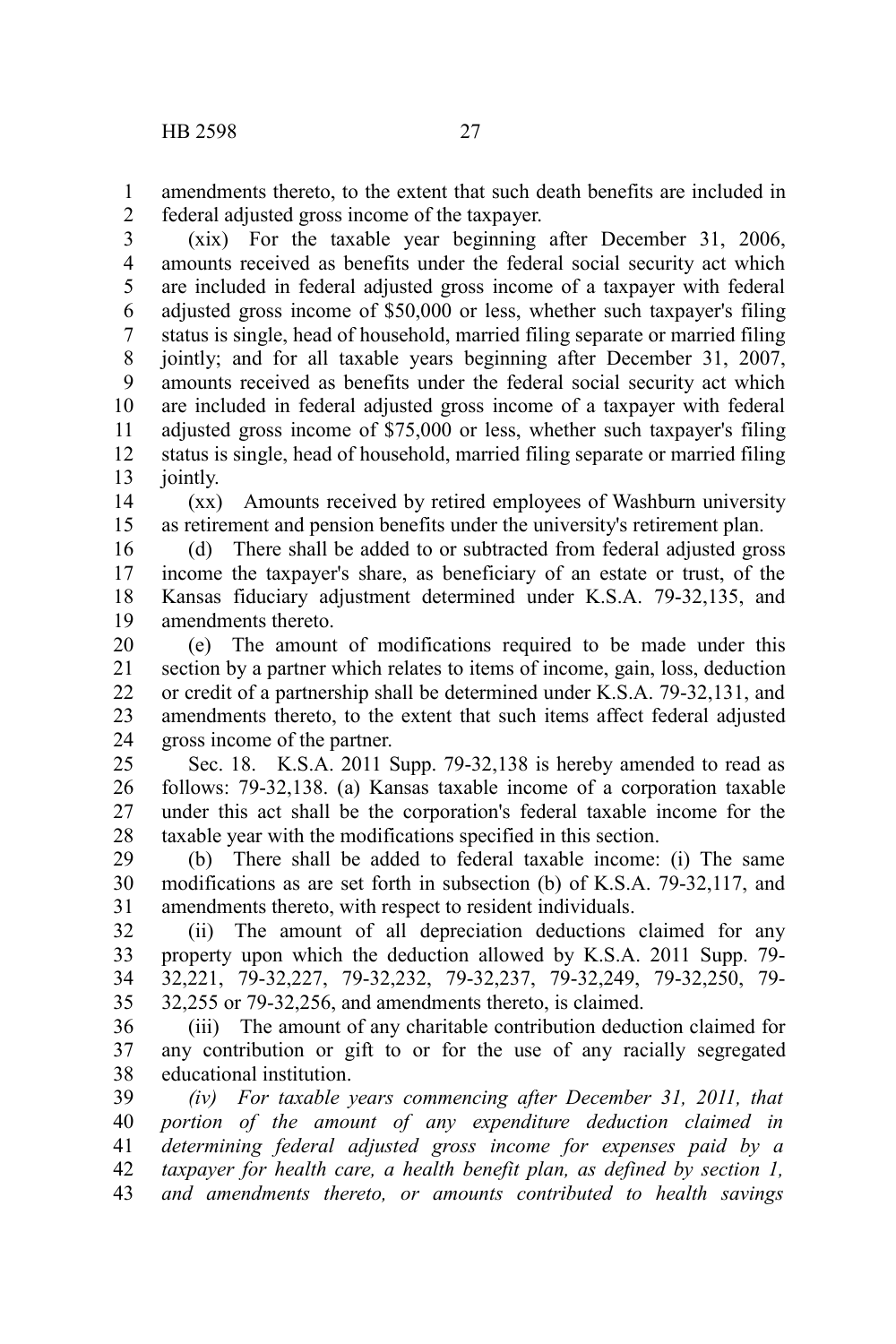*accounts of such taxpayer's employees for the purchase of an optional rider for coverage of abortion in accordance with K.S.A. 2011 Supp. 40- 2,190, and amendments thereto.* 1 2 3

(c) There shall be subtracted from federal taxable income: (i) The same modifications as are set forth in subsection (c) of K.S.A. 79-32,117, and amendments thereto, with respect to resident individuals. 4 5 6

(ii) The federal income tax liability for any taxable year commencing prior to December 31, 1971, for which a Kansas return was filed after reduction for all credits thereon, except credits for payments on estimates of federal income tax, credits for gasoline and lubricating oil tax, and for foreign tax credits if, on the Kansas income tax return for such prior year, the federal income tax deduction was computed on the basis of the federal income tax paid in such prior year, rather than as accrued. Notwithstanding the foregoing, the deduction for federal income tax liability for any year shall not exceed that portion of the total federal income tax liability for such year which bears the same ratio to the total federal income tax liability for such year as the Kansas taxable income, as computed before any deductions for federal income taxes and after application of subsections (d) and (e) of this section as existing for such year, bears to the federal taxable income for the same year. 7 8 9 10 11 12 13 14 15 16 17 18 19 20

(iii) An amount for the amortization deduction allowed pursuant to K.S.A. 2011 Supp. 79-32,221, 79-32,227, 79-32,232, 79-32,237, 79- 32,249, 79-32,250, 79-32,255 or 79-32,256, and amendments thereto. 21 22 23

(iv) For all taxable years commencing after December 31, 1987, the amount included in federal taxable income pursuant to the provisions of section 78 of the internal revenue code. 24 25 26

(v) For all taxable years commencing after December 31, 1987, 80% of dividends from corporations incorporated outside of the United States or the District of Columbia which are included in federal taxable income. 27 28 29

(d) If any corporation derives all of its income from sources within Kansas in any taxable year commencing after December 31, 1979, its Kansas taxable income shall be the sum resulting after application of subsections (a) through (c) hereof. Otherwise, such corporation's Kansas taxable income in any such taxable year, after excluding any refunds of federal income tax and before the deduction of federal income taxes provided by subsection (c)(ii) shall be allocated as provided in K.S.A. 79- 3271 to K.S.A. 79-3293, inclusive, and amendments thereto, plus any refund of federal income tax as determined under paragraph (iv) of subsection (b) of K.S.A. 79-32,117, and amendments thereto, and minus the deduction for federal income taxes as provided by subsection (c)(ii) shall be such corporation's Kansas taxable income. 30 31 32 33 34 35 36 37 38 39 40 41

(e) A corporation may make an election with respect to its first taxable year commencing after December 31, 1982, whereby no addition 42 43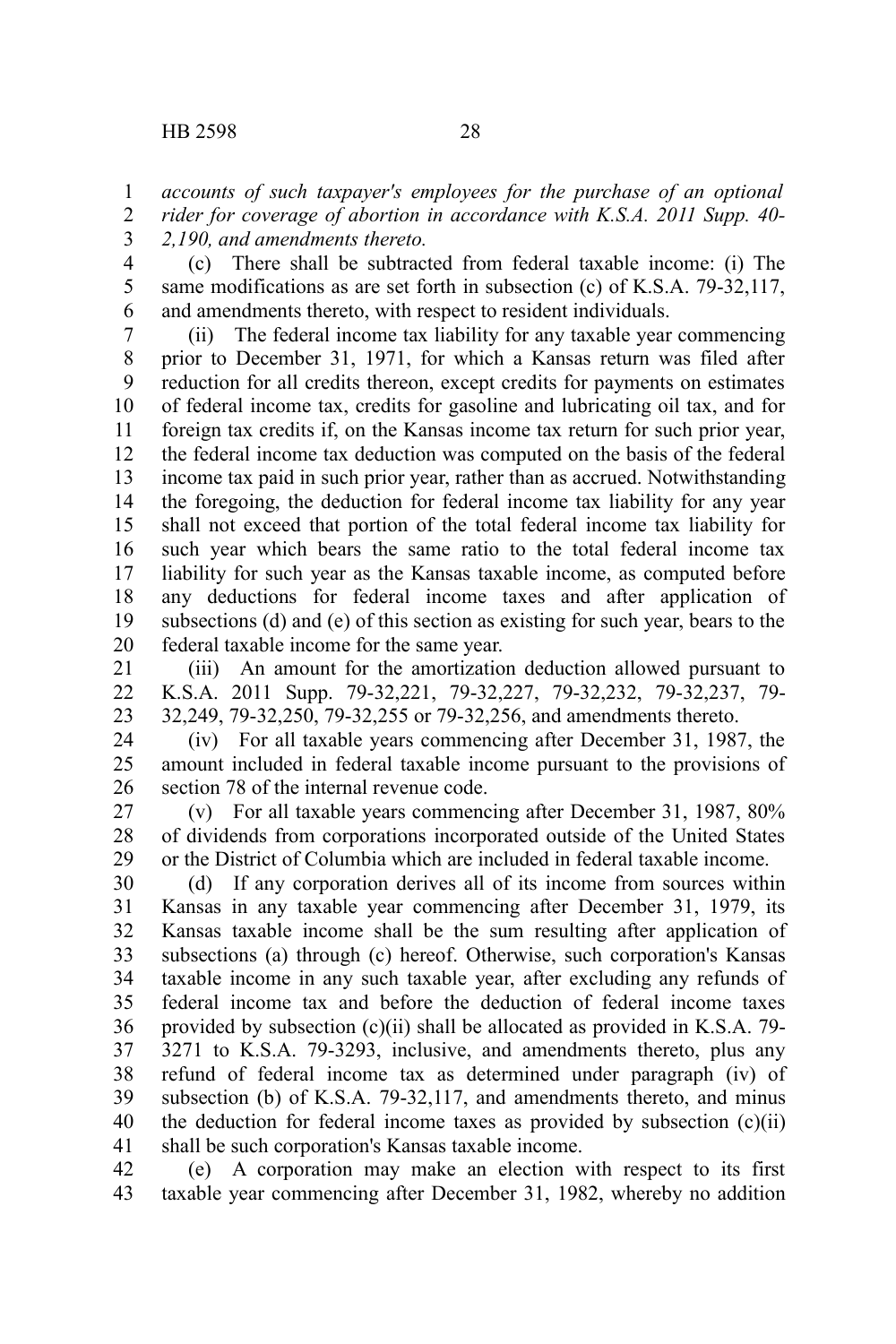modifications as provided for in subsection (b)(ii) of K.S.A. 79-32,138*,* 1

*and amendments thereto,* and subtraction modifications as provided for in subsection (c)(iii) of K.S.A. 79-32,138, *and amendments thereto,* as those subsections existed prior to their amendment by this act, shall be required to be made for such taxable year. 2 3 4 5

Sec. 19. K.S.A. 2011 Supp. 79-32,182b is hereby amended to read as follows: 79-32,182b. (a) For all taxable years commencing after December 31, 2000, a credit shall be allowed against the tax imposed by the Kansas income tax act on the Kansas taxable income of a taxpayer for expenditures in research and development activities conducted within this state in an amount equal to  $6^{1/2}$ % of the amount by which the amount expended for such activities in the taxable year of the taxpayer exceeds the taxpayer's average of the actual expenditures for such purposes made in such taxable year and the next preceding two taxable years. 6 7 8 9 10 11 12 13 14

(b) In any one taxable year, the amount of such credit allowable for deduction from the taxpayer's tax liability shall not exceed 25% of the total amount of such credit plus any applicable carry forward amount. The amount by which that portion of the credit allowed by subsections (a) and (b) to be claimed in any one taxable year exceeds the taxpayer's tax liability in such year may be carried forward until the total amount of the credit is used. 15 16 17 18 19 20 21

(c) As used in this section, the term "expenditures in research and development activities" means expenditures made for such purposes, other than expenditures of moneys made available to the taxpayer pursuant to federal or state law, which are treated as expenses allowable for deduction under the provisions of the federal internal revenue code of 1986, and amendments thereto *as amended, except that for taxable years commencing after December 31, 2011, expenditures in research and development activities shall not include any expenditures for the performance of any abortion, as defined in section 1, and amendments thereto*.  $22$ 23 24 25 26 27 28 29 30 31

Sec. 20. K.S.A. 2011 Supp. 79-32,195 is hereby amended to read as follows: 79-32,195. As used in this act, the following words and phrases shall have the meanings ascribed to them herein: (a) "Business firm" means any business entity authorized to do business in the state of Kansas which is subject to the state income tax imposed by the provisions of the Kansas income tax act, any individual subject to the state income tax imposed by the provisions of the Kansas income tax act, any national banking association, state bank, trust company or savings and loan association paying an annual tax on its net income pursuant to article 11 of chapter 79 of the Kansas Statutes Annotated, or any insurance company paying the premium tax and privilege fees imposed pursuant to K.S.A. 40- 252, and amendments thereto; 32 33 34 35 36 37 38 39 40 41 42 43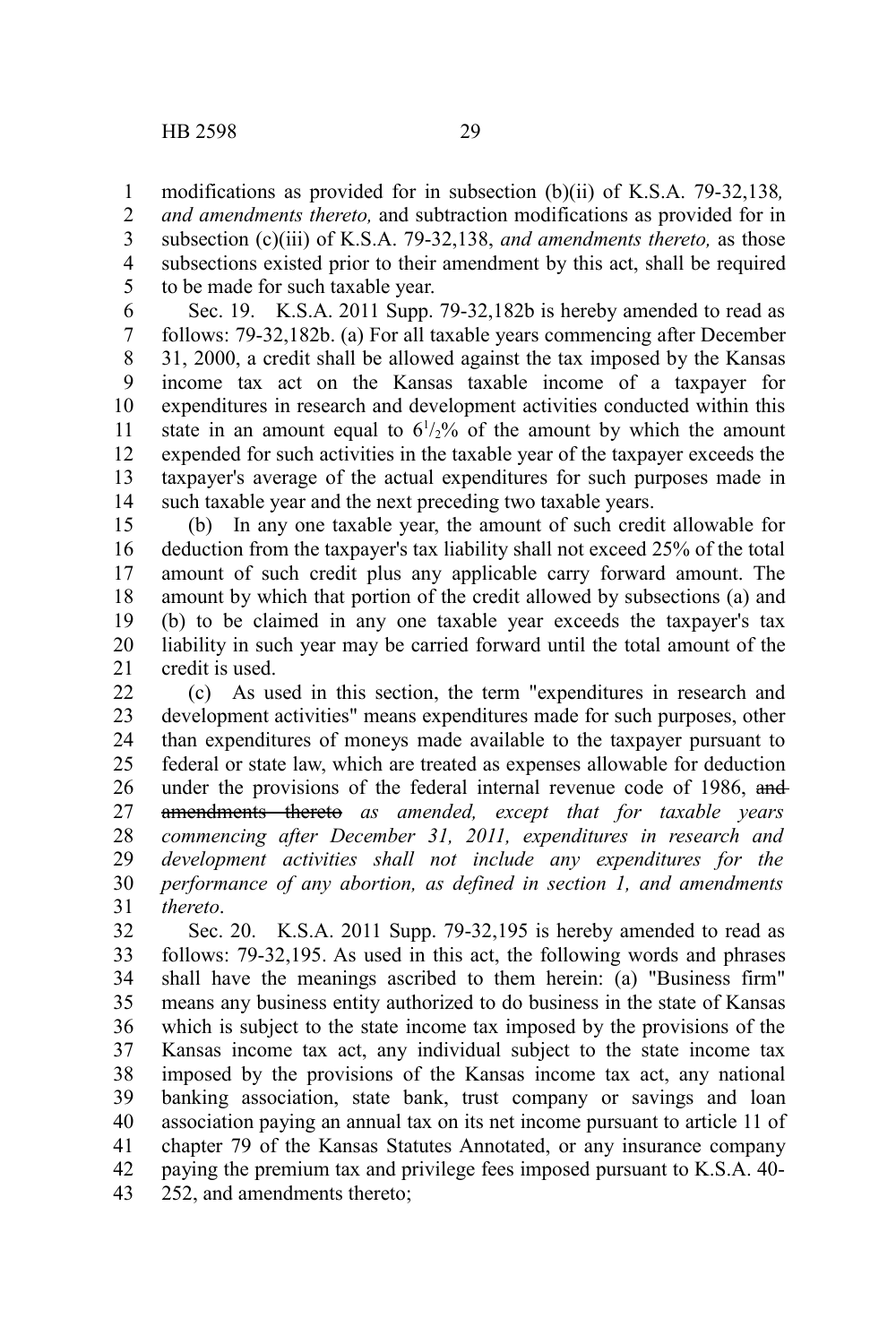(b) "Community services" means: (1) The conduct of activities which meet a demonstrated community need and which are designed to achieve improved educational and social services for Kansas children and their families, and which are coordinated with communities including, but not limited to, social and human services organizations that address the causes of poverty through programs and services that assist low income persons in the areas of employment, food, housing, emergency assistance and health care; 1 2 3 4 5 6 7 8

9 10

24

(2) crime prevention; and

(3) health care services.

(c) "Crime prevention" means any nongovernmental activity which aids in the prevention of crime. 11 12

(d) "Community service organization" means any organization performing community services in Kansas and which: 13 14

(1) Has obtained a ruling from the internal revenue service of the United States department of the treasury that such organization is exempt from income taxation under the provisions of section  $501(c)(3)$  of the federal internal revenue code; or 15 16 17 18

(2) is incorporated in the state of Kansas or another state as a nonstock, nonprofit corporation; or 19 20

(3) has been designated as a community development corporation by the United States government under the provisions of title VII of the economic opportunity act of 1964; or 21 22 23

(4) is chartered by the United States congress.

(e) "Contributions" shall mean and include the donation of cash, services or property other than used clothing in an amount or value of \$250 or more. Stocks and bonds contributed shall be valued at the stock market price on the date of transfer. Services contributed shall be valued at the standard billing rate for not-for-profit clients. Personal property items contributed shall be valued at the lesser of its fair market value or cost to the donor and may be inclusive of costs incurred in making the contribution, but shall not include sales tax. Contributions of real estate are allowable for credit only when title thereto is in fee simple absolute and is clear of any encumbrances. The amount of credit allowable shall be based upon the lesser of two current independent appraisals conducted by state licensed appraisers.  $25$ 26 27 28 29 30 31 32 33 34 35 36

(f) "Health care services" shall include, but not be limited to, the following: Services provided by local health departments, city, county or district hospitals, city or county nursing homes, or other residential institutions, preventive health care services offered by a community service organization including immunizations, prenatal care, the postponement of entry into nursing homes by home health care services, and community*-*based services for persons with a disability, mental health 37 38 39 40 41 42 43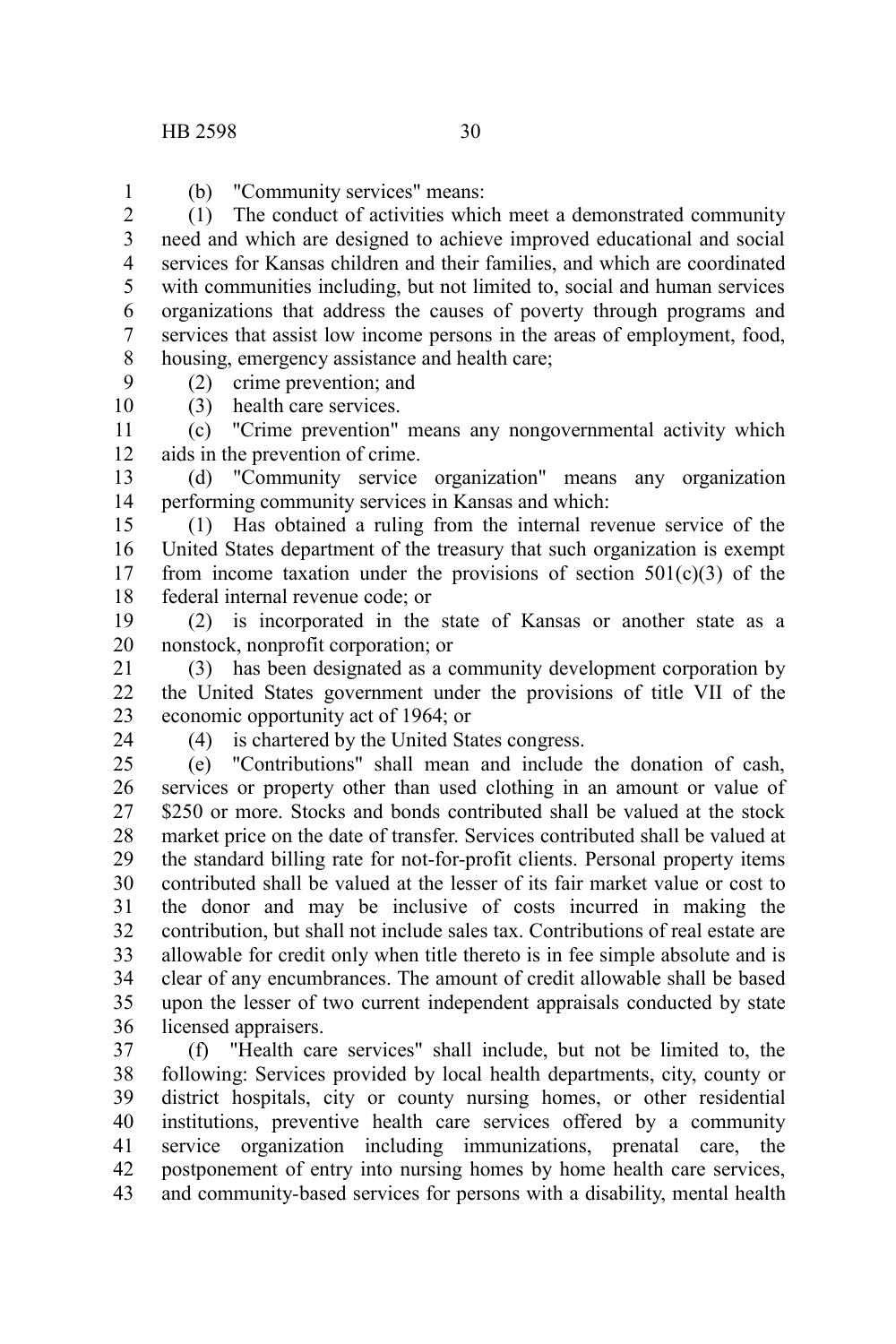services, indigent health care, physician or health care worker recruitment, 1

health education, emergency medical services, services provided by rural health clinics, integration of health care services, home health services and services provided by rural health networks*, except that for taxable years commencing after December 31, 2011, health care services shall not include any service involving the performance of any abortion, as defined in section 1, and amendments thereto*. 2 3 4 5 6 7

(g) "Rural community" means any city having a population of fewer than 15,000 located in a county that is not part of a standard metropolitan statistical area as defined by the United States department of commerce or its successor agency. However, any such city located in a county defined as a standard metropolitan statistical area shall be deemed a rural community if a substantial number of persons in such county derive their income from agriculture and, in any county where there is only one city within the county which has a population of more than 15,000 and which classifies as a standard metropolitan statistical area, all other cities in that county having a population of less than 15,000 shall be deemed a rural community. 8 9 10 11 12 13 14 15 16 17 18

Sec. 21. K.S.A. 2011 Supp. 79-32,261 is hereby amended to read as follows: 79-32,261. (a) On and after July 1, 2008, any taxpayer who contributes in the manner prescribed by this section to a community college located in Kansas for capital improvements, to a technical college for deferred maintenance or the purchase of technology or equipment or to a postsecondary educational institution located in Kansas for deferred maintenance, shall be allowed a credit against the tax imposed by the Kansas income tax act, the premium tax or privilege fees imposed pursuant to K.S.A. 40-252, and amendments thereto, or the privilege tax as measured by net income of financial institutions imposed pursuant to article 11 of chapter 79 of the Kansas Statutes Annotated. The tax credit allowed by this section is applicable for the tax year 2008 for any contributions made on and after July 1, 2008, and for the tax years 2009, 2010, 2011 and 2012 for any contributions made during the entire tax year. The amount of the credit allowed by this section shall not exceed 60% of the total amount contributed during the taxable year by the taxpayer to a community college or a technical college located in Kansas for such purposes. The amount of the credit allowed by this section shall not exceed 50% of the total amount contributed during the taxable year by the taxpayer to a postsecondary educational institution for such purposes. If the amount of the credit allowed by this section for a taxpayer who contributes to a community college or a technical college exceeds the taxpayer's income tax liability imposed by the Kansas income tax act, such excess amount shall be refunded to the taxpayer. If the amount of the tax credit for a taxpayer who contributes to a postsecondary educational 19 20 21 22 23 24 25 26 27 28 29 30 31 32 33 34 35 36 37 38 39 40 41 42 43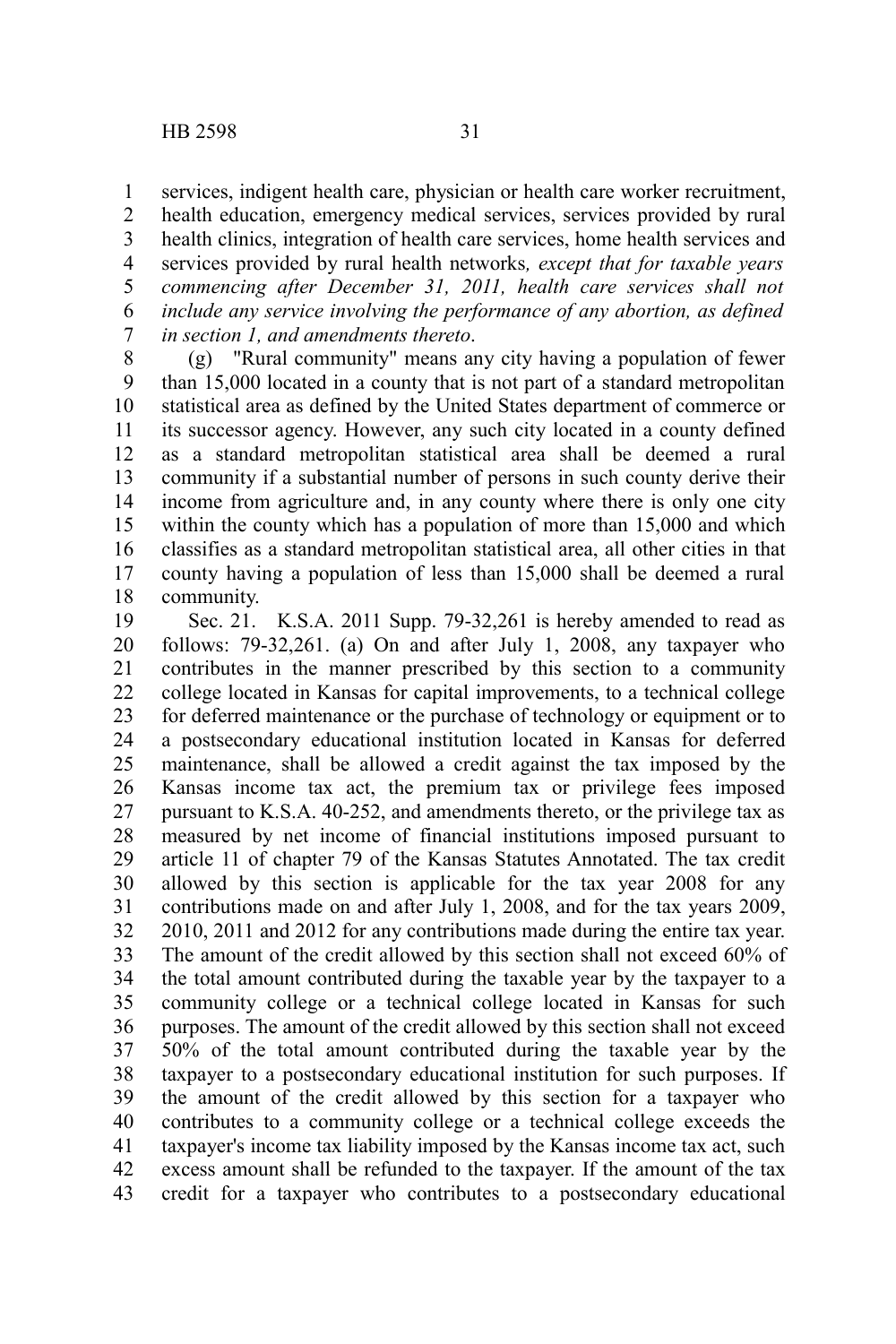institution exceeds the taxpayer's income tax liability for the taxable year, the amount which exceeds the tax liability may be carried over for deduction from the taxpayer's income tax liability in the next succeeding taxable year or years until the total amount of the tax credit has been deducted from tax liability, except that no such tax credit shall be carried over for deduction after the third taxable year succeeding the taxable year in which the contribution is made. Prior to the issuance of any tax credits pursuant to this section, the structure of the process in which contributions received by a community college, a technical college or a postsecondary educational institution qualify as tax credits allowed and issued pursuant to this section shall be developed by a community college, a technical college and a postsecondary educational institution in consultation with the secretary of revenue and the foundation or endowment association of any such community college, technical college or postsecondary educational institution in a manner that complies with requirements specified in the federal internal revenue code of 1986, as amended, so that contributions qualify as charitable contributions allowable as deductions from federal adjusted gross income. 1 2 3 4 5 6 7 8 9 10 11 12 13 14 15 16 17 18

(b) (1) Upon receipt of any such contributions to a community college made pursuant to the provisions of this section, the treasurer of the community college shall deposit such contributions to the credit of the capital outlay fund of such community college established as provided by K.S.A. 71-501a, and amendments thereto. Expenditures from such fund shall be made for the purposes described in subsection (a) of K.S.A. 71- 501, and amendments thereto, except that expenditures shall not be made from such fund for new construction or the acquisition of real property for use as building sites or for educational programs. 19 20 21 22 23 24 25 26 27

(2) Upon receipt of any such contributions to a technical college made pursuant to the provisions of this section, such contributions shall be deposited to the credit of a deferred maintenance fund or a technology and equipment fund established by the technical college which received the contribution. Expenditures from such fund shall be made only for the purpose as provided in this subsection. 28 29 30 31 32 33

(3) Upon receipt of any such contributions to a postsecondary educational institution made pursuant to the provisions of this section, such contributions shall be deposited to the credit of the appropriate deferred maintenance support fund of the postsecondary educational institution which received the contribution. Expenditures from such fund shall be made only for the purposes designated for such fund pursuant to law. 34 35 36 37 38 39 40

(c) (1) In no event shall the total amount of credits allowed under this section for taxpayers who contribute to any one such community college or technical college exceed the following amounts: For the tax year 2008, 41 42 43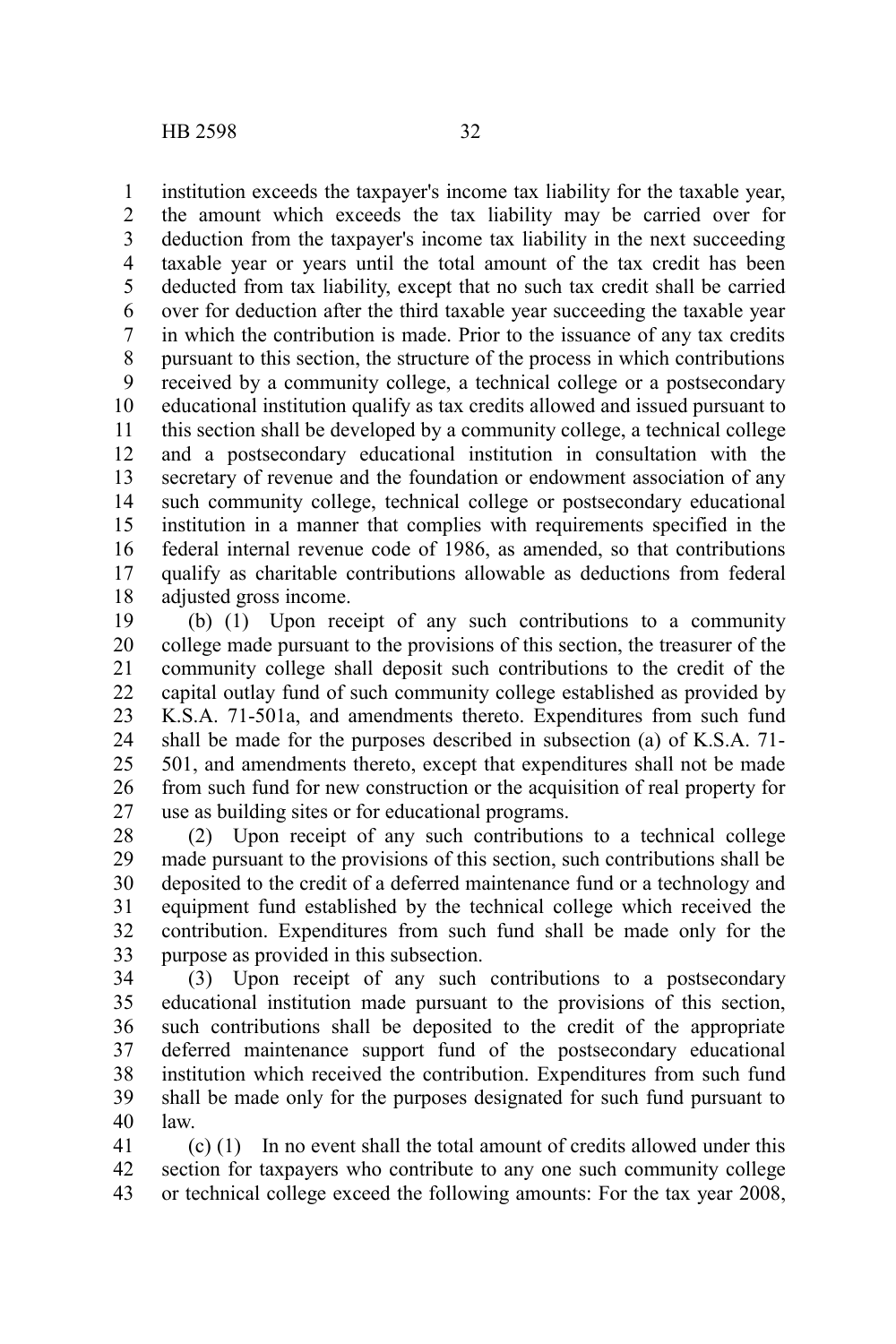an amount not to exceed \$78,125; for the tax year 2009, an amount not to exceed \$156,250; and for the tax years 2010, 2011 and 2012, an amount not to exceed \$208,233.33. 1 2 3

(2) In no event shall the total of credits allowed under this section for taxpayers who contribute to postsecondary educational institutions exceed the following amounts: For the tax year 2008, an amount not to exceed \$5,625,000; for the tax year 2009, an amount not to exceed \$11,250,000; and for the tax years 2010, 2011 and 2012, an amount not to exceed \$15,000,000. Except as otherwise provided, the allocation of such tax credits for each individual state educational institution shall be determined by the state board of regents in consultation with the secretary of revenue and the university foundation or endowment association of each postsecondary educational institution, and such determination shall be completed prior to the issuance of any tax credits pursuant to this section. Not more than 40% of the total of credits allowed under this section shall be allocated to any one postsecondary educational institution unless all such postsecondary educational institutions approve an allocation to any one such postsecondary educational institution which exceeds 40% of the total of such credits allowed under this section. 4 5 6 7 8 9 10 11 12 13 14 15 16 17 18 19

(d) As used in this section: (1) "Community college" means a community college established under the provisions of the community college act; 20 21 22

(2) "deferred maintenance" means the maintenance, repair, reconstruction or rehabilitation of a building located at a technical college or a postsecondary educational institution which has been deferred, any utility systems relating to such building, any life-safety upgrades to such building and any improvements necessary to be made to such building in order to comply with the requirements of the Americans with disabilities act or other federal or state law*, except that for taxable years commencing after December 31, 2011, deferred maintenance shall not include any maintenance, repair, reconstruction or rehabilitation of any building in which any abortion, as defined in section 1, and amendments thereto, is performed*; 23 24 25 26 27 28 29 30 31 32 33

(3) "postsecondary educational institution" means the university of Kansas, Kansas state university of agriculture and applied science, Wichita state university, Emporia state university, Pittsburg state university, Fort Hays state university and Washburn university of Topeka; and 34 35 36 37

(4) "technical college" means a technical college as designated pursuant to K.S.A. 72-4472, 72-4473, 72-4474, 72-4475 and 72-4477, and amendments thereto. 38 39 40

(e) Any taxpayer not subject to Kansas income, privilege or premiums tax who contributes to a community college, technical college or postsecondary educational institution, hereinafter designated the 41 42 43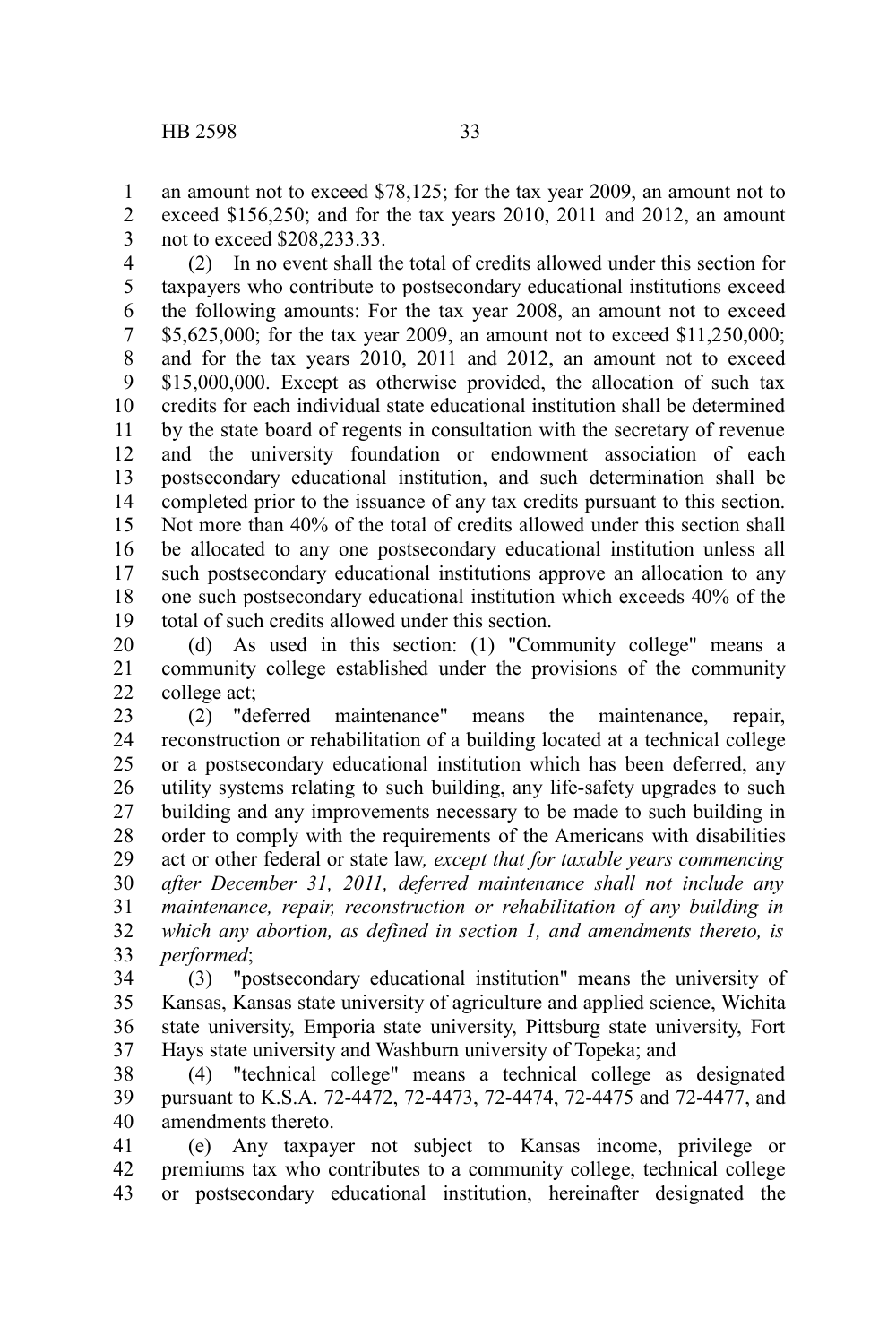transferor, may sell, assign, convey or otherwise transfer tax credits allowed and earned pursuant to this section. The sale price of a tax credit shall be at least 50% of the full value of the credit. Such credit shall be deemed to be allowed and earned by any such taxpayer which is only disqualified therefrom by reason of not being subject to such Kansas taxes. The taxpayer acquiring earned credits, hereinafter designated the transferee, may use the amount of the acquired credits to offset up to 100% of the taxpayer's income, privilege or premiums tax liability for the taxable year in which such acquisition was made. Such credits may be sold or transferred only one time and, if sold or transferred, shall be transferred in the tax year such credit is earned or the two successive tax years. A transferred credit shall be claimed in the year purchased. The transferor shall enter into a written agreement with the transferee establishing the terms and conditions of the sale or transfer and shall perfect such transfer by notifying the secretary of revenue in writing within 30 calendar days following the effective date of the transfer, subject to the review and approval or denial of such transfer by the secretary of revenue. The transferor and transferee shall provide any information pertaining to the sale or transfer as may be required by the secretary of revenue to administer and carry out the provisions of this section. The amount received by the transferor of such tax credit shall be taxable as income of the transferor, and the excess of the value of such credit over the amount paid by the transferee for such credit shall be taxable as income of the transferee. 1 2 3 4 5 6 7 8 9 10 11 12 13 14 15 16 17 18 19 20 21 22 23 24

(f) The secretary of revenue shall submit an annual report to the legislature to assist the legislature in the evaluation of the utilization of any credits claimed pursuant to this act, including information specific as to each community college, technical college or postsecondary educational institution. Such report shall be due on or before the first day of the legislative session following the tax year in which the credits were claimed. 25 26 27 28 29 30 31

(g) The secretary of revenue shall adopt rules and regulations necessary to administer the provisions of this section. 32 33

Sec. 22. K.S.A. 2011 Supp. 79-3606 is hereby amended to read as follows: 79-3606. The following shall be exempt from the tax imposed by this act: 34 35 36

(a) All sales of motor-vehicle fuel or other articles upon which a sales or excise tax has been paid, not subject to refund, under the laws of this state except cigarettes as defined by K.S.A. 79-3301*,* and amendments thereto, cereal malt beverages and malt products as defined by K.S.A. 79- 3817*,* and amendments thereto, including wort, liquid malt, malt syrup and malt extract, which is not subject to taxation under the provisions of K.S.A. 79-41a02*,* and amendments thereto, motor vehicles taxed pursuant 37 38 39 40 41 42 43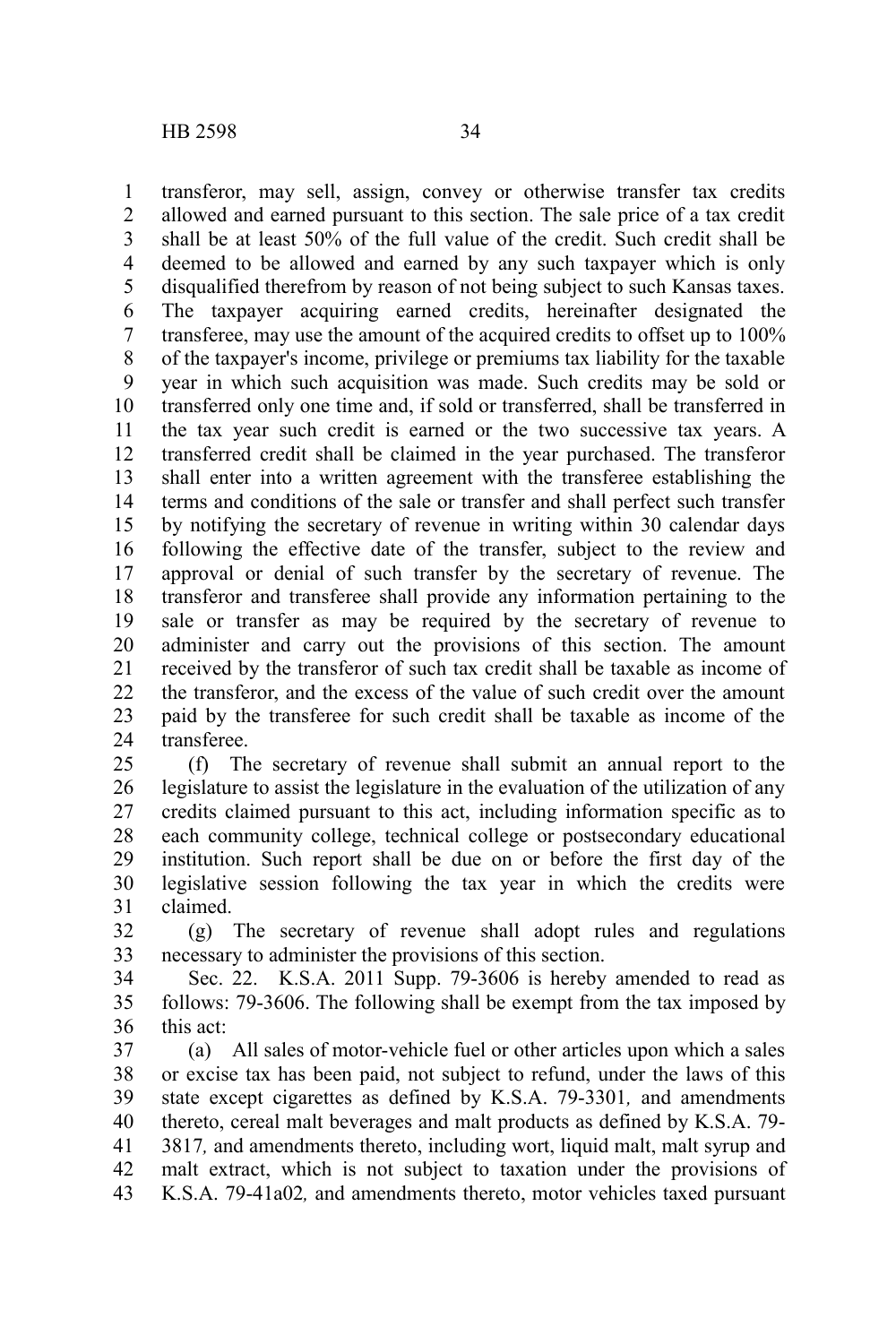to K.S.A. 79-5117, and amendments thereto, tires taxed pursuant to K.S.A. 65-3424d, and amendments thereto, drycleaning and laundry services taxed pursuant to K.S.A. 65-34,150, and amendments thereto, and gross receipts from regulated sports contests taxed pursuant to the Kansas professional regulated sports act, and amendments thereto; 1 2 3 4 5

(b) all sales of tangible personal property or service, including the renting and leasing of tangible personal property, purchased directly by the state of Kansas, a political subdivision thereof, other than a school or educational institution, or purchased by a public or private nonprofit hospital or public hospital authority or nonprofit blood, tissue or organ bank and used exclusively for state, political subdivision, hospital or public hospital authority or nonprofit blood, tissue or organ bank purposes, except when: (1) Such state, hospital or public hospital authority is engaged or proposes to engage in any business specifically taxable under the provisions of this act and such items of tangible personal property or service are used or proposed to be used in such business, *;* or (2) such political subdivision is engaged or proposes to engage in the business of furnishing gas, electricity or heat to others and such items of personal property or service are used or proposed to be used in such business; 6 7 8 9 10 11 12 13 14 15 16 17 18 19

(c) all sales of tangible personal property or services, including the renting and leasing of tangible personal property, purchased directly by a public or private elementary or secondary school or public or private nonprofit educational institution and used primarily by such school or institution for nonsectarian programs and activities provided or sponsored by such school or institution or in the erection, repair or enlargement of buildings to be used for such purposes. The exemption herein provided shall not apply to erection, construction, repair, enlargement or equipment of buildings used primarily for human habitation; 20 21 22 23 24 25 26 27 28

(d) all sales of tangible personal property or services purchased by a contractor for the purpose of constructing, equipping, reconstructing, maintaining, repairing, enlarging, furnishing or remodeling facilities for any public or private nonprofit hospital or public hospital authority, public or private elementary or secondary school, a public or private nonprofit educational institution, state correctional institution including a privately constructed correctional institution contracted for state use and ownership, which would be exempt from taxation under the provisions of this act if purchased directly by such hospital or public hospital authority, school, educational institution or a state correctional institution; and all sales of tangible personal property or services purchased by a contractor for the purpose of constructing, equipping, reconstructing, maintaining, repairing, enlarging, furnishing or remodeling facilities for any political subdivision of the state or district described in subsection (s), the total cost of which is paid from funds of such political subdivision or district and which would 29 30 31 32 33 34 35 36 37 38 39 40 41 42 43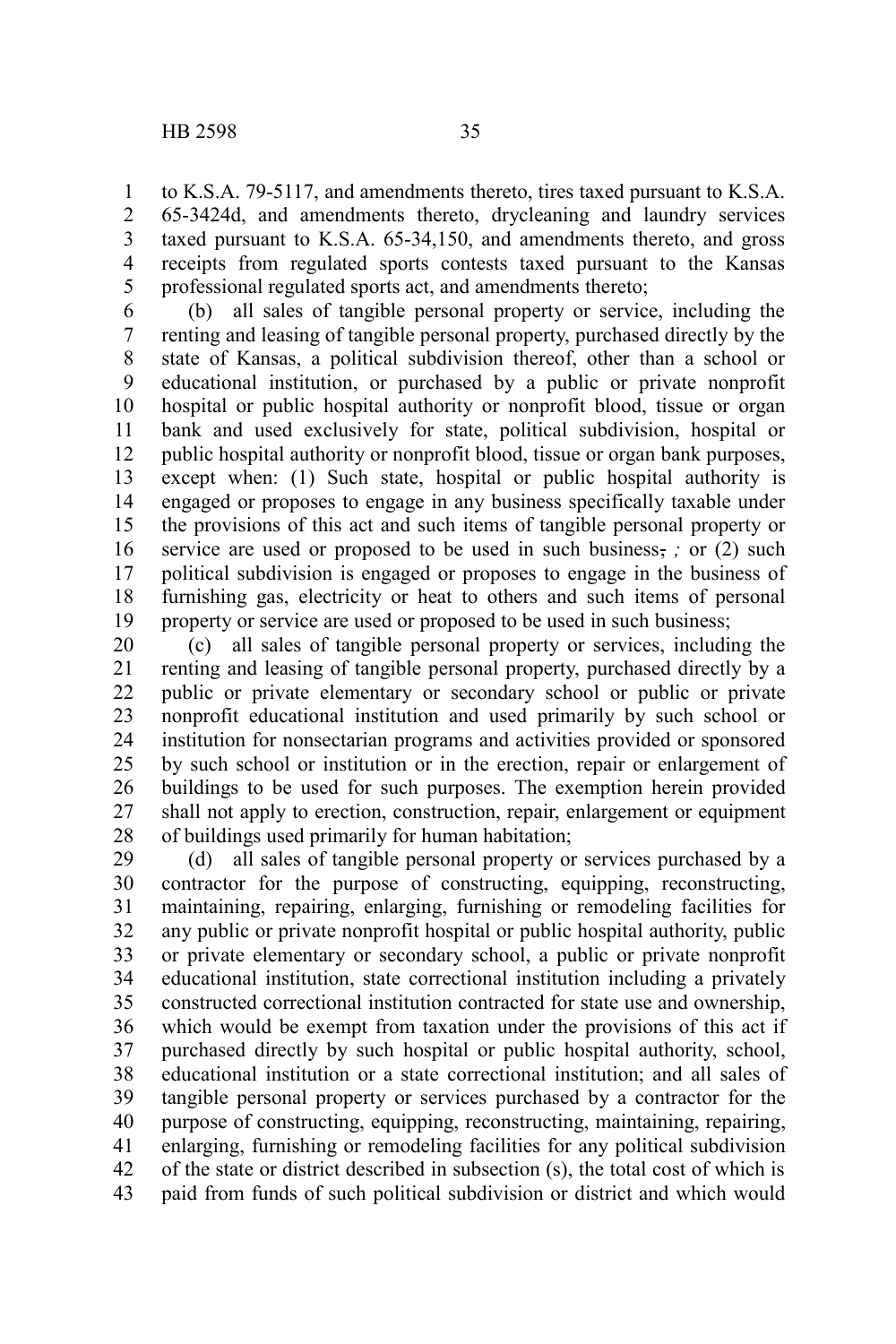be exempt from taxation under the provisions of this act if purchased directly by such political subdivision or district. Nothing in this subsection or in the provisions of K.S.A. 12-3418*,* and amendments thereto, shall be deemed to exempt the purchase of any construction machinery, equipment or tools used in the constructing, equipping, reconstructing, maintaining, repairing, enlarging, furnishing or remodeling facilities for any political subdivision of the state or any such district. As used in this subsection, K.S.A. 12-3418 and 79-3640, and amendments thereto, "funds of a political subdivision" shall mean general tax revenues, the proceeds of any bonds and gifts or grants-in-aid. Gifts shall not mean funds used for the purpose of constructing, equipping, reconstructing, repairing, enlarging, furnishing or remodeling facilities which are to be leased to the donor. When any political subdivision of the state, district described in subsection (s), public or private nonprofit hospital or public hospital authority, public or private elementary or secondary school, public or private nonprofit educational institution, state correctional institution including a privately constructed correctional institution contracted for state use and ownership shall contract for the purpose of constructing, equipping, reconstructing, maintaining, repairing, enlarging, furnishing or remodeling facilities, it shall obtain from the state and furnish to the contractor an exemption certificate for the project involved, and the contractor may purchase materials for incorporation in such project. The contractor shall furnish the number of such certificate to all suppliers from whom such purchases are made, and such suppliers shall execute invoices covering the same bearing the number of such certificate. Upon completion of the project the contractor shall furnish to the political subdivision, district described in subsection (s), hospital or public hospital authority, school, educational institution or department of corrections concerned a sworn statement, on a form to be provided by the director of taxation, that all purchases so made were entitled to exemption under this subsection. As an alternative to the foregoing procedure, any such contracting entity may apply to the secretary of revenue for agent status for the sole purpose of issuing and furnishing project exemption certificates to contractors pursuant to rules and regulations adopted by the secretary establishing conditions and standards for the granting and maintaining of such status. All invoices shall be held by the contractor for a period of five years and shall be subject to audit by the director of taxation. If any materials purchased under such a certificate are found not to have been incorporated in the building or other project or not to have been returned for credit or the sales or compensating tax otherwise imposed upon such materials which will not be so incorporated in the building or other project reported and paid by such contractor to the director of taxation not later than the  $20<sup>th</sup>$  day of the month following the close of the month in which it shall be determined 1 2 3 4 5 6 7 8 9 10 11 12 13 14 15 16 17 18 19 20 21 22 23 24 25 26 27 28 29 30 31 32 33 34 35 36 37 38 39 40 41 42 43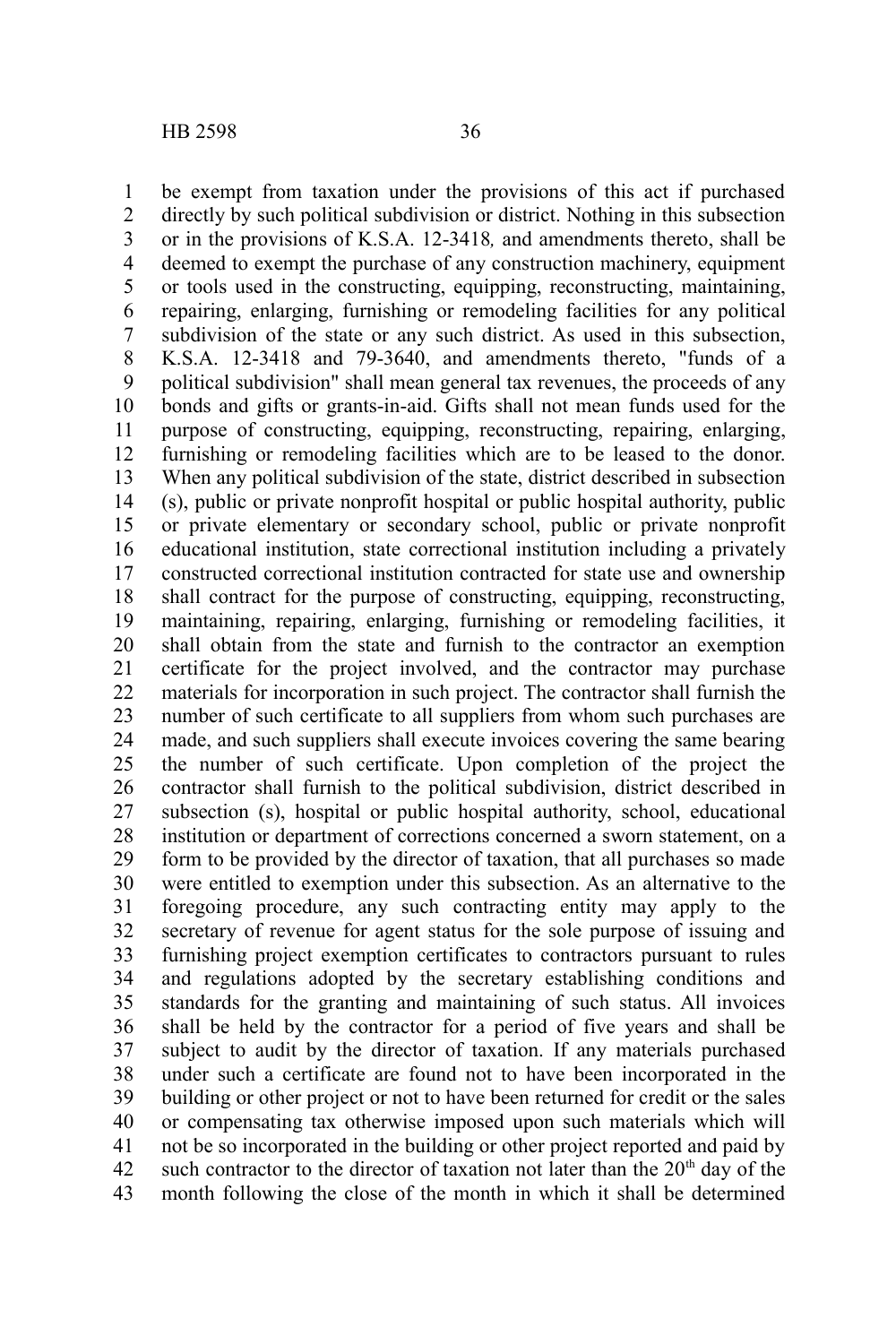that such materials will not be used for the purpose for which such certificate was issued, the political subdivision, district described in subsection (s), hospital or public hospital authority, school, educational institution or the contractor contracting with the department of corrections for a correctional institution concerned shall be liable for tax on all materials purchased for the project, and upon payment thereof it may recover the same from the contractor together with reasonable attorney fees. Any contractor or any agent, employee or subcontractor thereof, who shall use or otherwise dispose of any materials purchased under such a certificate for any purpose other than that for which such a certificate is issued without the payment of the sales or compensating tax otherwise imposed upon such materials, shall be guilty of a misdemeanor and, upon conviction therefor, shall be subject to the penalties provided for in subsection (g) of K.S.A. 79-3615, and amendments thereto; 1 2 3 4 5 6 7 8 9 10 11 12 13 14

(e) all sales of tangible personal property or services purchased by a contractor for the erection, repair or enlargement of buildings or other projects for the government of the United States, its agencies or instrumentalities, which would be exempt from taxation if purchased directly by the government of the United States, its agencies or instrumentalities. When the government of the United States, its agencies or instrumentalities shall contract for the erection, repair, or enlargement of any building or other project, it shall obtain from the state and furnish to the contractor an exemption certificate for the project involved, and the contractor may purchase materials for incorporation in such project. The contractor shall furnish the number of such certificates to all suppliers from whom such purchases are made, and such suppliers shall execute invoices covering the same bearing the number of such certificate. Upon completion of the project the contractor shall furnish to the government of the United States, its agencies or instrumentalities concerned a sworn statement, on a form to be provided by the director of taxation, that all purchases so made were entitled to exemption under this subsection. As an alternative to the foregoing procedure, any such contracting entity may apply to the secretary of revenue for agent status for the sole purpose of issuing and furnishing project exemption certificates to contractors pursuant to rules and regulations adopted by the secretary establishing conditions and standards for the granting and maintaining of such status. All invoices shall be held by the contractor for a period of five years and shall be subject to audit by the director of taxation. Any contractor or any agent, employee or subcontractor thereof, who shall use or otherwise dispose of any materials purchased under such a certificate for any purpose other than that for which such a certificate is issued without the payment of the sales or compensating tax otherwise imposed upon such materials, shall be guilty of a misdemeanor and, upon conviction therefor, shall be 15 16 17 18 19 20 21 22 23 24 25 26 27 28 29 30 31 32 33 34 35 36 37 38 39 40 41 42 43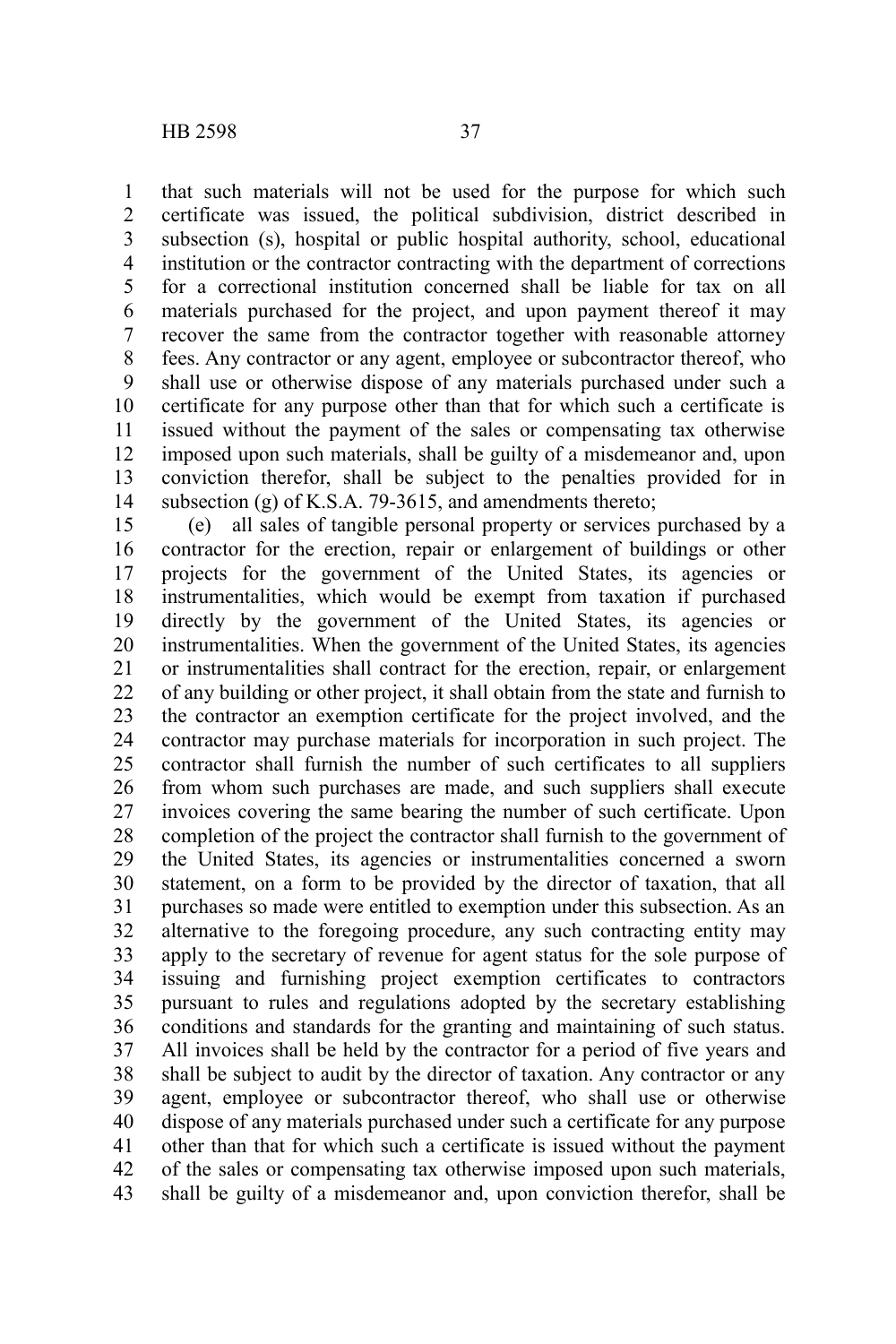subject to the penalties provided for in subsection (g) of K.S.A. 79-3615*,* and amendments thereto; 1 2

(f) tangible personal property purchased by a railroad or public utility for consumption or movement directly and immediately in interstate commerce; 3 4 5

(g) sales of aircraft including remanufactured and modified aircraft sold to persons using directly or through an authorized agent such aircraft as certified or licensed carriers of persons or property in interstate or foreign commerce under authority of the laws of the United States or any foreign government or sold to any foreign government or agency or instrumentality of such foreign government and all sales of aircraft for use outside of the United States and sales of aircraft repair, modification and replacement parts and sales of services employed in the remanufacture, modification and repair of aircraft; 6 7 8 9 10 11 12 13 14

(h) all rentals of nonsectarian textbooks by public or private elementary or secondary schools; 15 16

(i) the lease or rental of all films, records, tapes, or any type of sound or picture transcriptions used by motion picture exhibitors; 17 18

(j) meals served without charge or food used in the preparation of such meals to employees of any restaurant, eating house, dining car, hotel, drugstore or other place where meals or drinks are regularly sold to the public if such employees' duties are related to the furnishing or sale of such meals or drinks; 19 20 21 22 23

(k) any motor vehicle, semitrailer or pole trailer, as such terms are defined by K.S.A. 8-126*,* and amendments thereto, or aircraft sold and delivered in this state to a bona fide resident of another state, which motor vehicle, semitrailer, pole trailer or aircraft is not to be registered or based in this state and which vehicle, semitrailer, pole trailer or aircraft will not remain in this state more than 10 days; 24 25 26 27 28 29

(l) all isolated or occasional sales of tangible personal property, services, substances or things, except isolated or occasional sale of motor vehicles specifically taxed under the provisions of subsection (o) of K.S.A. 79-3603*,* and amendments thereto; 30 31 32 33

(m) all sales of tangible personal property which become an ingredient or component part of tangible personal property or services produced, manufactured or compounded for ultimate sale at retail within or without the state of Kansas; and any such producer, manufacturer or compounder may obtain from the director of taxation and furnish to the supplier an exemption certificate number for tangible personal property for use as an ingredient or component part of the property or services produced, manufactured or compounded; 34 35 36 37 38 39 40 41

(n) all sales of tangible personal property which is consumed in the production, manufacture, processing, mining, drilling, refining or 42 43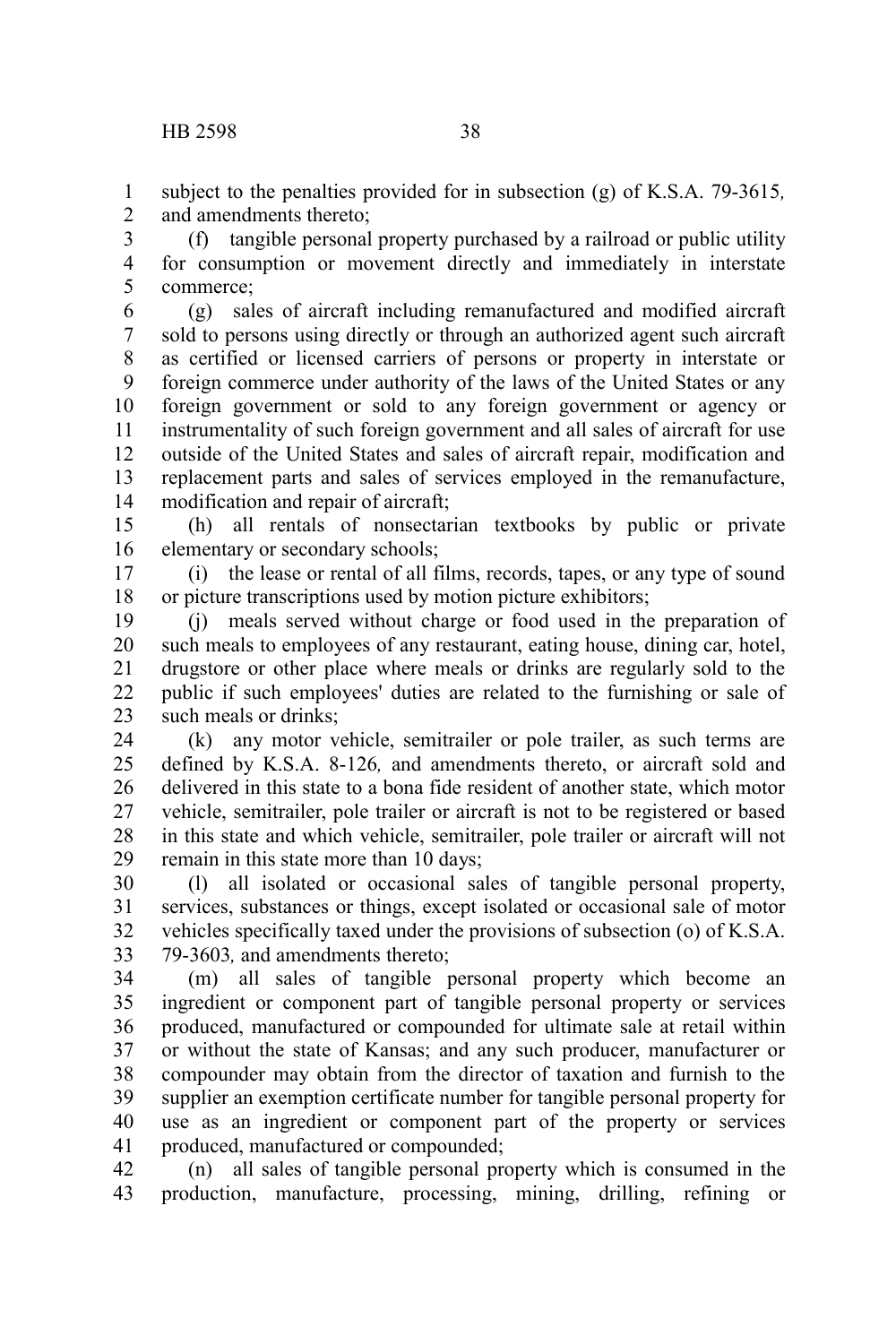compounding of tangible personal property, the treating of by-products or wastes derived from any such production process, the providing of services or the irrigation of crops for ultimate sale at retail within or without the state of Kansas; and any purchaser of such property may obtain from the director of taxation and furnish to the supplier an exemption certificate number for tangible personal property for consumption in such production, manufacture, processing, mining, drilling, refining, compounding, treating, irrigation and in providing such services<sup>.</sup> 1 2 3 4 5 6 7 8 9

(o) all sales of animals, fowl and aquatic plants and animals, the primary purpose of which is use in agriculture or aquaculture, as defined in K.S.A. 47-1901, and amendments thereto, the production of food for human consumption, the production of animal, dairy, poultry or aquatic plant and animal products, fiber or fur, or the production of offspring for use for any such purpose or purposes; 10 11 12 13 14 15

(p) all sales of drugs dispensed pursuant to a prescription order by a licensed practitioner or a mid-level practitioner as defined by K.S.A. 65- 1626, and amendments thereto. As used in this subsection, "drug" means a compound, substance or preparation and any component of a compound, substance or preparation, other than food and food ingredients, dietary supplements or alcoholic beverages, recognized in the official United States pharmacopoeia, official homeopathic pharmacopoeia of the United States or official national formulary, and supplement to any of them, intended for use in the diagnosis, cure, mitigation, treatment or prevention of disease or intended to affect the structure or any function of the body*, except that for taxable years commencing after December 31, 2011, this subsection shall not apply to any sales of drugs used in the performance or induction of an abortion, as defined in section 1, and amendments thereto*; 16 17 18 19 20 21 22 23 24 25 26 27 28 29

(q) all sales of insulin dispensed by a person licensed by the state board of pharmacy to a person for treatment of diabetes at the direction of a person licensed to practice medicine by the board of healing arts; 30 31 32

(r) all sales of oxygen delivery equipment, kidney dialysis equipment, enteral feeding systems, prosthetic devices and mobility enhancing equipment prescribed in writing by a person licensed to practice the healing arts, dentistry or optometry, and in addition to such sales, all sales of hearing aids, as defined by subsection (c) of K.S.A. 74-5807, and amendments thereto, and repair and replacement parts therefor, including batteries, by a person licensed in the practice of dispensing and fitting hearing aids pursuant to the provisions of K.S.A. 74-5808, and amendments thereto. For the purposes of this subsection: (1) "Mobility enhancing equipment" means equipment including repair and replacement parts to same, but does not include durable medical equipment, which is 33 34 35 36 37 38 39 40 41 42 43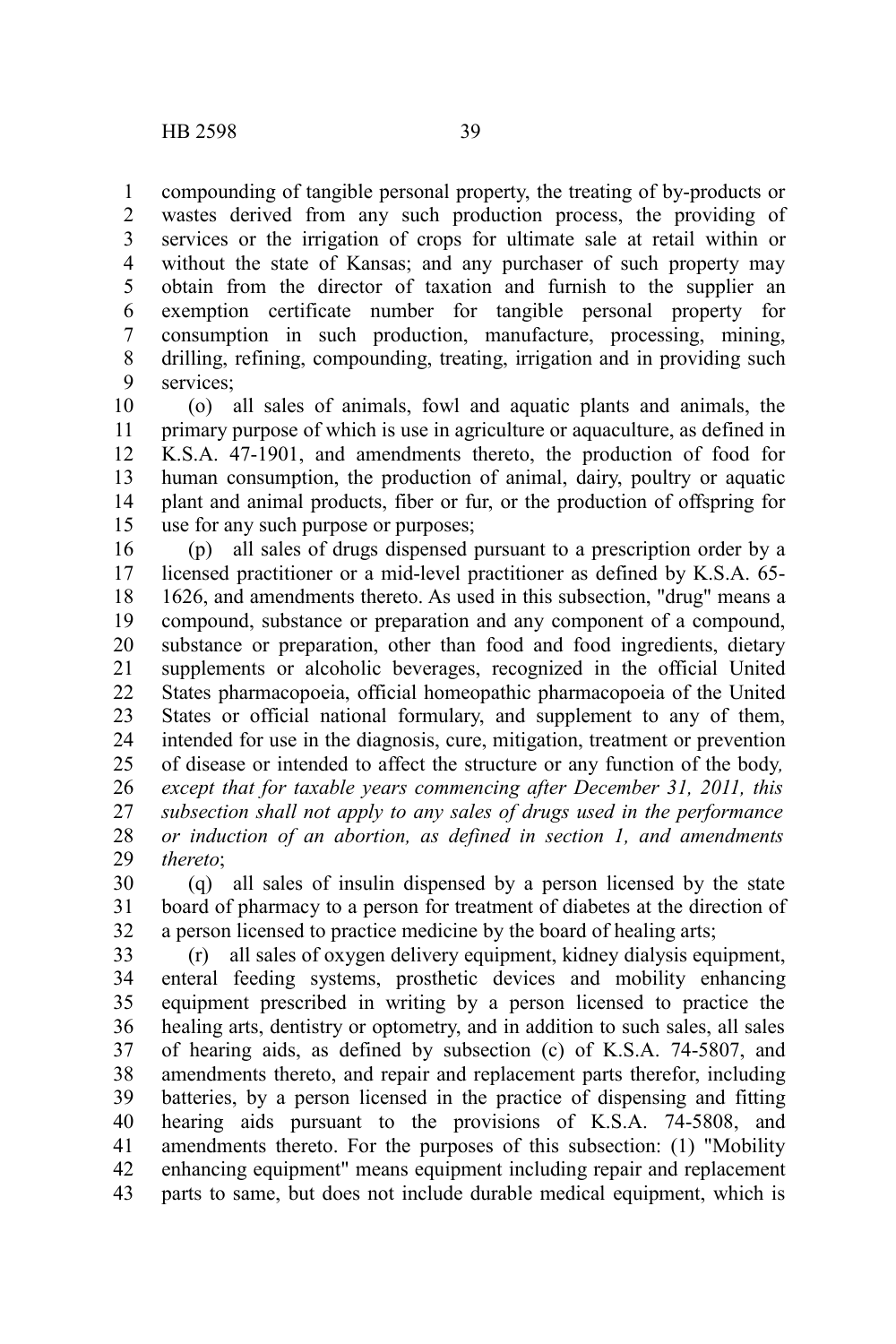primarily and customarily used to provide or increase the ability to move from one place to another and which is appropriate for use either in a home or a motor vehicle; is not generally used by persons with normal mobility; and does not include any motor vehicle or equipment on a motor vehicle normally provided by a motor vehicle manufacturer; and (2) "prosthetic device" means a replacement, corrective or supportive device including repair and replacement parts for same worn on or in the body to artificially replace a missing portion of the body, prevent or correct physical deformity or malfunction or support a weak or deformed portion of the body; 1 2 3 4 5 6 7 8 9 10

(s) except as provided in K.S.A. 2011 Supp. 82a-2101, and amendments thereto, all sales of tangible personal property or services purchased directly or indirectly by a groundwater management district organized or operating under the authority of K.S.A. 82a-1020 *et seq.,* and amendments thereto, by a rural water district organized or operating under the authority of K.S.A. 82a-612, and amendments thereto, or by a water supply district organized or operating under the authority of K.S.A. 19- 3501 *et seq.*, 19-3522 *et seq.* or 19-3545, and amendments thereto, which property or services are used in the construction activities, operation or maintenance of the district; 11 12 13 14 15 16 17 18 19 20

(t) all sales of farm machinery and equipment or aquaculture machinery and equipment, repair and replacement parts therefor and services performed in the repair and maintenance of such machinery and equipment. For the purposes of this subsection the term "farm machinery and equipment or aquaculture machinery and equipment" shall include a work-site utility vehicle, as defined in K.S.A. 8-126, and amendments thereto, and is equipped with a bed or cargo box for hauling materials, and shall also include machinery and equipment used in the operation of Christmas tree farming but shall not include any passenger vehicle, truck, truck tractor, trailer, semitrailer or pole trailer, other than a farm trailer, as such terms are defined by K.S.A. 8-126*,* and amendments thereto. "Farm machinery and equipment" includes precision farming equipment that is portable or is installed or purchased to be installed on farm machinery and equipment. "Precision farming equipment" includes the following items used only in computer-assisted farming, ranching or aquaculture production operations: Soil testing sensors, yield monitors, computers, monitors, software, global positioning and mapping systems, guiding systems, modems, data communications equipment and any necessary mounting hardware, wiring and antennas. Each purchaser of farm machinery and equipment or aquaculture machinery and equipment exempted herein must certify in writing on the copy of the invoice or sales ticket to be retained by the seller that the farm machinery and equipment or aquaculture machinery and equipment purchased will be used only in 21 22 23 24 25 26 27 28 29 30 31 32 33 34 35 36 37 38 39 40 41 42 43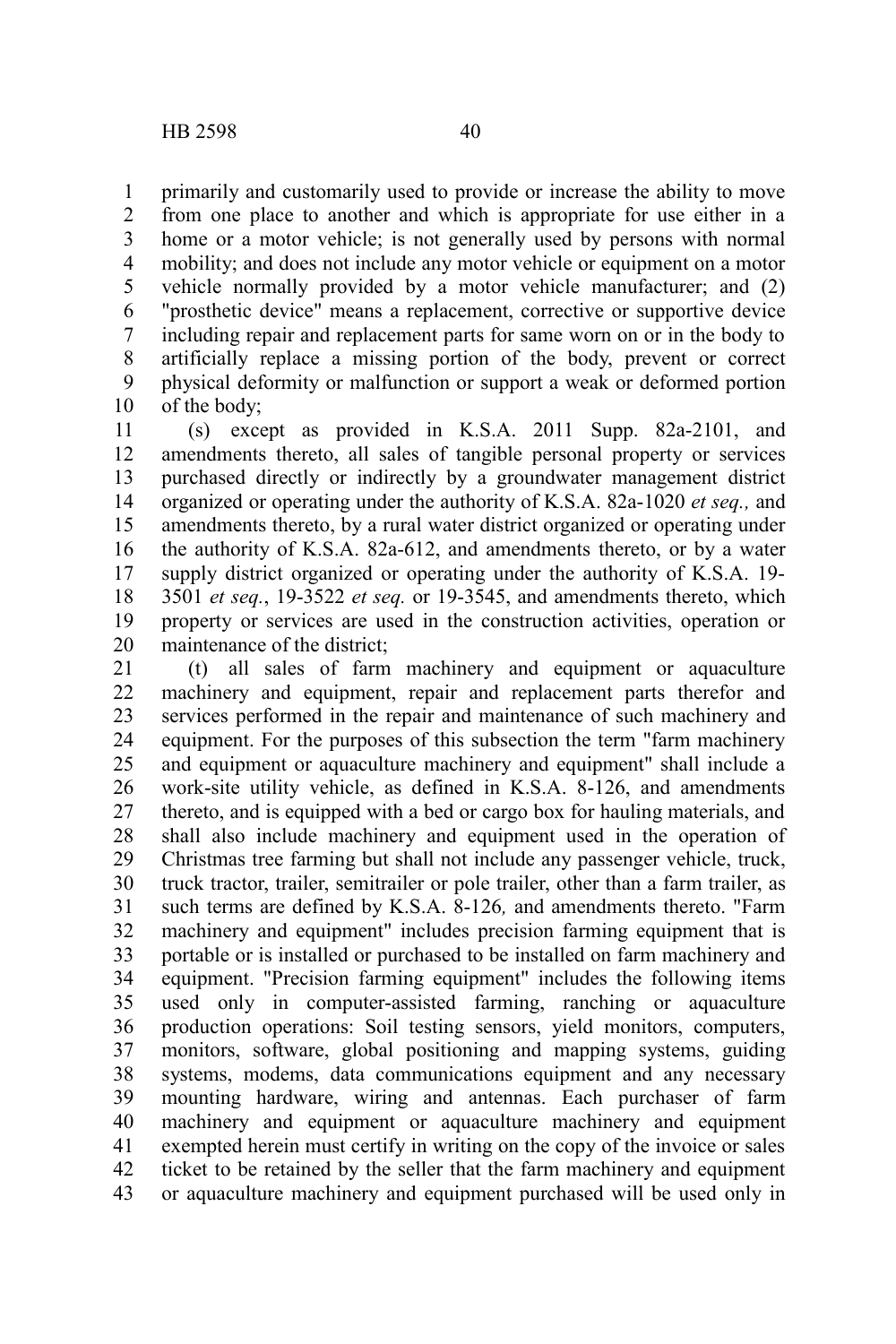farming, ranching or aquaculture production. Farming or ranching shall include the operation of a feedlot and farm and ranch work for hire and the operation of a nursery; 1 2 3

(u) all leases or rentals of tangible personal property used as a dwelling if such tangible personal property is leased or rented for a period of more than 28 consecutive days; 4 5 6

(v) all sales of tangible personal property to any contractor for use in preparing meals for delivery to homebound elderly persons over 60 years of age and to homebound disabled persons or to be served at a groupsitting at a location outside of the home to otherwise homebound elderly persons over 60 years of age and to otherwise homebound disabled persons, as all or part of any food service project funded in whole or in part by government or as part of a private nonprofit food service project available to all such elderly or disabled persons residing within an area of service designated by the private nonprofit organization, and all sales of tangible personal property for use in preparing meals for consumption by indigent or homeless individuals whether or not such meals are consumed at a place designated for such purpose, and all sales of food products by or on behalf of any such contractor or organization for any such purpose; 7 8 9 10 11 12 13 14 15 16 17 18 19

(w) all sales of natural gas, electricity, heat and water delivered through mains, lines or pipes: (1) To residential premises for noncommercial use by the occupant of such premises; (2) for agricultural use and also, for such use, all sales of propane gas; (3) for use in the severing of oil; and (4) to any property which is exempt from property taxation pursuant to K.S.A. 79-201b *Second* through *Sixth*. As used in this paragraph, "severing" shall have the meaning ascribed thereto by subsection (k) of K.S.A. 79-4216, and amendments thereto. For all sales of natural gas, electricity and heat delivered through mains, lines or pipes pursuant to the provisions of subsection  $(w)(1)$  and  $(w)(2)$ , the provisions of this subsection shall expire on December 31, 2005; 20 21 22 23 24 25 26 27 28 29 30

(x) all sales of propane gas, LP-gas, coal, wood and other fuel sources for the production of heat or lighting for noncommercial use of an occupant of residential premises occurring prior to January 1, 2006; 31 32 33

(y) all sales of materials and services used in the repairing, servicing, altering, maintaining, manufacturing, remanufacturing, or modification of railroad rolling stock for use in interstate or foreign commerce under authority of the laws of the United States; 34 35 36 37

(z) all sales of tangible personal property and services purchased directly by a port authority or by a contractor therefor as provided by the provisions of K.S.A. 12-3418*,* and amendments thereto; 38 39 40

(aa) all sales of materials and services applied to equipment which is transported into the state from without the state for repair, service, alteration, maintenance, remanufacture or modification and which is 41 42 43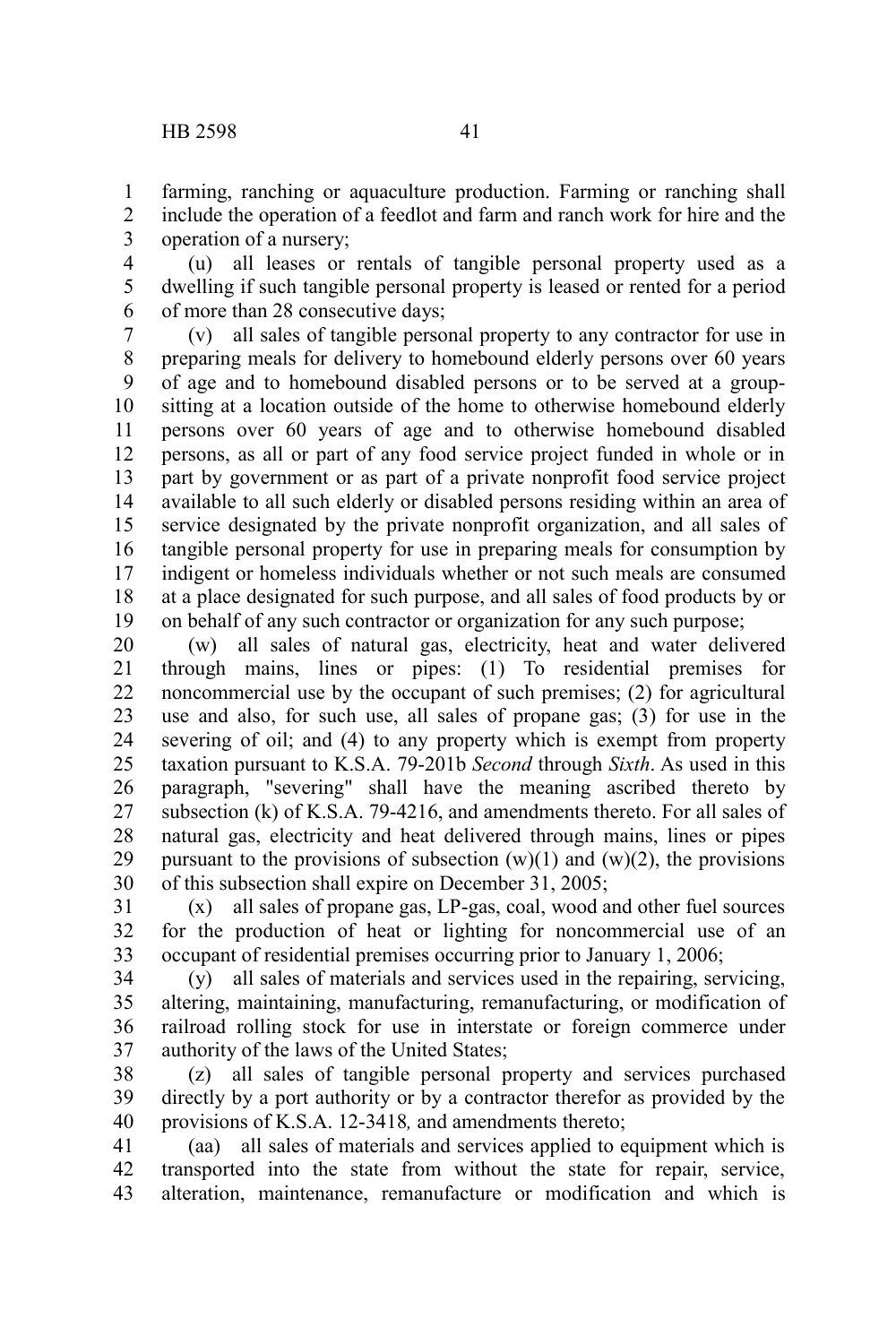subsequently transported outside the state for use in the transmission of liquids or natural gas by means of pipeline in interstate or foreign commerce under authority of the laws of the United States; 1 2 3

(bb) all sales of used mobile homes or manufactured homes. As used in this subsection: (1) "Mobile homes" and "manufactured homes" shall have the meanings ascribed thereto by K.S.A. 58-4202*,* and amendments thereto; and (2) "sales of used mobile homes or manufactured homes" means sales other than the original retail sale thereof; 4 5 6 7 8

(cc) all sales of tangible personal property or services purchased prior to January 1, 2012, except as otherwise provided, for the purpose of and in conjunction with constructing, reconstructing, enlarging or remodeling a business or retail business which meets the requirements established in K.S.A. 74-50,115*,* and amendments thereto, and the sale and installation of machinery and equipment purchased for installation at any such business or retail business, and all sales of tangible personal property or services purchased on or after January 1, 2012, for the purpose of and in conjunction with constructing, reconstructing, enlarging or remodeling a business which meets the requirements established in K.S.A. 74-50,115(e), and amendments thereto, and the sale and installation of machinery and equipment purchased for installation at any such business. When a person shall contract for the construction, reconstruction, enlargement or remodeling of any such business or retail business, such person shall obtain from the state and furnish to the contractor an exemption certificate for the project involved, and the contractor may purchase materials, machinery and equipment for incorporation in such project. The contractor shall furnish the number of such certificates to all suppliers from whom such purchases are made, and such suppliers shall execute invoices covering the same bearing the number of such certificate. Upon completion of the project the contractor shall furnish to the owner of the business or retail business a sworn statement, on a form to be provided by the director of taxation, that all purchases so made were entitled to exemption under this subsection. All invoices shall be held by the contractor for a period of five years and shall be subject to audit by the director of taxation. Any contractor or any agent, employee or subcontractor thereof, who shall use or otherwise dispose of any materials, machinery or equipment purchased under such a certificate for any purpose other than that for which such a certificate is issued without the payment of the sales or compensating tax otherwise imposed thereon, shall be guilty of a misdemeanor and, upon conviction therefor, shall be subject to the penalties provided for in subsection (g) of K.S.A. 79-3615*,* and amendments thereto. As used in this subsection, "business" and "retail business" have the meanings respectively ascribed thereto by K.S.A. 74- 50,114*,* and amendments thereto. Project exemption certificates that have 9 10 11 12 13 14 15 16 17 18 19 20 21 22 23 24 25 26 27 28 29 30 31 32 33 34 35 36 37 38 39 40 41 42 43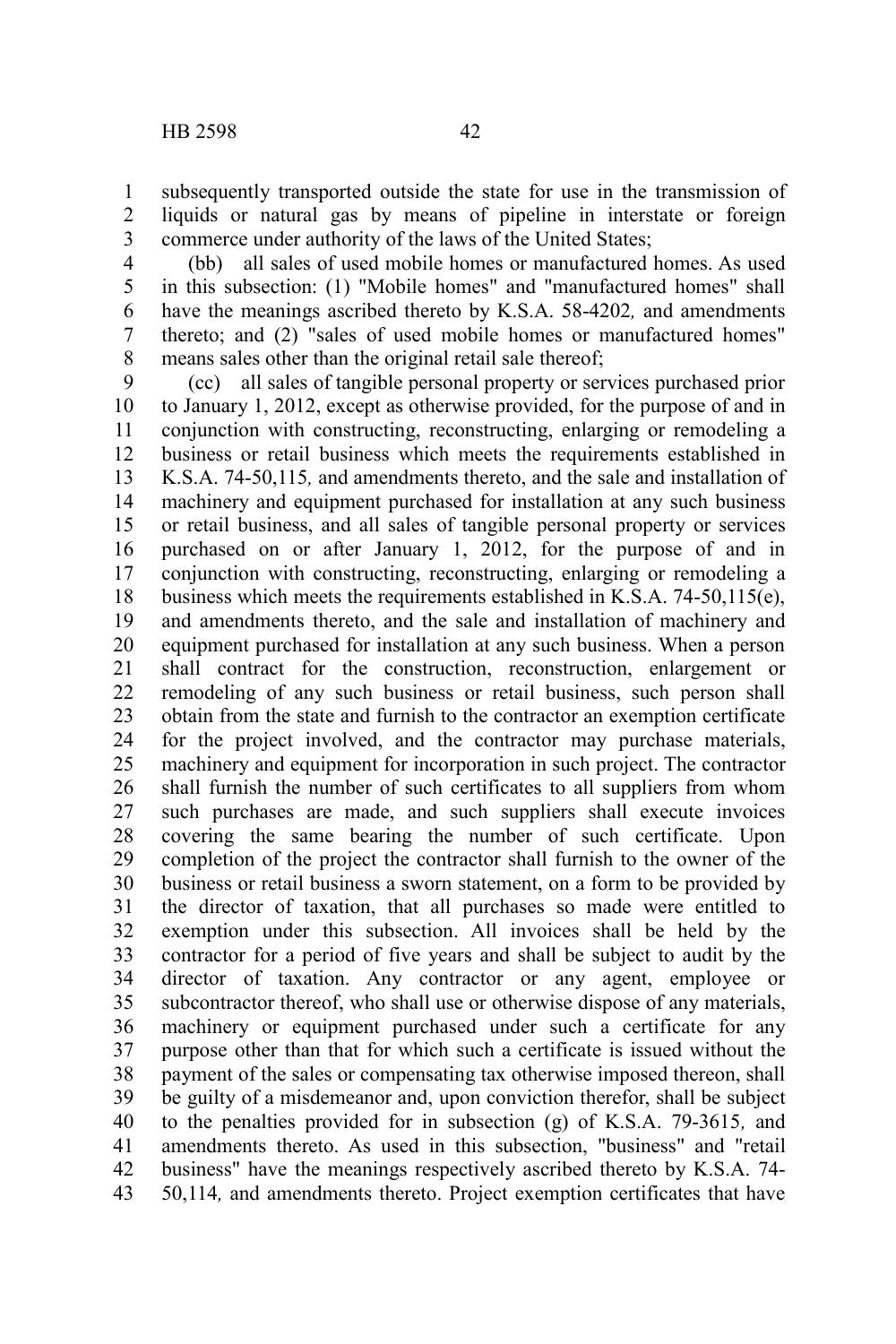been previously issued under this subsection by the department of revenue 1

pursuant to K.S.A. 74-50,115, and amendments thereto, but not including K.S.A. 74-50,115(e), and amendments thereto, prior to January 1, 2012, and have not expired will be effective for the term of the project or two years from the effective date of the certificate, whichever occurs earlier. Project exemption certificates that are submitted to the department of revenue prior to January 1, 2012, and are found to qualify will be issued a project exemption certificate that will be effective for a two-year period or for the term of the project, whichever occurs earlier; 2 3 4 5 6 7 8 9

(dd) all sales of tangible personal property purchased with food stamps issued by the United States department of agriculture; 10 11

(ee) all sales of lottery tickets and shares made as part of a lottery operated by the state of Kansas; 12 13

(ff) on and after July 1, 1988, all sales of new mobile homes or manufactured homes to the extent of 40% of the gross receipts, determined without regard to any trade-in allowance, received from such sale. As used in this subsection, "mobile homes" and "manufactured homes" shall have the meanings ascribed thereto by K.S.A. 58-4202*,* and amendments thereto; 14 15 16 17 18 19

(gg) all sales of tangible personal property purchased in accordance with vouchers issued pursuant to the federal special supplemental food program for women, infants and children; 20 21 22

(hh) all sales of medical supplies and equipment, including durable medical equipment, purchased directly by a nonprofit skilled nursing home or nonprofit intermediate nursing care home, as defined by K.S.A. 39-923, and amendments thereto, for the purpose of providing medical services to residents thereof. This exemption shall not apply to tangible personal property customarily used for human habitation purposes. As used in this subsection, "durable medical equipment" means equipment including repair and replacement parts for such equipment, which can withstand repeated use, is primarily and customarily used to serve a medical purpose, generally is not useful to a person in the absence of illness or injury and is not worn in or on the body, but does not include mobility enhancing equipment as defined in subsection (r), oxygen delivery equipment, kidney dialysis equipment or enteral feeding systems; 23 24 25 26 27 28 29 30 31 32 33 34 35

(ii) all sales of tangible personal property purchased directly by a nonprofit organization for nonsectarian comprehensive multidiscipline youth development programs and activities provided or sponsored by such organization, and all sales of tangible personal property by or on behalf of any such organization. This exemption shall not apply to tangible personal property customarily used for human habitation purposes; 36 37 38 39 40 41

(jj) all sales of tangible personal property or services, including the renting and leasing of tangible personal property, purchased directly on 42 43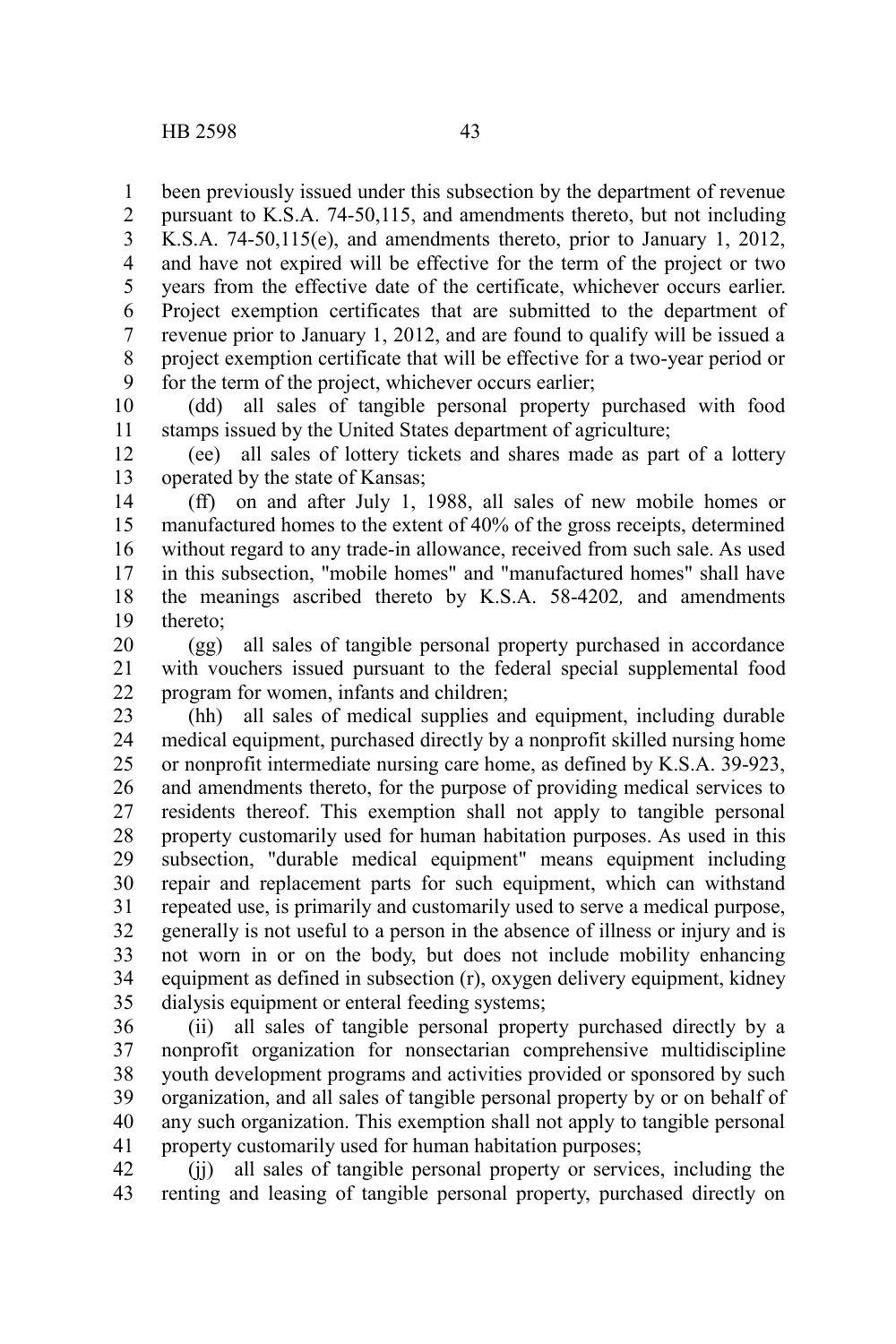behalf of a community-based mental retardation facility or mental health center organized pursuant to K.S.A. 19-4001 *et seq.*, and amendments thereto, and licensed in accordance with the provisions of K.S.A. 75- 3307b*,* and amendments thereto*,* and all sales of tangible personal property or services purchased by contractors during the time period from July, 2003, through June, 2006, for the purpose of constructing, equipping, maintaining or furnishing a new facility for a community-based mental retardation facility or mental health center located in Riverton, Cherokee County, Kansas, which would have been eligible for sales tax exemption pursuant to this subsection if purchased directly by such facility or center. This exemption shall not apply to tangible personal property customarily used for human habitation purposes; 1 2 3 4 5 6 7 8 9 10 11 12

(kk) (1) (A) all sales of machinery and equipment which are used in this state as an integral or essential part of an integrated production operation by a manufacturing or processing plant or facility; 13 14 15

(B) all sales of installation, repair and maintenance services performed on such machinery and equipment; and 16 17

(C) all sales of repair and replacement parts and accessories purchased for such machinery and equipment. 18 19

20

(2) For purposes of this subsection:

(A) "Integrated production operation" means an integrated series of operations engaged in at a manufacturing or processing plant or facility to process, transform or convert tangible personal property by physical, chemical or other means into a different form, composition or character from that in which it originally existed. Integrated production operations shall include: (i) Production line operations, including packaging operations; (ii) preproduction operations to handle, store and treat raw materials; (iii) post production handling, storage, warehousing and distribution operations; and (iv) waste, pollution and environmental control operations, if any; 21 22 23 24 25 26 27 28 29 30

(B) "production line" means the assemblage of machinery and equipment at a manufacturing or processing plant or facility where the actual transformation or processing of tangible personal property occurs; 31 32 33

(C) "manufacturing or processing plant or facility" means a single, fixed location owned or controlled by a manufacturing or processing business that consists of one or more structures or buildings in a contiguous area where integrated production operations are conducted to manufacture or process tangible personal property to be ultimately sold at retail. Such term shall not include any facility primarily operated for the purpose of conveying or assisting in the conveyance of natural gas, electricity, oil or water. A business may operate one or more manufacturing or processing plants or facilities at different locations to manufacture or process a single product of tangible personal property to be ultimately sold 34 35 36 37 38 39 40 41 42 43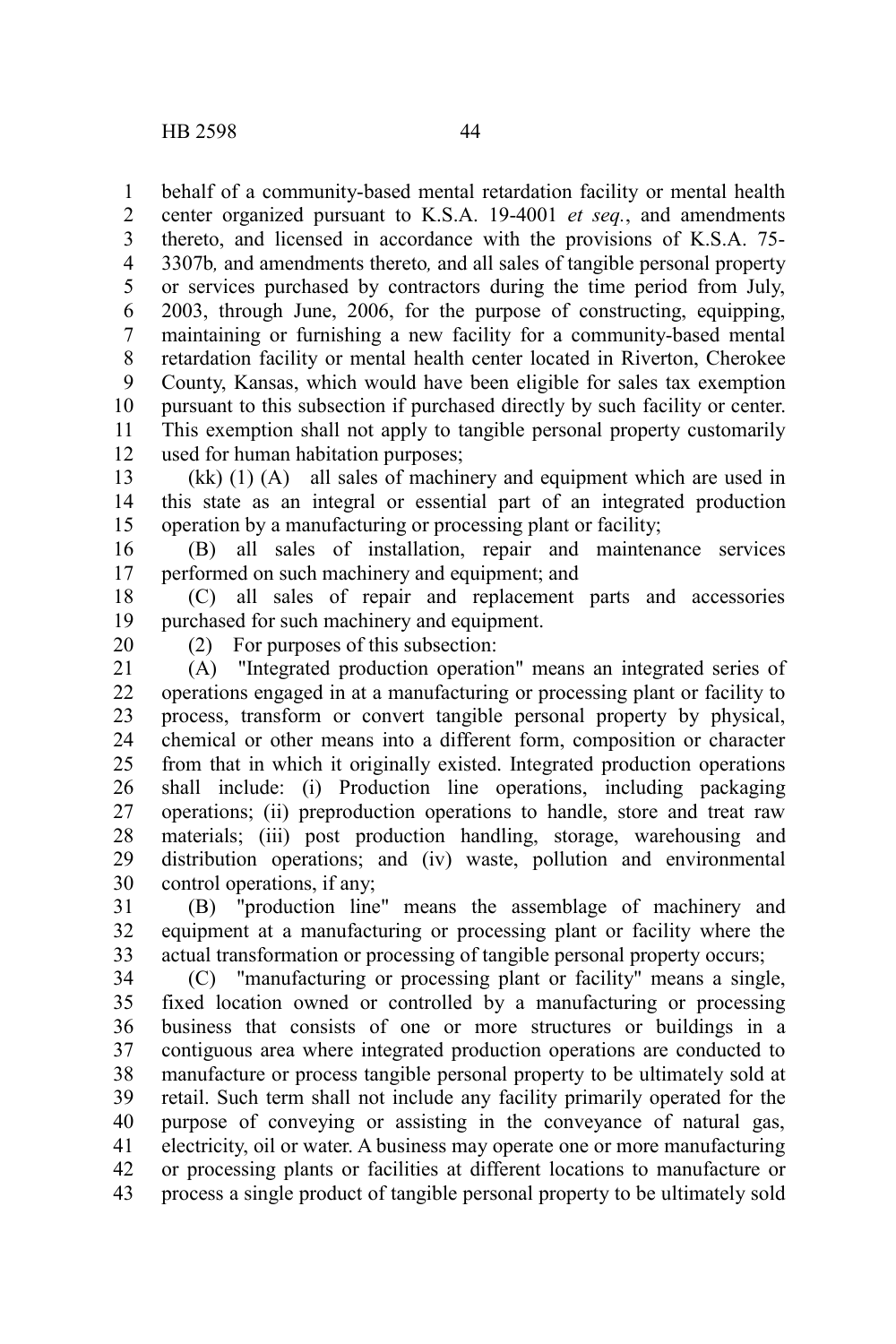at retail; 1

(D) "manufacturing or processing business" means a business that utilizes an integrated production operation to manufacture, process, fabricate, finish, or assemble items for wholesale and retail distribution as part of what is commonly regarded by the general public as an industrial manufacturing or processing operation or an agricultural commodity processing operation. (i) Industrial manufacturing or processing operations include, by way of illustration but not of limitation, the fabrication of automobiles, airplanes, machinery or transportation equipment, the fabrication of metal, plastic, wood, or paper products, electricity power generation, water treatment, petroleum refining, chemical production, wholesale bottling, newspaper printing, ready mixed concrete production, and the remanufacturing of used parts for wholesale or retail sale. Such processing operations shall include operations at an oil well, gas well, mine or other excavation site where the oil, gas, minerals, coal, clay, stone, sand or gravel that has been extracted from the earth is cleaned, separated, crushed, ground, milled, screened, washed, or otherwise treated or prepared before its transmission to a refinery or before any other wholesale or retail distribution. (ii) Agricultural commodity processing operations include, by way of illustration but not of limitation, meat packing, poultry slaughtering and dressing, processing and packaging farm and dairy products in sealed containers for wholesale and retail distribution, feed grinding, grain milling, frozen food processing, and grain handling, cleaning, blending, fumigation, drying and aeration operations engaged in by grain elevators or other grain storage facilities. (iii) Manufacturing or processing businesses do not include, by way of illustration but not of limitation, nonindustrial businesses whose operations are primarily retail and that produce or process tangible personal property as an incidental part of conducting the retail business, such as retailers who bake, cook or prepare food products in the regular course of their retail trade, grocery stores, meat lockers and meat markets that butcher or dress livestock or poultry in the regular course of their retail trade, contractors who alter, service, repair or improve real property, and retail businesses that clean, service or refurbish and repair tangible personal property for its owner; 2 3 4 5 6 7 8 9 10 11 12 13 14 15 16 17 18 19 20 21 22 23 24 25 26 27 28 29 30 31 32 33 34

(E) "repair and replacement parts and accessories" means all parts and accessories for exempt machinery and equipment, including, but not limited to, dies, jigs, molds, patterns and safety devices that are attached to exempt machinery or that are otherwise used in production, and parts and accessories that require periodic replacement such as belts, drill bits, grinding wheels, grinding balls, cutting bars, saws, refractory brick and other refractory items for exempt kiln equipment used in production operations; 35 36 37 38 39 40 41 42

43

(F) "primary" or "primarily" mean more than 50% of the time.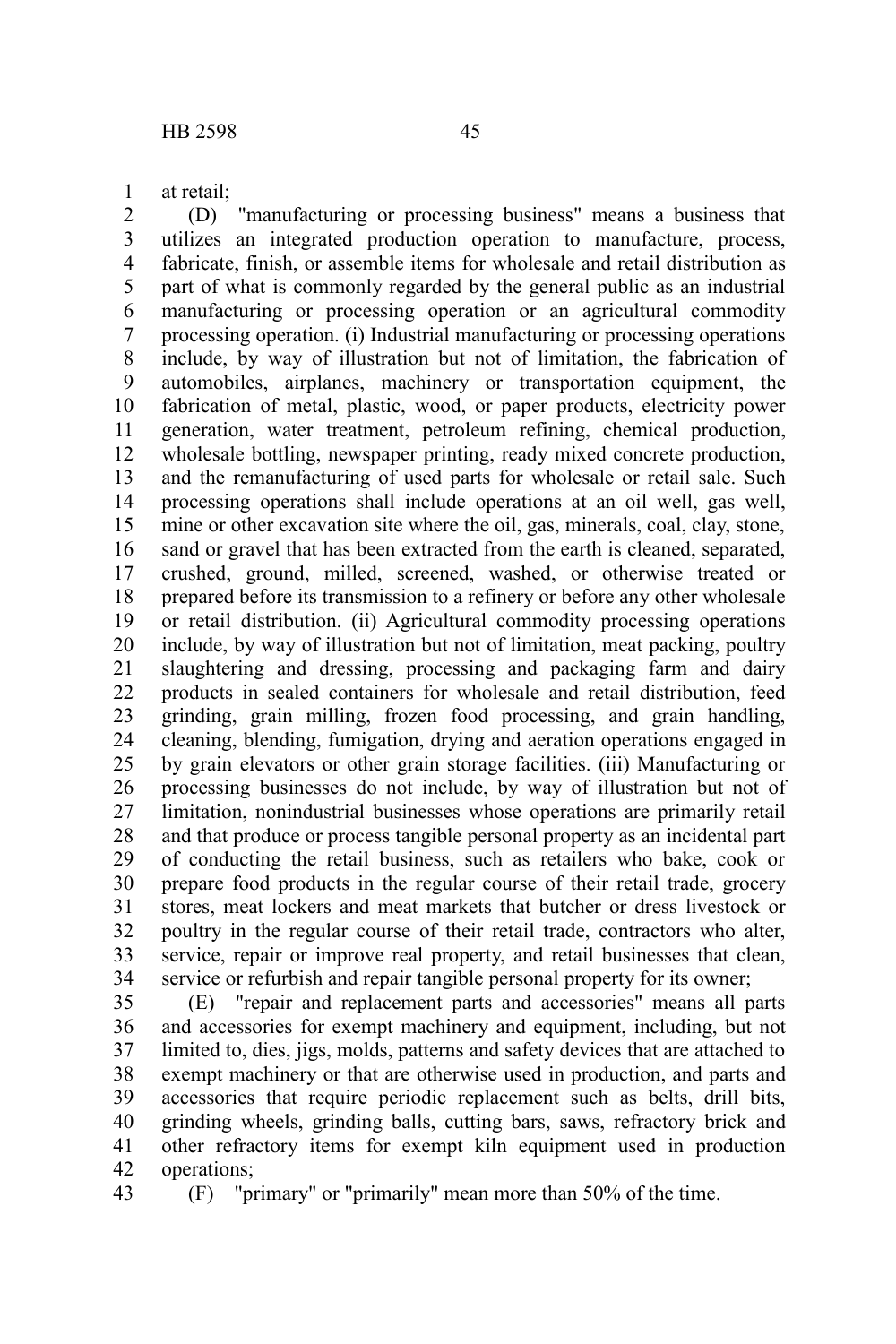## HB 2598 46

(3) For purposes of this subsection, machinery and equipment shall be deemed to be used as an integral or essential part of an integrated production operation when used: 1 2 3

4 5

(A) To receive, transport, convey, handle, treat or store raw materials in preparation of its placement on the production line;

(B) to transport, convey, handle or store the property undergoing manufacturing or processing at any point from the beginning of the production line through any warehousing or distribution operation of the final product that occurs at the plant or facility; 6 7 8 9

(C) to act upon, effect, promote or otherwise facilitate a physical change to the property undergoing manufacturing or processing; 10 11

(D) to guide, control or direct the movement of property undergoing manufacturing or processing; 12 13

(E) to test or measure raw materials, the property undergoing manufacturing or processing or the finished product, as a necessary part of the manufacturer's integrated production operations; 14 15 16

(F) to plan, manage, control or record the receipt and flow of inventories of raw materials, consumables and component parts, the flow of the property undergoing manufacturing or processing and the management of inventories of the finished product; 17 18 19 20

(G) to produce energy for, lubricate, control the operating of or otherwise enable the functioning of other production machinery and equipment and the continuation of production operations; 21 22 23

(H) to package the property being manufactured or processed in a container or wrapping in which such property is normally sold or transported; 24 25 26

(I) to transmit or transport electricity, coke, gas, water, steam or similar substances used in production operations from the point of generation, if produced by the manufacturer or processor at the plant site, to that manufacturer's production operation; or, if purchased or delivered from offsite, from the point where the substance enters the site of the plant or facility to that manufacturer's production operations; 27 28 29 30 31 32

(J) to cool, heat, filter, refine or otherwise treat water, steam, acid, oil, solvents or other substances that are used in production operations; 33 34

(K) to provide and control an environment required to maintain certain levels of air quality, humidity or temperature in special and limited areas of the plant or facility, where such regulation of temperature or humidity is part of and essential to the production process; 35 36 37 38

(L) to treat, transport or store waste or other byproducts of production operations at the plant or facility; or 39 40

(M) to control pollution at the plant or facility where the pollution is produced by the manufacturing or processing operation. 41 42

(4) The following machinery, equipment and materials shall be 43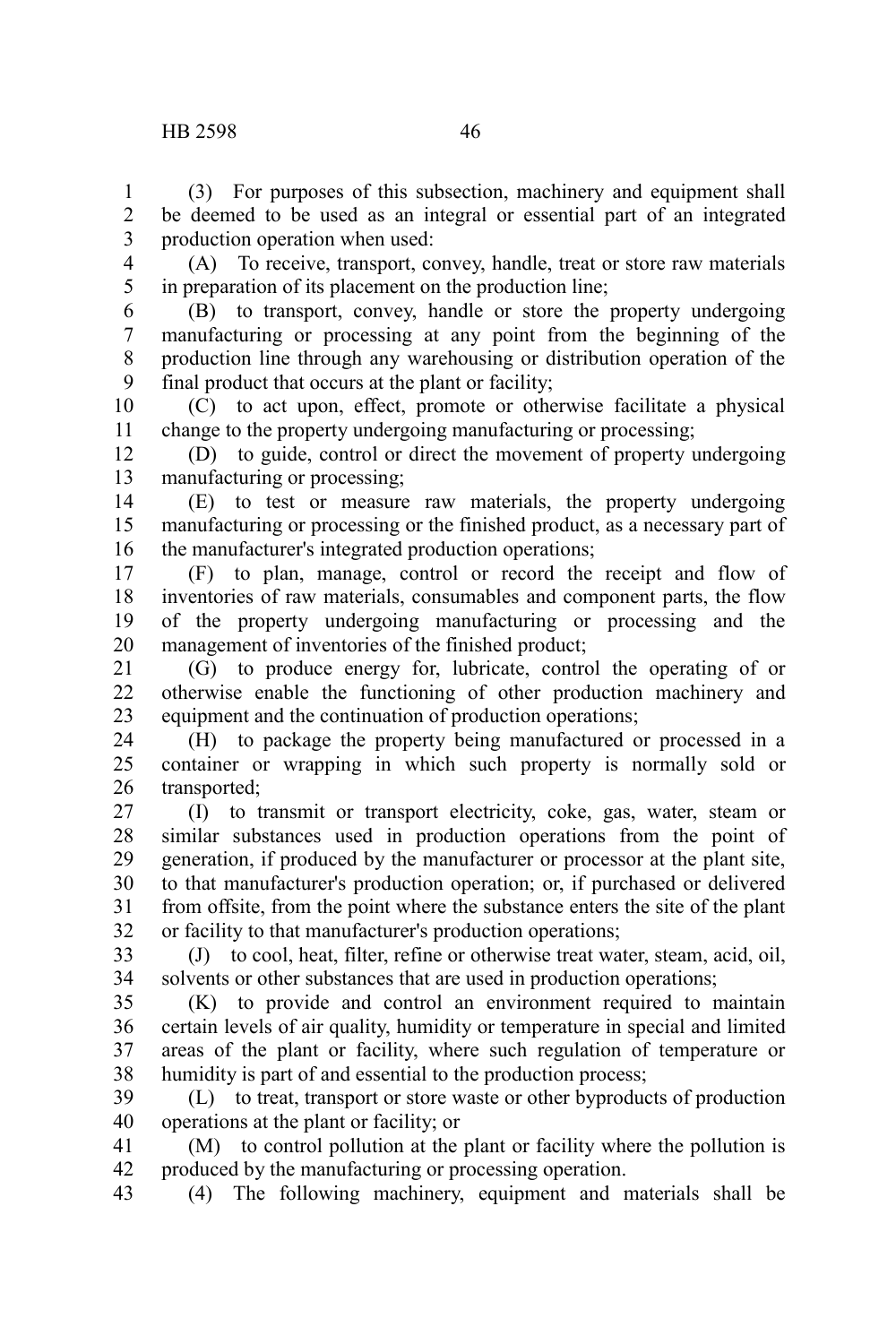deemed to be exempt even though it may not otherwise qualify as machinery and equipment used as an integral or essential part of an integrated production operation: (A) Computers and related peripheral equipment that are utilized by a manufacturing or processing business for engineering of the finished product or for research and development or product design; (B) machinery and equipment that is utilized by a manufacturing or processing business to manufacture or rebuild tangible personal property that is used in manufacturing or processing operations, including tools, dies, molds, forms and other parts of qualifying machinery and equipment; (C) portable plants for aggregate concrete, bulk cement and asphalt including cement mixing drums to be attached to a motor vehicle; (D) industrial fixtures, devices, support facilities and special foundations necessary for manufacturing and production operations, and materials and other tangible personal property sold for the purpose of fabricating such fixtures, devices, facilities and foundations. An exemption certificate for such purchases shall be signed by the manufacturer or processor. If the fabricator purchases such material, the fabricator shall also sign the exemption certificate; and (E) a manufacturing or processing business' laboratory equipment that is not located at the plant or facility, but that would otherwise qualify for exemption under subsection (3)(E). 1 2 3 4 5 6 7 8 9 10 11 12 13 14 15 16 17 18 19 20

(5) "Machinery and equipment used as an integral or essential part of an integrated production operation" shall not include: 21 22

(A) Machinery and equipment used for nonproduction purposes, including, but not limited to, machinery and equipment used for plant security, fire prevention, first aid, accounting, administration, record keeping, advertising, marketing, sales or other related activities, plant cleaning, plant communications, and employee work scheduling; 23 24 25 26 27

(B) machinery, equipment and tools used primarily in maintaining and repairing any type of machinery and equipment or the building and plant; 28 29 30

(C) transportation, transmission and distribution equipment not primarily used in a production, warehousing or material handling operation at the plant or facility, including the means of conveyance of natural gas, electricity, oil or water, and equipment related thereto, located outside the plant or facility; 31 32 33 34 35

(D) office machines and equipment including computers and related peripheral equipment not used directly and primarily to control or measure the manufacturing process; 36 37 38

(E) furniture and other furnishings; 39

(F) buildings, other than exempt machinery and equipment that is permanently affixed to or becomes a physical part of the building, and any other part of real estate that is not otherwise exempt; 40 41 42

(G) building fixtures that are not integral to the manufacturing 43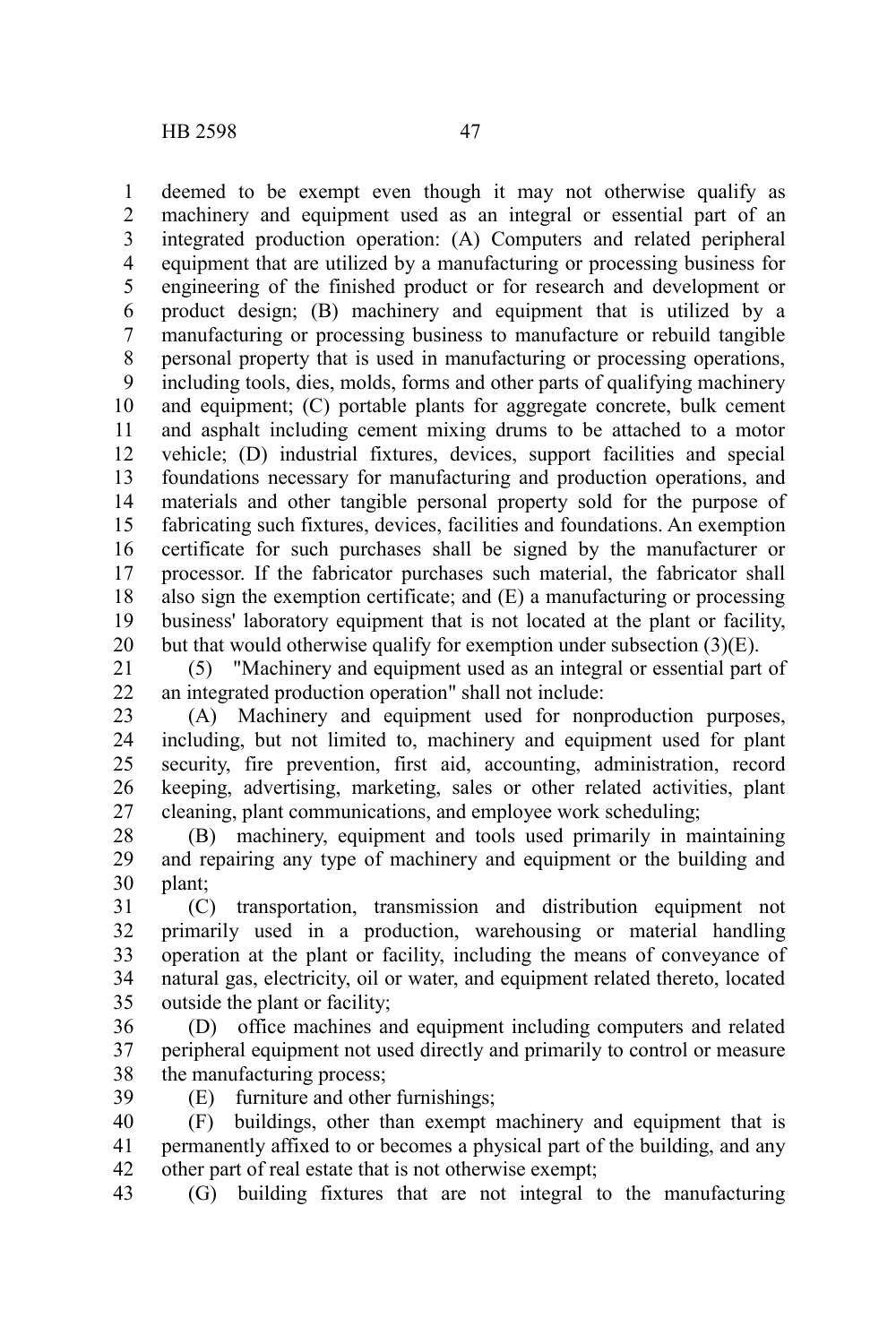operation, such as utility systems for heating, ventilation, air conditioning, communications, plumbing or electrical; 1 2

(H) machinery and equipment used for general plant heating, cooling and lighting; 3 4

(I) motor vehicles that are registered for operation on public highways; or 5 6

(J) employee apparel, except safety and protective apparel that is purchased by an employer and furnished gratuitously to employees who are involved in production or research activities. 7 8 9

(6) Subsections (3) and (5) shall not be construed as exclusive listings of the machinery and equipment that qualify or do not qualify as an integral or essential part of an integrated production operation. When machinery or equipment is used as an integral or essential part of production operations part of the time and for nonproduction purpose at other times, the primary use of the machinery or equipment shall determine whether or not such machinery or equipment qualifies for exemption. 10 11 12 13 14 15 16 17

(7) The secretary of revenue shall adopt rules and regulations necessary to administer the provisions of this subsection; 18 19

(ll) all sales of educational materials purchased for distribution to the public at no charge by a nonprofit corporation organized for the purpose of encouraging, fostering and conducting programs for the improvement of public health*, except that for taxable years commencing after December 31, 2011, this subsection shall not apply to any sales of such materials purchased by a nonprofit corporation which performs any abortion, as defined in section 1, and amendments thereto*; 20 21 22 23 24 25 26

(mm) all sales of seeds and tree seedlings; fertilizers, insecticides, herbicides, germicides, pesticides and fungicides; and services, purchased and used for the purpose of producing plants in order to prevent soil erosion on land devoted to agricultural use; 27 28 29 30

(nn) except as otherwise provided in this act, all sales of services rendered by an advertising agency or licensed broadcast station or any member, agent or employee thereof; 31 32 33

(oo) all sales of tangible personal property purchased by a community action group or agency for the exclusive purpose of repairing or weatherizing housing occupied by low income individuals; 34 35 36

(pp) all sales of drill bits and explosives actually utilized in the exploration and production of oil or gas; 37 38

(qq) all sales of tangible personal property and services purchased by a nonprofit museum or historical society or any combination thereof, including a nonprofit organization which is organized for the purpose of stimulating public interest in the exploration of space by providing educational information, exhibits and experiences, which is exempt from 39 40 41 42 43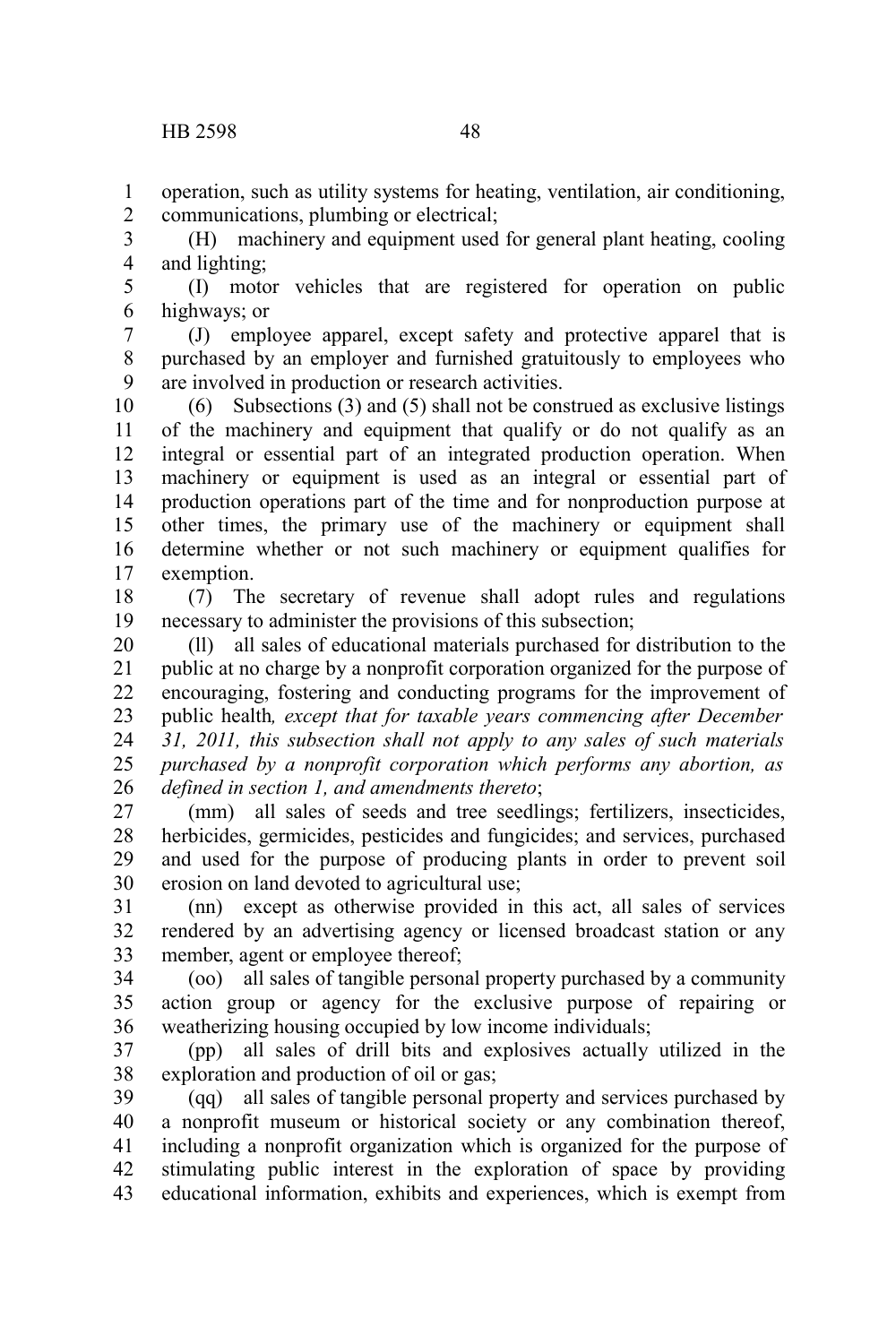federal income taxation pursuant to section 501(c)(3) of the federal internal revenue code of 1986; 1 2

(rr) all sales of tangible personal property which will admit the purchaser thereof to any annual event sponsored by a nonprofit organization which is exempt from federal income taxation pursuant to section 501(c)(3) of the federal internal revenue code of 1986*, except that for taxable years commencing after December 31, 2011, this subsection shall not apply to any sales of such tangible personal property purchased by a nonprofit organization which performs any abortion, as defined in section 1, and amendments thereto*; 3 4 5 6 7 8 9 10

(ss) all sales of tangible personal property and services purchased by a public broadcasting station licensed by the federal communications commission as a noncommercial educational television or radio station; 11 12 13

(tt) all sales of tangible personal property and services purchased by or on behalf of a not-for-profit corporation which is exempt from federal income taxation pursuant to section  $501(c)(3)$  of the federal internal revenue code of 1986, for the sole purpose of constructing a Kansas Korean War memorial; 14 15 16 17 18

(uu) all sales of tangible personal property and services purchased by or on behalf of any rural volunteer fire-fighting organization for use exclusively in the performance of its duties and functions; 19 20 21

(vv) all sales of tangible personal property purchased by any of the following organizations which are exempt from federal income taxation pursuant to section  $501(c)(3)$  of the federal internal revenue code of 1986, for the following purposes, and all sales of any such property by or on behalf of any such organization for any such purpose: 22 23 24 25 26

(1) The American Heart Association, Kansas Affiliate, Inc. for the purposes of providing education, training, certification in emergency cardiac care, research and other related services to reduce disability and death from cardiovascular diseases and stroke; 27 28 29 30

(2) the Kansas Alliance for the Mentally Ill, Inc. for the purpose of advocacy for persons with mental illness and to education, research and support for their families; 31 32 33

(3) the Kansas Mental Illness Awareness Council for the purposes of advocacy for persons who are mentally ill and to education, research and support for them and their families; 34 35 36

(4) the American Diabetes Association Kansas Affiliate, Inc. for the purpose of eliminating diabetes through medical research, public education focusing on disease prevention and education, patient education including information on coping with diabetes, and professional education and training; 37 38 39 40 41

(5) the American Lung Association of Kansas, Inc. for the purpose of eliminating all lung diseases through medical research, public education 42 43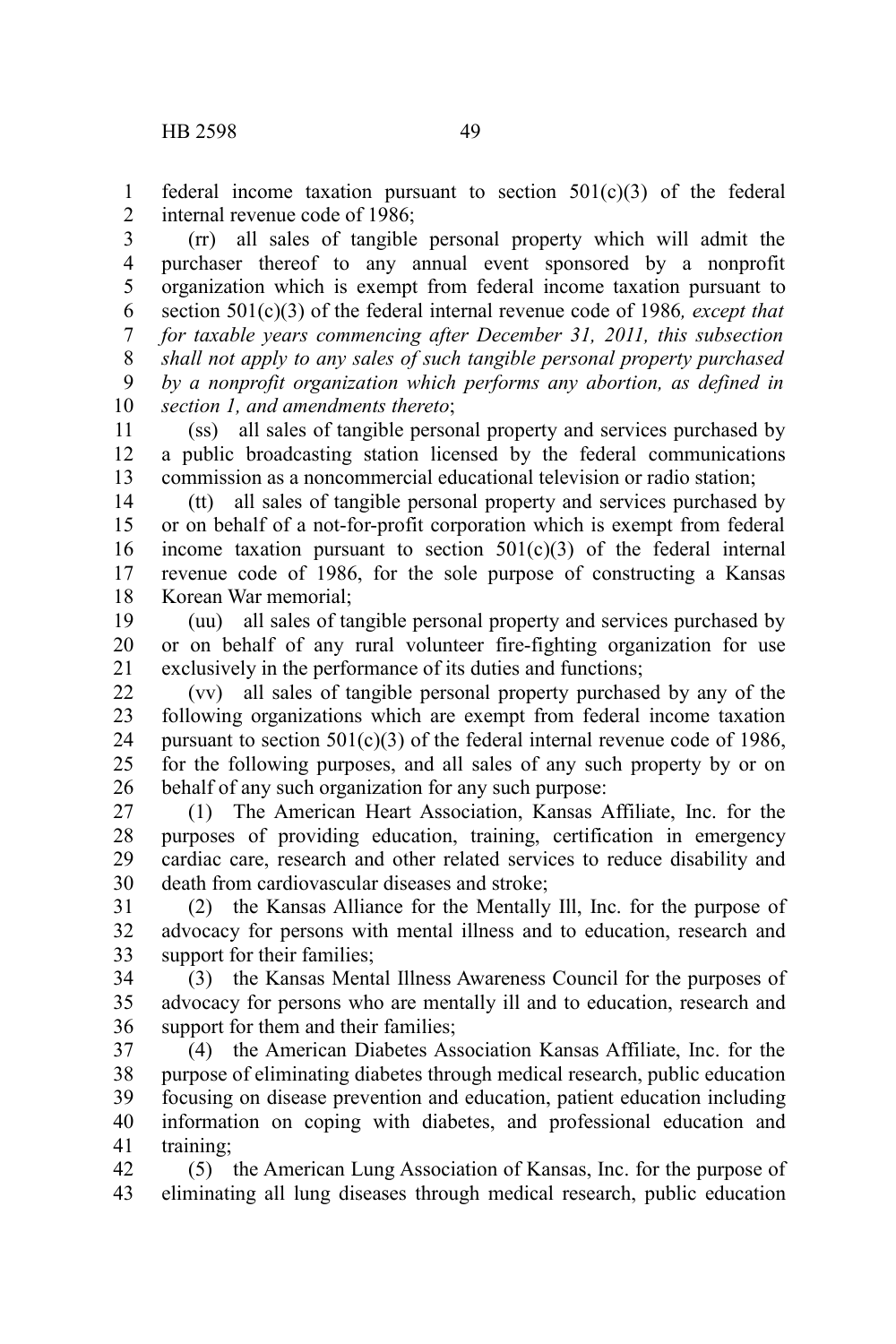including information on coping with lung diseases, professional education and training related to lung disease and other related services to reduce the incidence of disability and death due to lung disease; 1 2 3

(6) the Kansas chapters of the Alzheimer's Disease and Related Disorders Association, Inc. for the purpose of providing assistance and support to persons in Kansas with Alzheimer's disease, and their families and caregivers; 4 5 6 7

(7) the Kansas chapters of the Parkinson's disease association for the purpose of eliminating Parkinson's disease through medical research and public and professional education related to such disease; 8 9 10

(8) the National Kidney Foundation of Kansas and Western Missouri for the purpose of eliminating kidney disease through medical research and public and private education related to such disease; 11 12 13

(9) the heartstrings community foundation for the purpose of providing training, employment and activities for adults with developmental disabilities; 14 15 16

(10) the Cystic Fibrosis Foundation, Heart of America Chapter, for the purposes of assuring the development of the means to cure and control cystic fibrosis and improving the quality of life for those with the disease; 17 18 19

(11) the spina bifida association of Kansas for the purpose of providing financial, educational and practical aid to families and individuals with spina bifida. Such aid includes, but is not limited to, funding for medical devices, counseling and medical educational opportunities; 20 21 22 23 24

(12) the CHWC, Inc., for the purpose of rebuilding urban core neighborhoods through the construction of new homes, acquiring and renovating existing homes and other related activities, and promoting economic development in such neighborhoods; 25 26 27 28

(13) the cross-lines cooperative council for the purpose of providing social services to low income individuals and families; 29 30

(14) the Dreams Work, Inc., for the purpose of providing young adult day services to individuals with developmental disabilities and assisting families in avoiding institutional or nursing home care for a developmentally disabled member of their family; 31 32 33 34

(15) the KSDS, Inc., for the purpose of promoting the independence and inclusion of people with disabilities as fully participating and contributing members of their communities and society through the training and providing of guide and service dogs to people with disabilities, and providing disability education and awareness to the general public; 35 36 37 38 39 40

(16) the lyme association of greater Kansas City, Inc., for the purpose of providing support to persons with lyme disease and public education relating to the prevention, treatment and cure of lyme disease; 41 42 43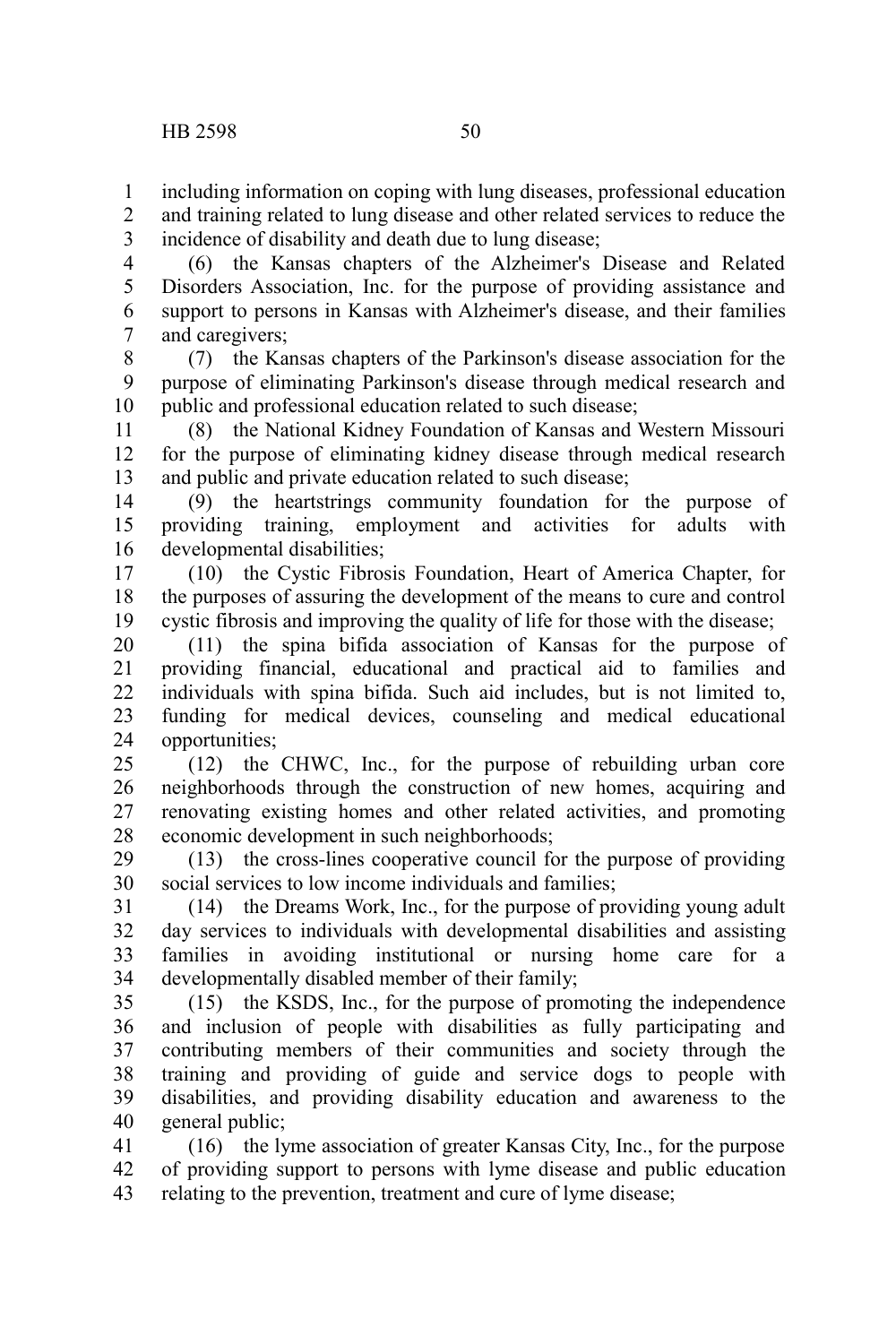(17) the Dream Factory, Inc., for the purpose of granting the dreams of children with critical and chronic illnesses; 1 2

(18) the Ottawa Suzuki Strings, Inc., for the purpose of providing students and families with education and resources necessary to enable each child to develop fine character and musical ability to the fullest potential; 3 4 5 6

(19) the International Association of Lions Clubs for the purpose of creating and fostering a spirit of understanding among all people for humanitarian needs by providing voluntary services through community involvement and international cooperation; 7 8 9 10

(20) the Johnson county young matrons, inc., for the purpose of promoting a positive future for members of the community through volunteerism, financial support and education through the efforts of an all volunteer organization; 11 12 13 14

(21) the American Cancer Society, Inc., for the purpose of eliminating cancer as a major health problem by preventing cancer, saving lives and diminishing suffering from cancer, through research, education, advocacy and service; 15 16 17 18

(22) the community services of Shawnee, inc., for the purpose of providing food and clothing to those in need; 19 20

(23) the angel babies association, for the purpose of providing assistance, support and items of necessity to teenage mothers and their babies; and 21 22 23

(24) the Kansas fairgrounds foundation for the purpose of the preservation, renovation and beautification of the Kansas state fairgrounds; 24 25

(ww) all sales of tangible personal property purchased by the Habitat for Humanity for the exclusive use of being incorporated within a housing project constructed by such organization; 26 27 28

(xx) all sales of tangible personal property and services purchased by a nonprofit zoo which is exempt from federal income taxation pursuant to section 501(c)(3) of the federal internal revenue code of 1986, or on behalf of such zoo by an entity itself exempt from federal income taxation pursuant to section  $501(c)(3)$  of the federal internal revenue code of 1986 contracted with to operate such zoo and all sales of tangible personal property or services purchased by a contractor for the purpose of constructing, equipping, reconstructing, maintaining, repairing, enlarging, furnishing or remodeling facilities for any nonprofit zoo which would be exempt from taxation under the provisions of this section if purchased directly by such nonprofit zoo or the entity operating such zoo. Nothing in this subsection shall be deemed to exempt the purchase of any construction machinery, equipment or tools used in the constructing, equipping, reconstructing, maintaining, repairing, enlarging, furnishing or remodeling facilities for any nonprofit zoo. When any nonprofit zoo shall contract for 29 30 31 32 33 34 35 36 37 38 39 40 41 42 43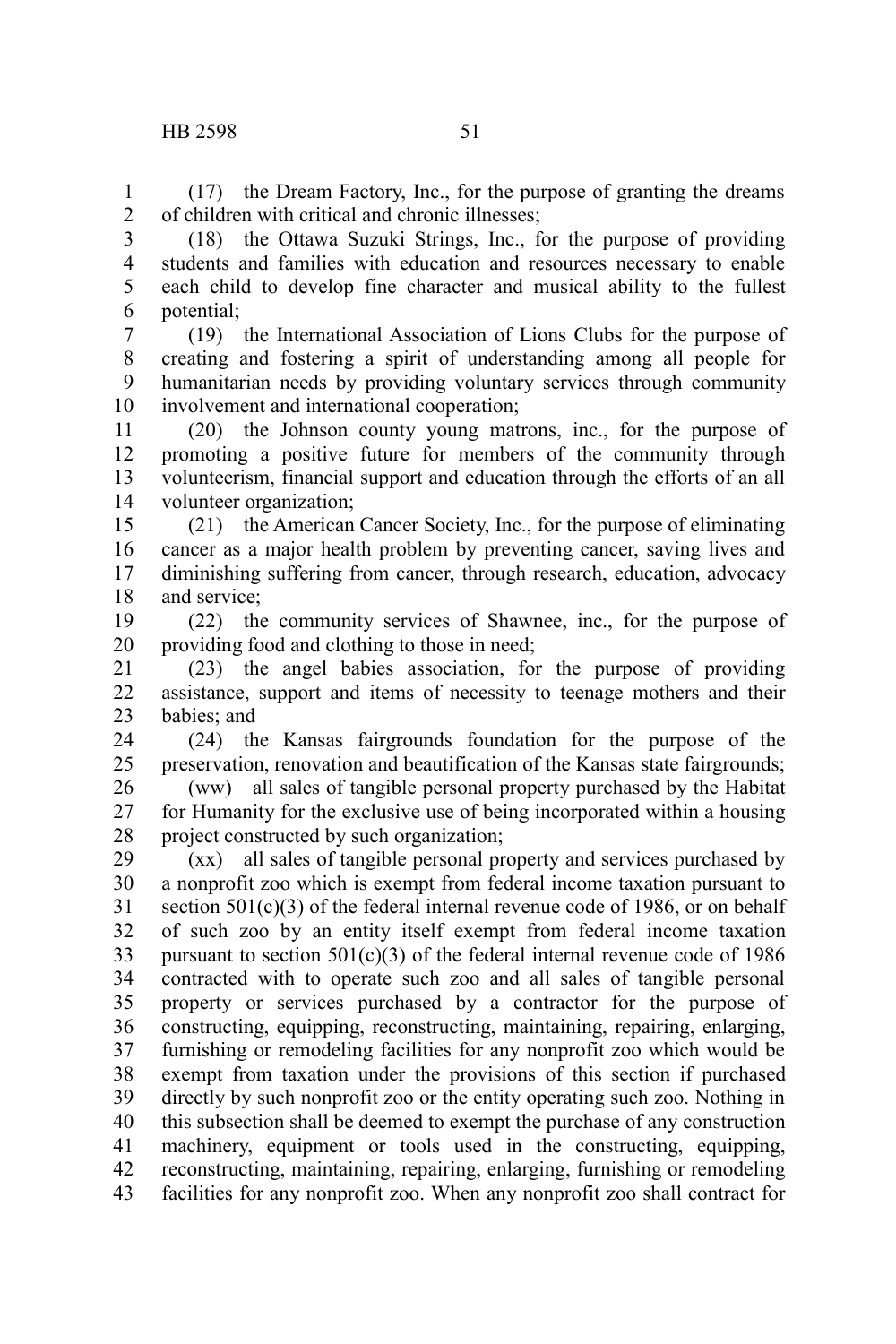the purpose of constructing, equipping, reconstructing, maintaining, repairing, enlarging, furnishing or remodeling facilities, it shall obtain from the state and furnish to the contractor an exemption certificate for the project involved, and the contractor may purchase materials for incorporation in such project. The contractor shall furnish the number of such certificate to all suppliers from whom such purchases are made, and such suppliers shall execute invoices covering the same bearing the number of such certificate. Upon completion of the project the contractor shall furnish to the nonprofit zoo concerned a sworn statement, on a form to be provided by the director of taxation, that all purchases so made were entitled to exemption under this subsection. All invoices shall be held by the contractor for a period of five years and shall be subject to audit by the director of taxation. If any materials purchased under such a certificate are found not to have been incorporated in the building or other project or not to have been returned for credit or the sales or compensating tax otherwise imposed upon such materials which will not be so incorporated in the building or other project reported and paid by such contractor to the director of taxation not later than the  $20<sup>th</sup>$  day of the month following the close of the month in which it shall be determined that such materials will not be used for the purpose for which such certificate was issued, the nonprofit zoo concerned shall be liable for tax on all materials purchased for the project, and upon payment thereof it may recover the same from the contractor together with reasonable attorney fees. Any contractor or any agent, employee or subcontractor thereof, who shall use or otherwise dispose of any materials purchased under such a certificate for any purpose other than that for which such a certificate is issued without the payment of the sales or compensating tax otherwise imposed upon such materials, shall be guilty of a misdemeanor and, upon conviction therefor, shall be subject to the penalties provided for in subsection (g) of K.S.A. 79-3615, and amendments thereto; 1 2 3 4 5 6 7 8 9 10 11 12 13 14 15 16 17 18 19 20 21 22 23 24 25 26 27 28 29 30

(yy) all sales of tangible personal property and services purchased by a parent-teacher association or organization, and all sales of tangible personal property by or on behalf of such association or organization; 31 32 33

(zz) all sales of machinery and equipment purchased by over-the-air, free access radio or television station which is used directly and primarily for the purpose of producing a broadcast signal or is such that the failure of the machinery or equipment to operate would cause broadcasting to cease. For purposes of this subsection, machinery and equipment shall include, but not be limited to, that required by rules and regulations of the federal communications commission, and all sales of electricity which are essential or necessary for the purpose of producing a broadcast signal or is such that the failure of the electricity would cause broadcasting to cease; 34 35 36 37 38 39 40 41 42

(aaa) all sales of tangible personal property and services purchased by 43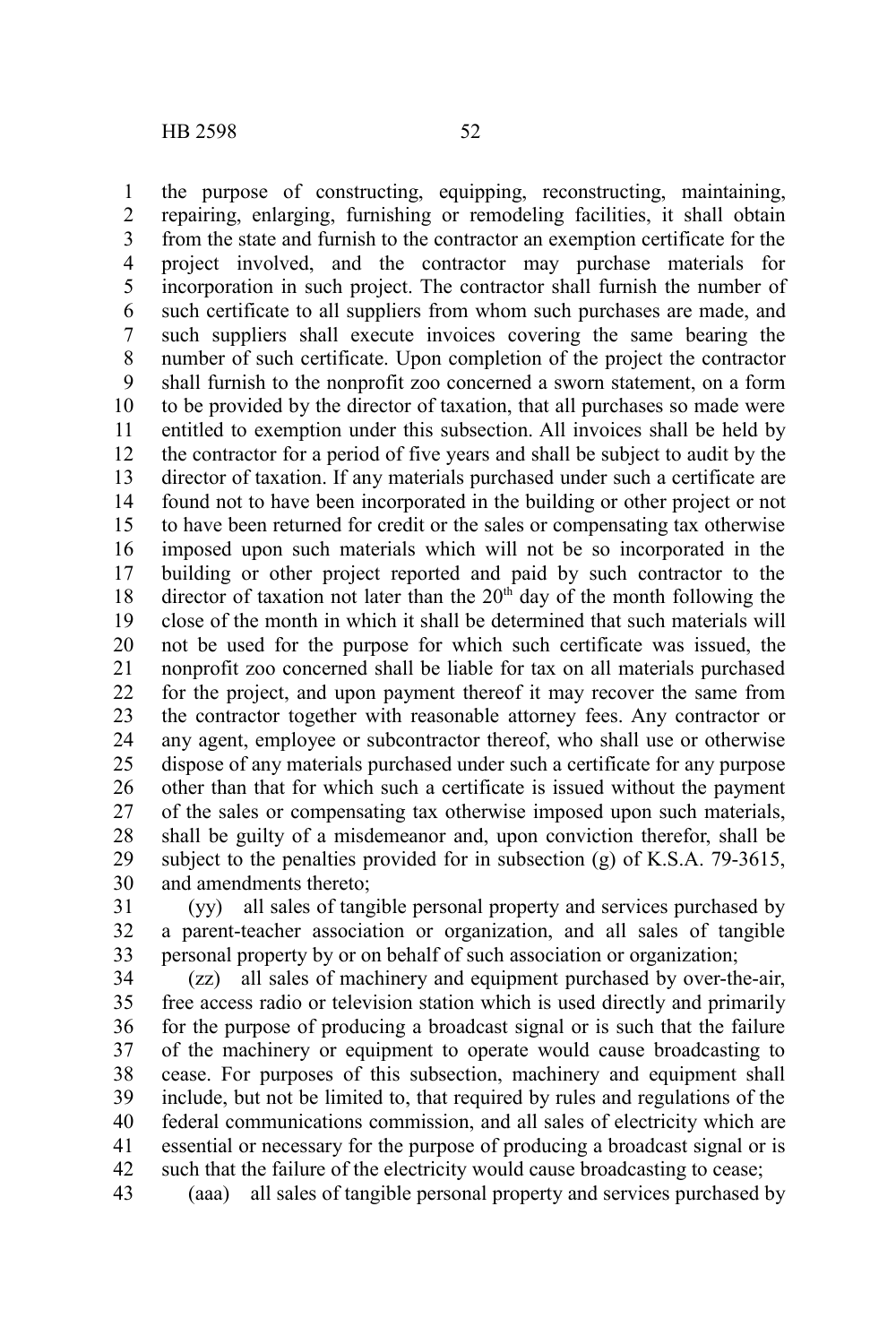a religious organization which is exempt from federal income taxation pursuant to section  $501(c)(3)$  of the federal internal revenue code, and used exclusively for religious purposes, and all sales of tangible personal property or services purchased by a contractor for the purpose of constructing, equipping, reconstructing, maintaining, repairing, enlarging, furnishing or remodeling facilities for any such organization which would be exempt from taxation under the provisions of this section if purchased directly by such organization. Nothing in this subsection shall be deemed to exempt the purchase of any construction machinery, equipment or tools used in the constructing, equipping, reconstructing, maintaining, repairing, enlarging, furnishing or remodeling facilities for any such organization. When any such organization shall contract for the purpose of constructing, equipping, reconstructing, maintaining, repairing, enlarging, furnishing or remodeling facilities, it shall obtain from the state and furnish to the contractor an exemption certificate for the project involved, and the contractor may purchase materials for incorporation in such project. The contractor shall furnish the number of such certificate to all suppliers from whom such purchases are made, and such suppliers shall execute invoices covering the same bearing the number of such certificate. Upon completion of the project the contractor shall furnish to such organization concerned a sworn statement, on a form to be provided by the director of taxation, that all purchases so made were entitled to exemption under this subsection. All invoices shall be held by the contractor for a period of five years and shall be subject to audit by the director of taxation. If any materials purchased under such a certificate are found not to have been incorporated in the building or other project or not to have been returned for credit or the sales or compensating tax otherwise imposed upon such materials which will not be so incorporated in the building or other project reported and paid by such contractor to the director of taxation not later than the  $20<sup>th</sup>$  day of the month following the close of the month in which it shall be determined that such materials will not be used for the purpose for which such certificate was issued, such organization concerned shall be liable for tax on all materials purchased for the project, and upon payment thereof it may recover the same from the contractor together with reasonable attorney fees. Any contractor or any agent, employee or subcontractor thereof, who shall use or otherwise dispose of any materials purchased under such a certificate for any purpose other than that for which such a certificate is issued without the payment of the sales or compensating tax otherwise imposed upon such materials, shall be guilty of a misdemeanor and, upon conviction therefor, shall be subject to the penalties provided for in subsection (g) of K.S.A. 79-3615, and amendments thereto. Sales tax paid on and after July 1, 1998, but prior to the effective date of this act upon the gross receipts received from any sale 1 2 3 4 5 6 7 8 9 10 11 12 13 14 15 16 17 18 19 20 21 22 23 24 25 26 27 28 29 30 31 32 33 34 35 36 37 38 39 40 41 42 43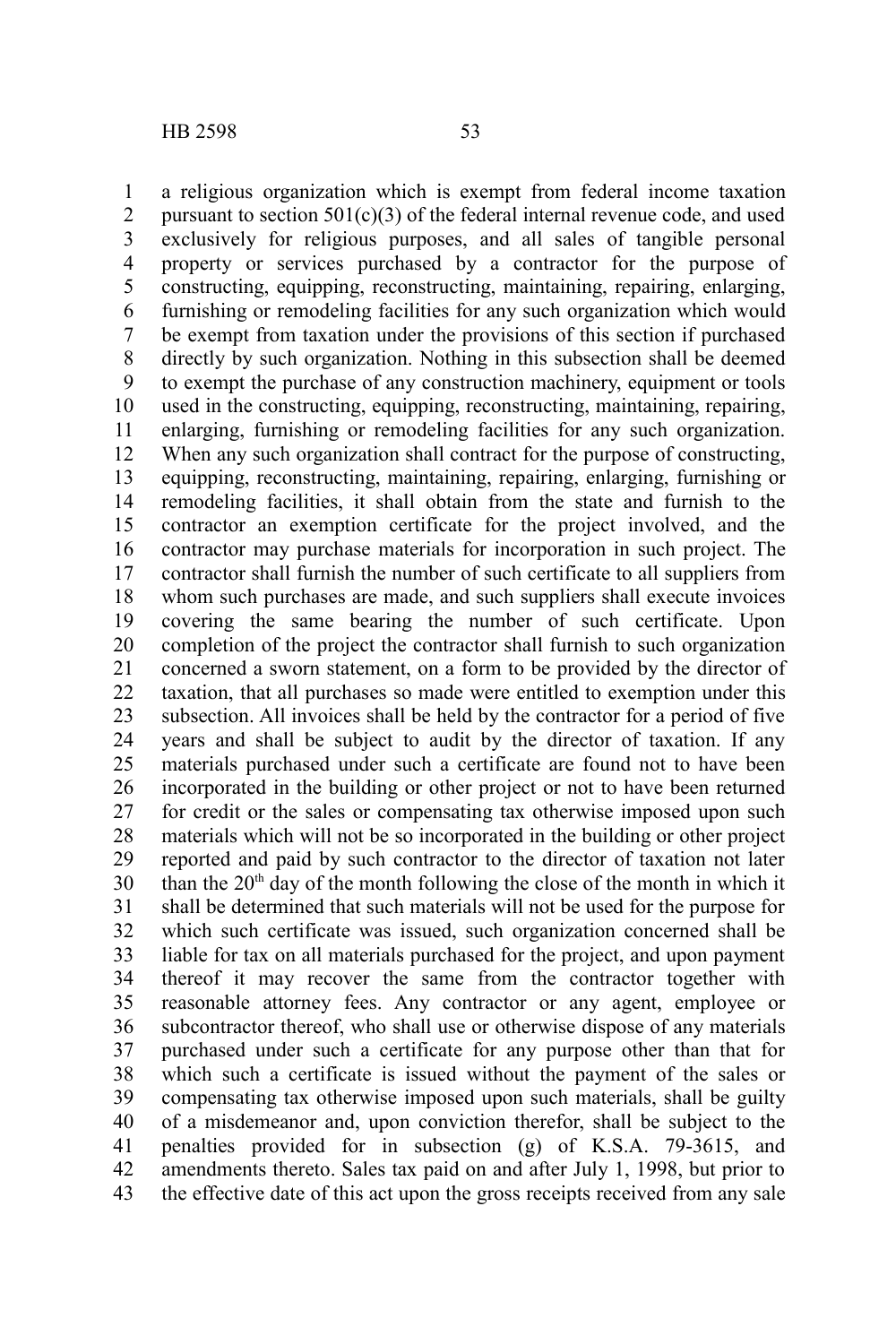1 2 exempted by the amendatory provisions of this subsection shall be refunded. Each claim for a sales tax refund shall be verified and submitted

to the director of taxation upon forms furnished by the director and shall be accompanied by any additional documentation required by the director. The director shall review each claim and shall refund that amount of sales tax paid as determined under the provisions of this subsection. All refunds shall be paid from the sales tax refund fund upon warrants of the director of accounts and reports pursuant to vouchers approved by the director or the director's designee; 3 4 5 6 7 8 9

(bbb) all sales of food for human consumption by an organization which is exempt from federal income taxation pursuant to section 501(c) (3) of the federal internal revenue code of 1986, pursuant to a food distribution program which offers such food at a price below cost in exchange for the performance of community service by the purchaser thereof; 10 11 12 13 14 15

(ccc) on and after July 1, 1999, all sales of tangible personal property and services purchased by a primary care clinic or health center the primary purpose of which is to provide services to medically underserved individuals and families, and which is exempt from federal income taxation pursuant to section  $501(c)(3)$  of the federal internal revenue code, and all sales of tangible personal property or services purchased by a contractor for the purpose of constructing, equipping, reconstructing, maintaining, repairing, enlarging, furnishing or remodeling facilities for any such clinic or center which would be exempt from taxation under the provisions of this section if purchased directly by such clinic or center. Nothing in this subsection shall be deemed to exempt the purchase of any construction machinery, equipment or tools used in the constructing, equipping, reconstructing, maintaining, repairing, enlarging, furnishing or remodeling facilities for any such clinic or center. When any such clinic or center shall contract for the purpose of constructing, equipping, reconstructing, maintaining, repairing, enlarging, furnishing or remodeling facilities, it shall obtain from the state and furnish to the contractor an exemption certificate for the project involved, and the contractor may purchase materials for incorporation in such project. The contractor shall furnish the number of such certificate to all suppliers from whom such purchases are made, and such suppliers shall execute invoices covering the same bearing the number of such certificate. Upon completion of the project the contractor shall furnish to such clinic or center concerned a sworn statement, on a form to be provided by the director of taxation, that all purchases so made were entitled to exemption under this subsection. All invoices shall be held by the contractor for a period of five years and shall be subject to audit by the director of taxation. If any materials purchased under such a certificate are found not to have been incorporated 16 17 18 19 20 21 22 23 24 25 26 27 28 29 30 31 32 33 34 35 36 37 38 39 40 41 42 43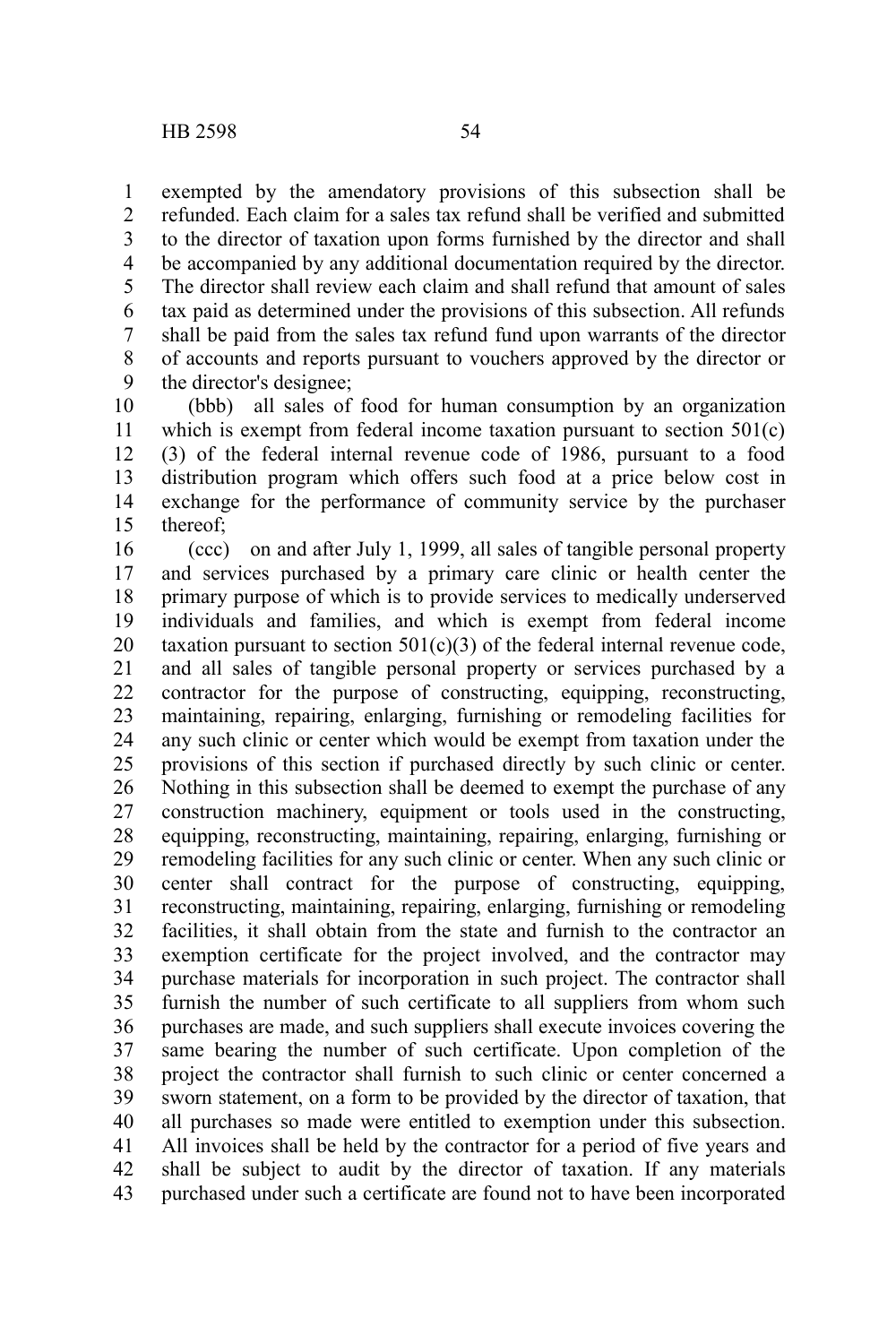in the building or other project or not to have been returned for credit or the sales or compensating tax otherwise imposed upon such materials which will not be so incorporated in the building or other project reported and paid by such contractor to the director of taxation not later than the  $20<sup>th</sup>$  day of the month following the close of the month in which it shall be determined that such materials will not be used for the purpose for which such certificate was issued, such clinic or center concerned shall be liable for tax on all materials purchased for the project, and upon payment thereof it may recover the same from the contractor together with reasonable attorney fees. Any contractor or any agent, employee or subcontractor thereof, who shall use or otherwise dispose of any materials purchased under such a certificate for any purpose other than that for which such a certificate is issued without the payment of the sales or compensating tax otherwise imposed upon such materials, shall be guilty of a misdemeanor and, upon conviction therefor, shall be subject to the penalties provided for in subsection (g) of K.S.A. 79-3615, and amendments thereto*, except that for taxable years commencing after December 31, 2011, this subsection shall not apply to any sales of such tangible personal property and services purchased by a primary care clinic or health center which performs any abortion, as defined in section 1, and amendments thereto*; 1 2 3 4 5 6 7 8 9 10 11 12 13 14 15 16 17 18 19 20 21

(ddd) on and after January 1, 1999, and before January 1, 2000, all sales of materials and services purchased by any class II or III railroad as classified by the federal surface transportation board for the construction, renovation, repair or replacement of class II or III railroad track and facilities used directly in interstate commerce. In the event any such track or facility for which materials and services were purchased sales tax exempt is not operational for five years succeeding the allowance of such exemption, the total amount of sales tax which would have been payable except for the operation of this subsection shall be recouped in accordance with rules and regulations adopted for such purpose by the secretary of revenue; 22 23 24 25 26 27 28 29 30 31 32

(eee) on and after January 1, 1999, and before January 1, 2001, all sales of materials and services purchased for the original construction, reconstruction, repair or replacement of grain storage facilities, including railroad sidings providing access thereto; 33 34 35 36

(fff) all sales of material handling equipment, racking systems and other related machinery and equipment that is used for the handling, movement or storage of tangible personal property in a warehouse or distribution facility in this state; all sales of installation, repair and maintenance services performed on such machinery and equipment; and all sales of repair and replacement parts for such machinery and equipment. For purposes of this subsection, a warehouse or distribution 37 38 39 40 41 42 43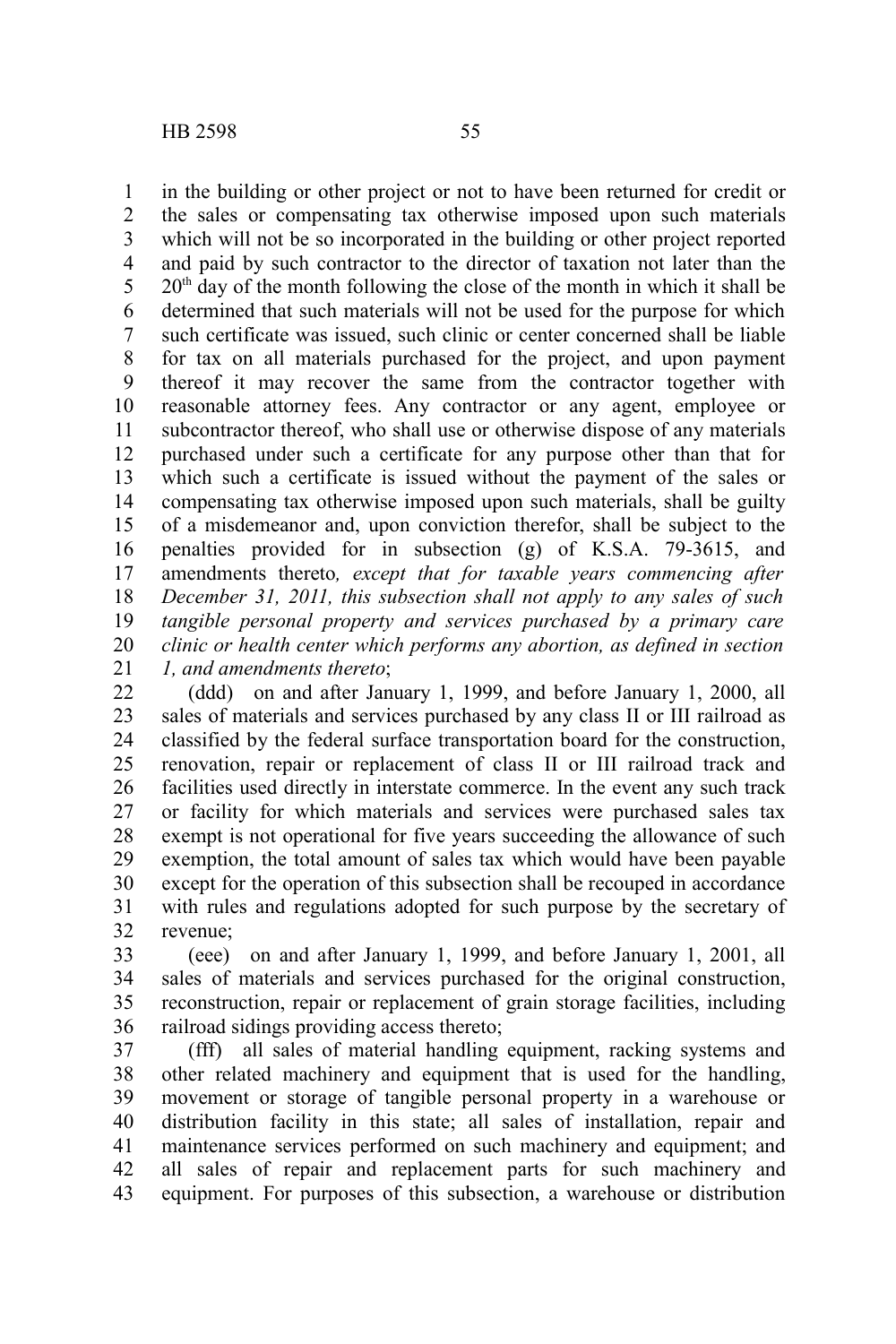facility means a single, fixed location that consists of buildings or structures in a contiguous area where storage or distribution operations are conducted that are separate and apart from the business' retail operations, if any, and which do not otherwise qualify for exemption as occurring at a manufacturing or processing plant or facility. Material handling and storage equipment shall include aeration, dust control, cleaning, handling and other such equipment that is used in a public grain warehouse or other commercial grain storage facility, whether used for grain handling, grain storage, grain refining or processing, or other grain treatment operation; 1 2 3 4 5 6 7 8 9

(ggg) all sales of tangible personal property and services purchased by or on behalf of the Kansas Academy of Science which is exempt from federal income taxation pursuant to section  $501(c)(3)$  of the federal internal revenue code of 1986, and used solely by such academy for the preparation, publication and dissemination of education materials; 10 11 12 13 14

(hhh) all sales of tangible personal property and services purchased by or on behalf of all domestic violence shelters that are member agencies of the Kansas coalition against sexual and domestic violence; 15 16 17

(iii) all sales of personal property and services purchased by an organization which is exempt from federal income taxation pursuant to section 501(c)(3) of the federal internal revenue code of 1986, and which such personal property and services are used by any such organization in the collection, storage and distribution of food products to nonprofit organizations which distribute such food products to persons pursuant to a food distribution program on a charitable basis without fee or charge, and all sales of tangible personal property or services purchased by a contractor for the purpose of constructing, equipping, reconstructing, maintaining, repairing, enlarging, furnishing or remodeling facilities used for the collection and storage of such food products for any such organization which is exempt from federal income taxation pursuant to section  $501(c)(3)$  of the federal internal revenue code of 1986, which would be exempt from taxation under the provisions of this section if purchased directly by such organization. Nothing in this subsection shall be deemed to exempt the purchase of any construction machinery, equipment or tools used in the constructing, equipping, reconstructing, maintaining, repairing, enlarging, furnishing or remodeling facilities for any such organization. When any such organization shall contract for the purpose of constructing, equipping, reconstructing, maintaining, repairing, enlarging, furnishing or remodeling facilities, it shall obtain from the state and furnish to the contractor an exemption certificate for the project involved, and the contractor may purchase materials for incorporation in such project. The contractor shall furnish the number of such certificate to all suppliers from whom such purchases are made, and such suppliers shall execute invoices covering the same bearing the number of such certificate. 18 19 20 21 22 23 24 25 26 27 28 29 30 31 32 33 34 35 36 37 38 39 40 41 42 43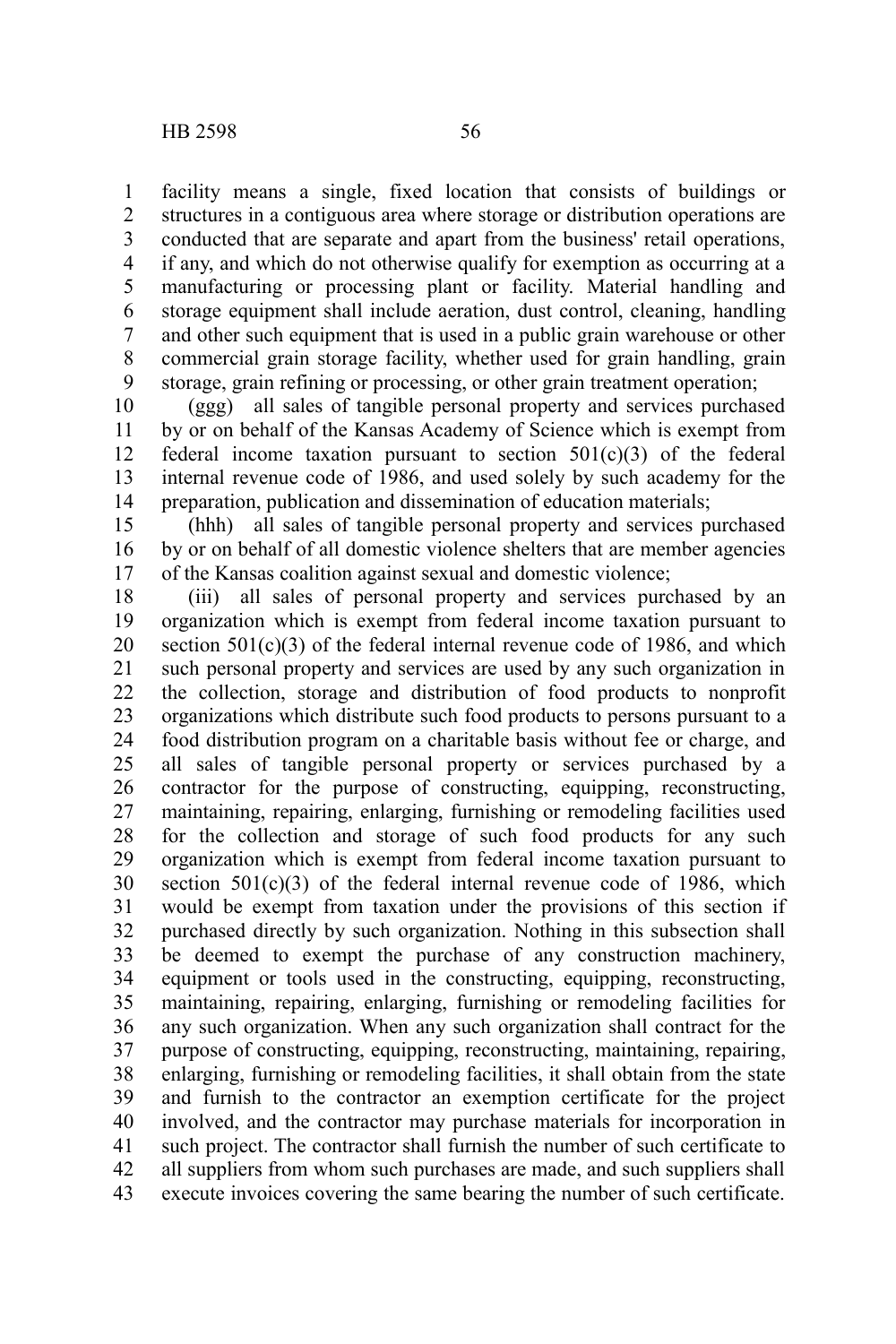Upon completion of the project the contractor shall furnish to such organization concerned a sworn statement, on a form to be provided by the director of taxation, that all purchases so made were entitled to exemption under this subsection. All invoices shall be held by the contractor for a period of five years and shall be subject to audit by the director of taxation. If any materials purchased under such a certificate are found not to have been incorporated in such facilities or not to have been returned for credit or the sales or compensating tax otherwise imposed upon such materials which will not be so incorporated in such facilities reported and paid by such contractor to the director of taxation not later than the  $20<sup>th</sup>$  day of the month following the close of the month in which it shall be determined that such materials will not be used for the purpose for which such certificate was issued, such organization concerned shall be liable for tax on all materials purchased for the project, and upon payment thereof it may recover the same from the contractor together with reasonable attorney fees. Any contractor or any agent, employee or subcontractor thereof, who shall use or otherwise dispose of any materials purchased under such a certificate for any purpose other than that for which such a certificate is issued without the payment of the sales or compensating tax otherwise imposed upon such materials, shall be guilty of a misdemeanor and, upon conviction therefor, shall be subject to the penalties provided for in subsection (g) of K.S.A. 79-3615, and amendments thereto. Sales tax paid on and after July 1, 2005, but prior to the effective date of this act upon the gross receipts received from any sale exempted by the amendatory provisions of this subsection shall be refunded. Each claim for a sales tax refund shall be verified and submitted to the director of taxation upon forms furnished by the director and shall be accompanied by any additional documentation required by the director. The director shall review each claim and shall refund that amount of sales tax paid as determined under the provisions of this subsection. All refunds shall be paid from the sales tax refund fund upon warrants of the director of accounts and reports pursuant to vouchers approved by the director or the director's designee; 1 2 3 4 5 6 7 8 9 10 11 12 13 14 15 16 17 18 19 20 21 22 23 24 25 26 27 28 29 30 31 32 33

(jjj) all sales of dietary supplements dispensed pursuant to a prescription order by a licensed practitioner or a mid-level practitioner as defined by K.S.A. 65-1626, and amendments thereto. As used in this subsection, "dietary supplement" means any product, other than tobacco, intended to supplement the diet that: (1) Contains one or more of the following dietary ingredients: A vitamin, a mineral, an herb or other botanical, an amino acid, a dietary substance for use by humans to supplement the diet by increasing the total dietary intake or a concentrate, metabolite, constituent, extract or combination of any such ingredient; (2) is intended for ingestion in tablet, capsule, powder, softgel, gelcap or 34 35 36 37 38 39 40 41 42 43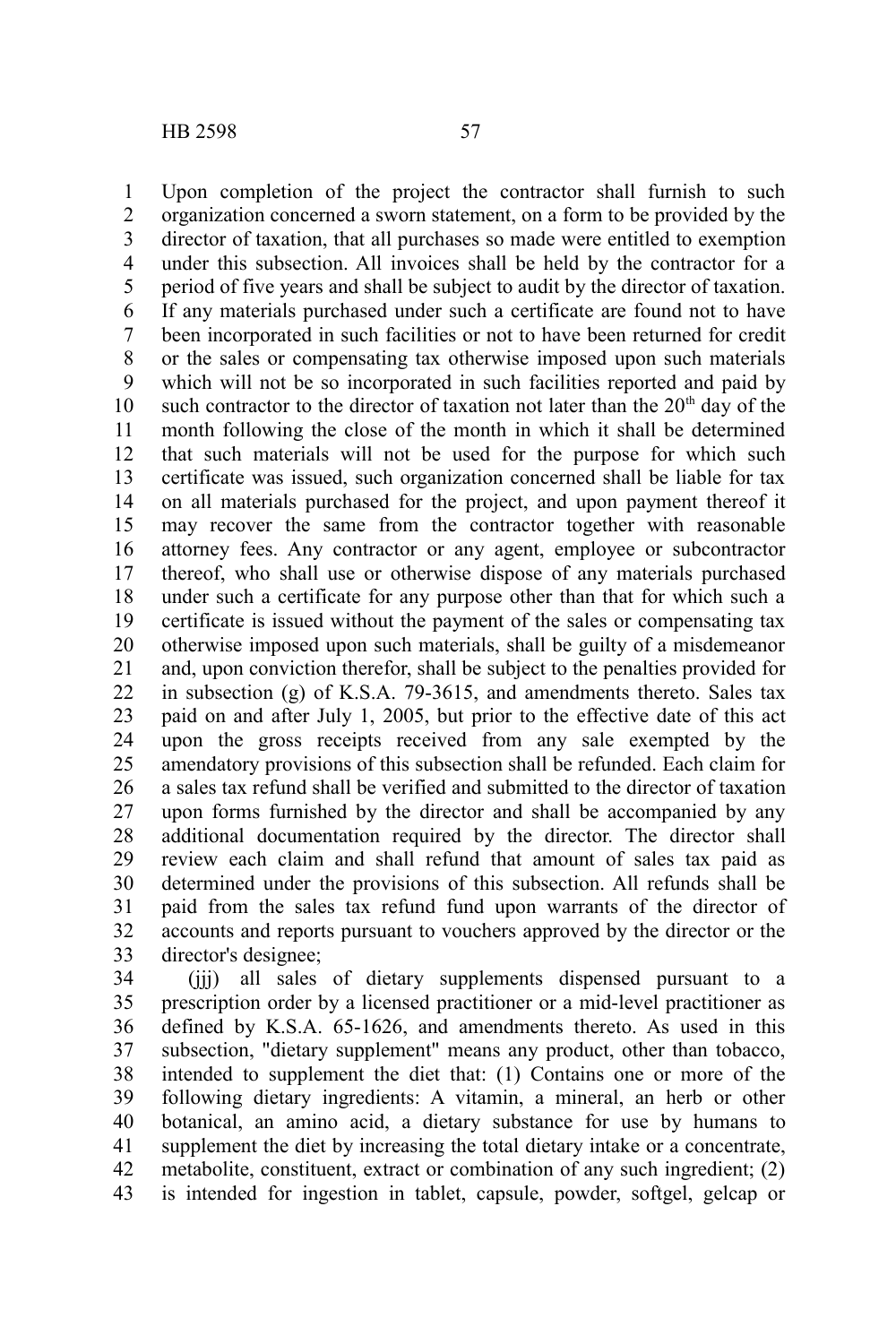liquid form, or if not intended for ingestion, in such a form, is not represented as conventional food and is not represented for use as a sole item of a meal or of the diet; and (3) is required to be labeled as a dietary supplement, identifiable by the supplemental facts box found on the label and as required pursuant to 21 C.F.R. § 101.36; 1 2 3 4 5

(lll) all sales of tangible personal property and services purchased by special olympics Kansas, inc. for the purpose of providing year-round sports training and athletic competition in a variety of olympic-type sports for individuals with intellectual disabilities by giving them continuing opportunities to develop physical fitness, demonstrate courage, experience joy and participate in a sharing of gifts, skills and friendship with their families, other special olympics athletes and the community, and activities provided or sponsored by such organization, and all sales of tangible personal property by or on behalf of any such organization; 6 7 8 9 10 11 12 13 14

(mmm) all sales of tangible personal property purchased by or on behalf of the Marillac Center, Inc., which is exempt from federal income taxation pursuant to section  $501(c)(3)$  of the federal internal revenue code, for the purpose of providing psycho-social-biological and special education services to children, and all sales of any such property by or on behalf of such organization for such purpose; 15 16 17 18 19 20

(nnn) all sales of tangible personal property and services purchased by the West Sedgwick County-Sunrise Rotary Club and Sunrise Charitable Fund for the purpose of constructing a boundless playground which is an integrated, barrier free and developmentally advantageous play environment for children of all abilities and disabilities; 21 22 23 24 25

(ooo) all sales of tangible personal property by or on behalf of a public library serving the general public and supported in whole or in part with tax money or a not-for-profit organization whose purpose is to raise funds for or provide services or other benefits to any such public library; 26 27 28 29

(ppp) all sales of tangible personal property and services purchased by or on behalf of a homeless shelter which is exempt from federal income taxation pursuant to section  $501(c)(3)$  of the federal income tax code of 1986, and used by any such homeless shelter to provide emergency and transitional housing for individuals and families experiencing homelessness, and all sales of any such property by or on behalf of any such homeless shelter for any such purpose; 30 31 32 33 34 35 36

(qqq) all sales of tangible personal property and services purchased by TLC for children and families, inc., hereinafter referred to as TLC, which is exempt from federal income taxation pursuant to section  $501(c)$ (3) of the federal internal revenue code of 1986, and which such property and services are used for the purpose of providing emergency shelter and treatment for abused and neglected children as well as meeting additional critical needs for children, juveniles and family, and all sales of any such 37 38 39 40 41 42 43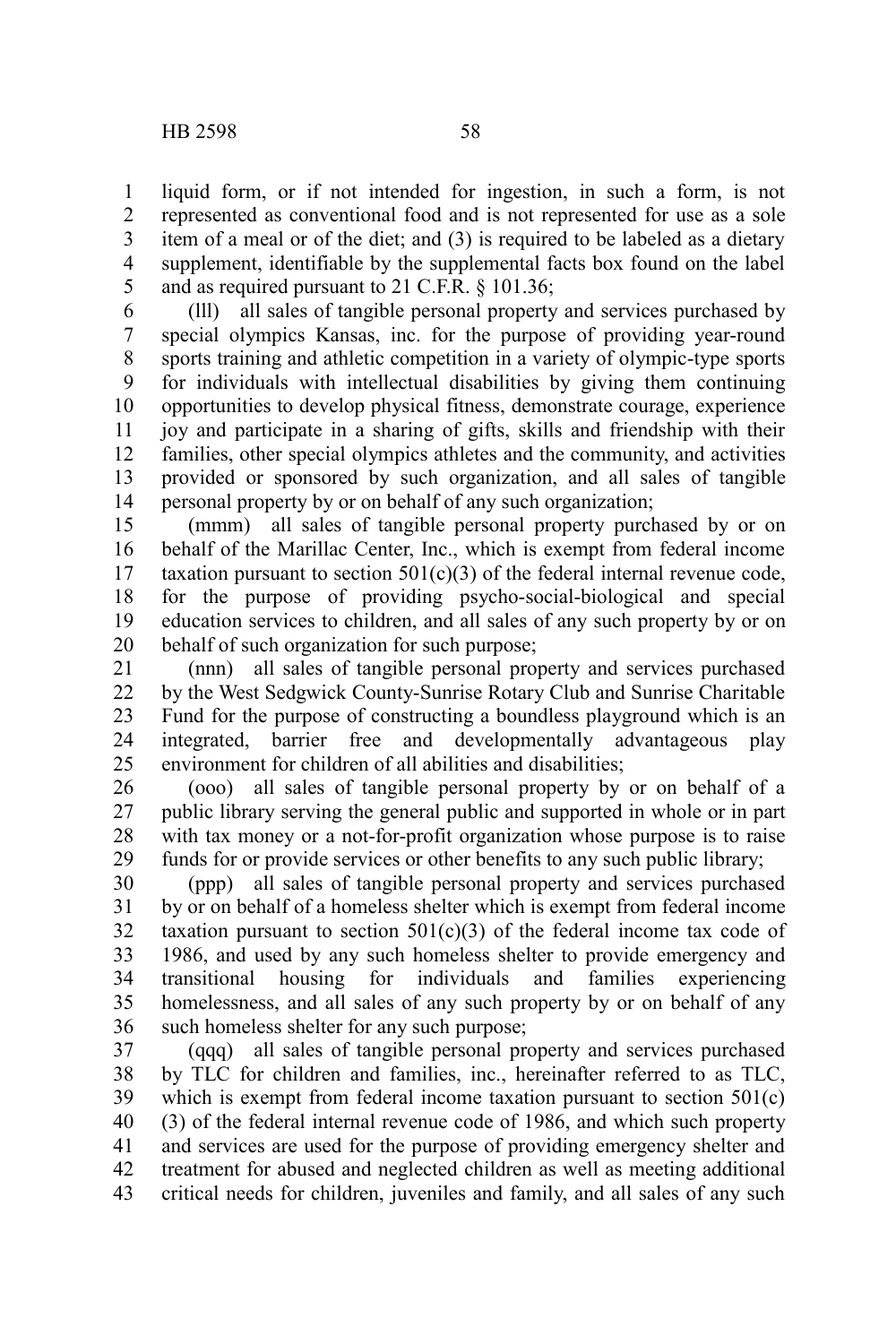property by or on behalf of TLC for any such purpose; and all sales of tangible personal property or services purchased by a contractor for the purpose of constructing, maintaining, repairing, enlarging, furnishing or remodeling facilities for the operation of services for TLC for any such purpose which would be exempt from taxation under the provisions of this section if purchased directly by TLC. Nothing in this subsection shall be deemed to exempt the purchase of any construction machinery, equipment or tools used in the constructing, maintaining, repairing, enlarging, furnishing or remodeling such facilities for TLC. When TLC contracts for the purpose of constructing, maintaining, repairing, enlarging, furnishing or remodeling such facilities, it shall obtain from the state and furnish to the contractor an exemption certificate for the project involved, and the contractor may purchase materials for incorporation in such project. The contractor shall furnish the number of such certificate to all suppliers from whom such purchases are made, and such suppliers shall execute invoices covering the same bearing the number of such certificate. Upon completion of the project the contractor shall furnish to TLC a sworn statement, on a form to be provided by the director of taxation, that all purchases so made were entitled to exemption under this subsection. All invoices shall be held by the contractor for a period of five years and shall be subject to audit by the director of taxation. If any materials purchased under such a certificate are found not to have been incorporated in the building or other project or not to have been returned for credit or the sales or compensating tax otherwise imposed upon such materials which will not be so incorporated in the building or other project reported and paid by such contractor to the director of taxation not later than the  $20<sup>th</sup>$  day of the month following the close of the month in which it shall be determined that such materials will not be used for the purpose for which such certificate was issued, TLC shall be liable for tax on all materials purchased for the project, and upon payment thereof it may recover the same from the contractor together with reasonable attorney fees. Any contractor or any agent, employee or subcontractor thereof, who shall use or otherwise dispose of any materials purchased under such a certificate for any purpose other than that for which such a certificate is issued without the payment of the sales or compensating tax otherwise imposed upon such materials, shall be guilty of a misdemeanor and, upon conviction therefor, shall be subject to the penalties provided for in subsection (g) of K.S.A. 79-3615, and amendments thereto; 1 2 3 4 5 6 7 8 9 10 11 12 13 14 15 16 17 18 19 20 21 22 23 24 25 26 27 28 29 30 31 32 33 34 35 36 37 38

(rrr) all sales of tangible personal property and services purchased by any county law library maintained pursuant to law and sales of tangible personal property and services purchased by an organization which would have been exempt from taxation under the provisions of this subsection if purchased directly by the county law library for the purpose of providing 39 40 41 42 43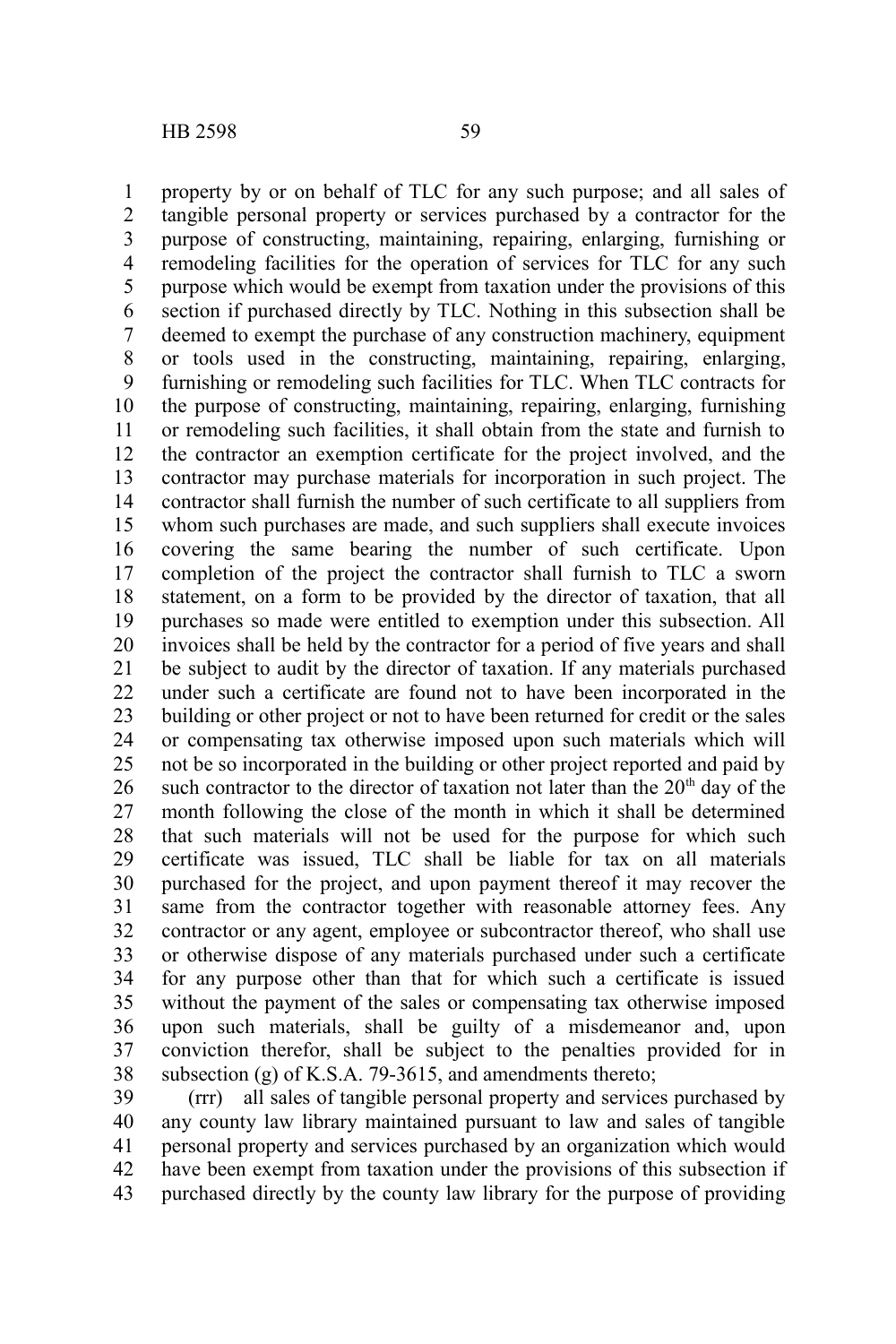legal resources to attorneys, judges, students and the general public, and all sales of any such property by or on behalf of any such county law library; 1 2 3

(sss) all sales of tangible personal property and services purchased by catholic charities or youthville, hereinafter referred to as charitable family providers, which is exempt from federal income taxation pursuant to section  $501(c)(3)$  of the federal internal revenue code of 1986, and which such property and services are used for the purpose of providing emergency shelter and treatment for abused and neglected children as well as meeting additional critical needs for children, juveniles and family, and all sales of any such property by or on behalf of charitable family providers for any such purpose; and all sales of tangible personal property or services purchased by a contractor for the purpose of constructing, maintaining, repairing, enlarging, furnishing or remodeling facilities for the operation of services for charitable family providers for any such purpose which would be exempt from taxation under the provisions of this section if purchased directly by charitable family providers. Nothing in this subsection shall be deemed to exempt the purchase of any construction machinery, equipment or tools used in the constructing, maintaining, repairing, enlarging, furnishing or remodeling such facilities for charitable family providers. When charitable family providers contracts for the purpose of constructing, maintaining, repairing, enlarging, furnishing or remodeling such facilities, it shall obtain from the state and furnish to the contractor an exemption certificate for the project involved, and the contractor may purchase materials for incorporation in such project. The contractor shall furnish the number of such certificate to all suppliers from whom such purchases are made, and such suppliers shall execute invoices covering the same bearing the number of such certificate. Upon completion of the project the contractor shall furnish to charitable family providers a sworn statement, on a form to be provided by the director of taxation, that all purchases so made were entitled to exemption under this subsection. All invoices shall be held by the contractor for a period of five years and shall be subject to audit by the director of taxation. If any materials purchased under such a certificate are found not to have been incorporated in the building or other project or not to have been returned for credit or the sales or compensating tax otherwise imposed upon such materials which will not be so incorporated in the building or other project reported and paid by such contractor to the director of taxation not later than the  $20<sup>th</sup>$  day of the month following the close of the month in which it shall be determined that such materials will not be used for the purpose for which such certificate was issued, charitable family providers shall be liable for tax on all materials purchased for the project, and upon payment thereof it may recover the same from the contractor together with 4 5 6 7 8 9 10 11 12 13 14 15 16 17 18 19 20 21 22 23 24 25 26 27 28 29 30 31 32 33 34 35 36 37 38 39 40 41 42 43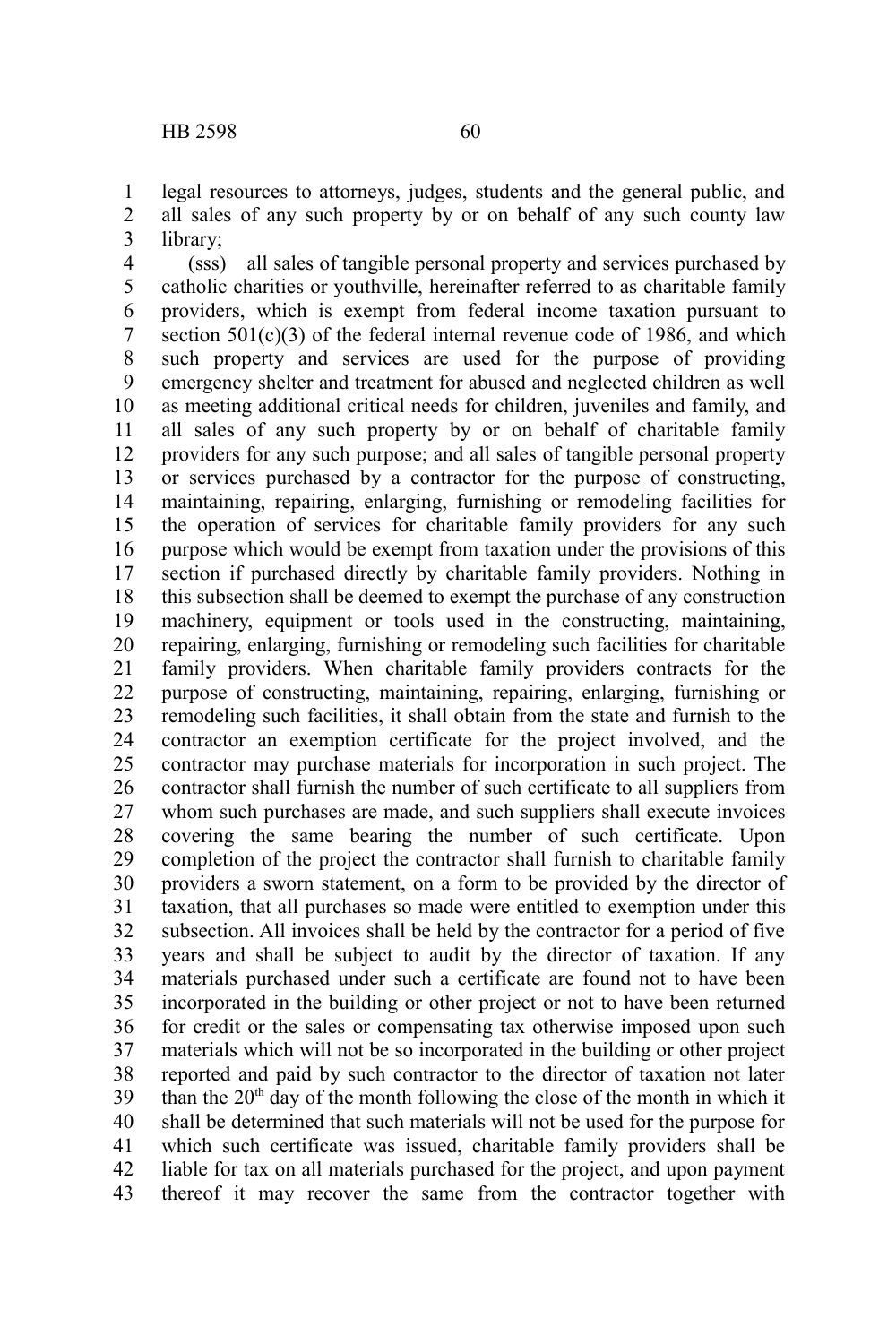reasonable attorney fees. Any contractor or any agent, employee or subcontractor thereof, who shall use or otherwise dispose of any materials purchased under such a certificate for any purpose other than that for which such a certificate is issued without the payment of the sales or compensating tax otherwise imposed upon such materials, shall be guilty of a misdemeanor and, upon conviction therefor, shall be subject to the penalties provided for in subsection (g) of K.S.A. 79-3615, and amendments thereto; 1 2 3 4 5 6 7 8

(ttt) all sales of tangible personal property or services purchased by a contractor for a project for the purpose of restoring, constructing, equipping, reconstructing, maintaining, repairing, enlarging, furnishing or remodeling a home or facility owned by a nonprofit museum which has been granted an exemption pursuant to subsection (qq), which such home or facility is located in a city which has been designated as a qualified hometown pursuant to the provisions of K.S.A. 75-5071 *et seq.*, and amendments thereto, and which such project is related to the purposes of K.S.A. 75-5071 *et seq.*, and amendments thereto, and which would be exempt from taxation under the provisions of this section if purchased directly by such nonprofit museum. Nothing in this subsection shall be deemed to exempt the purchase of any construction machinery, equipment or tools used in the restoring, constructing, equipping, reconstructing, maintaining, repairing, enlarging, furnishing or remodeling a home or facility for any such nonprofit museum. When any such nonprofit museum shall contract for the purpose of restoring, constructing, equipping, reconstructing, maintaining, repairing, enlarging, furnishing or remodeling a home or facility, it shall obtain from the state and furnish to the contractor an exemption certificate for the project involved, and the contractor may purchase materials for incorporation in such project. The contractor shall furnish the number of such certificates to all suppliers from whom such purchases are made, and such suppliers shall execute invoices covering the same bearing the number of such certificate. Upon completion of the project, the contractor shall furnish to such nonprofit museum a sworn statement on a form to be provided by the director of taxation that all purchases so made were entitled to exemption under this subsection. All invoices shall be held by the contractor for a period of five years and shall be subject to audit by the director of taxation. If any materials purchased under such a certificate are found not to have been incorporated in the building or other project or not to have been returned for credit or the sales or compensating tax otherwise imposed upon such materials which will not be so incorporated in a home or facility or other project reported and paid by such contractor to the director of taxation not later than the  $20<sup>th</sup>$  day of the month following the close of the month in which it shall be determined that such materials will not be used for the 9 10 11 12 13 14 15 16 17 18 19 20 21 22 23 24 25 26 27 28 29 30 31 32 33 34 35 36 37 38 39 40 41 42 43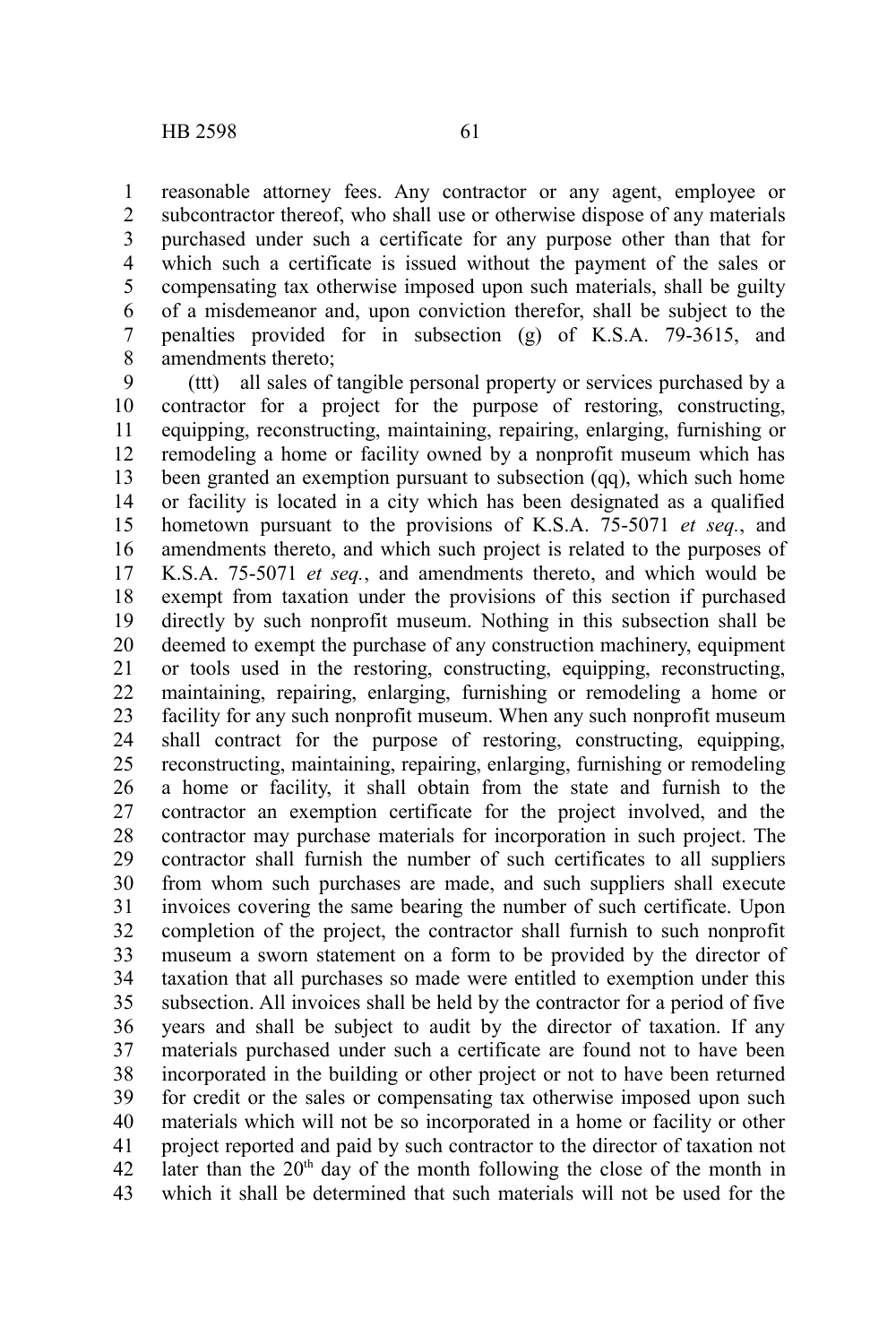purpose for which such certificate was issued, such nonprofit museum shall be liable for tax on all materials purchased for the project, and upon payment thereof it may recover the same from the contractor together with reasonable attorney fees. Any contractor or any agent, employee or subcontractor thereof, who shall use or otherwise dispose of any materials purchased under such a certificate for any purpose other than that for which such a certificate is issued without the payment of the sales or compensating tax otherwise imposed upon such materials, shall be guilty of a misdemeanor and, upon conviction therefor, shall be subject to the penalties provided for in subsection (g) of K.S.A. 79-3615, and amendments thereto; 1 2 3 4 5 6 7 8 9 10 11

(uuu) all sales of tangible personal property and services purchased by Kansas children's service league, hereinafter referred to as KCSL, which is exempt from federal income taxation pursuant to section 501(c) (3) of the federal internal revenue code of 1986, and which such property and services are used for the purpose of providing for the prevention and treatment of child abuse and maltreatment as well as meeting additional critical needs for children, juveniles and family, and all sales of any such property by or on behalf of KCSL for any such purpose; and all sales of tangible personal property or services purchased by a contractor for the purpose of constructing, maintaining, repairing, enlarging, furnishing or remodeling facilities for the operation of services for KCSL for any such purpose which would be exempt from taxation under the provisions of this section if purchased directly by KCSL. Nothing in this subsection shall be deemed to exempt the purchase of any construction machinery, equipment or tools used in the constructing, maintaining, repairing, enlarging, furnishing or remodeling such facilities for KCSL. When KCSL contracts for the purpose of constructing, maintaining, repairing, enlarging, furnishing or remodeling such facilities, it shall obtain from the state and furnish to the contractor an exemption certificate for the project involved, and the contractor may purchase materials for incorporation in such project. The contractor shall furnish the number of such certificate to all suppliers from whom such purchases are made, and such suppliers shall execute invoices covering the same bearing the number of such certificate. Upon completion of the project the contractor shall furnish to KCSL a sworn statement, on a form to be provided by the director of taxation, that all purchases so made were entitled to exemption under this subsection. All invoices shall be held by the contractor for a period of five years and shall be subject to audit by the director of taxation. If any materials purchased under such a certificate are found not to have been incorporated in the building or other project or not to have been returned for credit or the sales or compensating tax otherwise imposed upon such materials which will not be so incorporated in the building or other project reported 12 13 14 15 16 17 18 19 20 21 22 23 24 25 26 27 28 29 30 31 32 33 34 35 36 37 38 39 40 41 42 43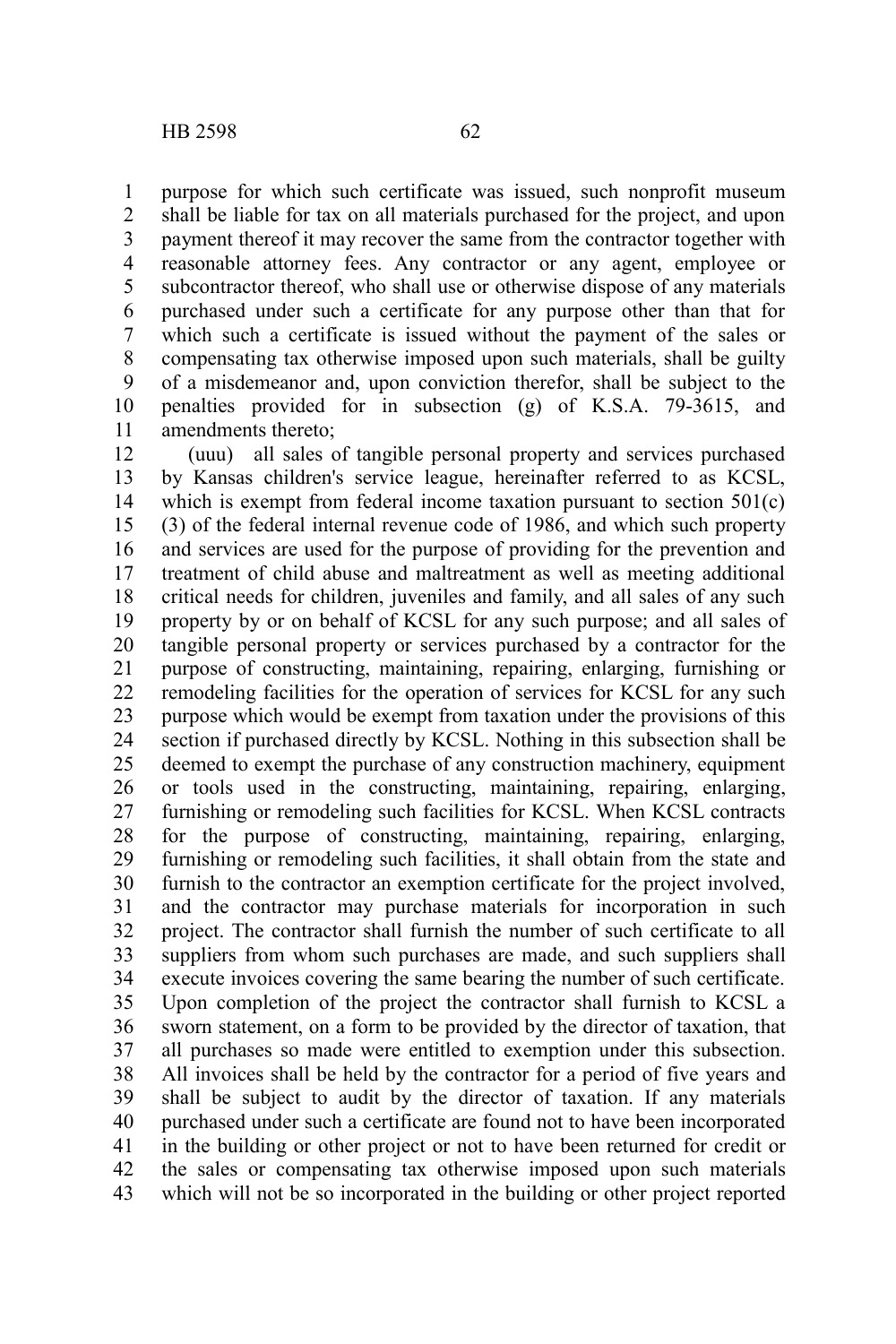and paid by such contractor to the director of taxation not later than the  $20<sup>th</sup>$  day of the month following the close of the month in which it shall be determined that such materials will not be used for the purpose for which such certificate was issued, KCSL shall be liable for tax on all materials purchased for the project, and upon payment thereof it may recover the same from the contractor together with reasonable attorney fees. Any contractor or any agent, employee or subcontractor thereof, who shall use or otherwise dispose of any materials purchased under such a certificate for any purpose other than that for which such a certificate is issued without the payment of the sales or compensating tax otherwise imposed upon such materials, shall be guilty of a misdemeanor and, upon conviction therefor, shall be subject to the penalties provided for in subsection (g) of K.S.A. 79-3615, and amendments thereto; 1 2 3 4 5 6 7 8 9 10 11 12 13

(vvv) all sales of tangible personal property or services, including the renting and leasing of tangible personal property or services, purchased by Jazz in the Woods, Inc., a Kansas corporation which is exempt from federal income taxation pursuant to section  $501(c)(3)$  of the federal internal revenue code, for the purpose of providing Jazz in the Woods, an event benefiting children-in-need and other nonprofit charities assisting such children, and all sales of any such property by or on behalf of such organization for such purpose; 14 15 16 17 18 19 20 21

(www) all sales of tangible personal property purchased by or on behalf of the Frontenac Education Foundation, which is exempt from federal income taxation pursuant to section  $501(c)(3)$  of the federal internal revenue code, for the purpose of providing education support for students, and all sales of any such property by or on behalf of such organization for such purpose; 22 23 24 25 26 27

(xxx) all sales of personal property and services purchased by the booth theatre foundation, inc., an organization which is exempt from federal income taxation pursuant to section  $501(c)(3)$  of the federal internal revenue code of 1986, and which such personal property and services are used by any such organization in the constructing, equipping, reconstructing, maintaining, repairing, enlarging, furnishing or remodeling of the booth theatre, and all sales of tangible personal property or services purchased by a contractor for the purpose of constructing, equipping, reconstructing, maintaining, repairing, enlarging, furnishing or remodeling the booth theatre for such organization, which would be exempt from taxation under the provisions of this section if purchased directly by such organization. Nothing in this subsection shall be deemed to exempt the purchase of any construction machinery, equipment or tools used in the constructing, equipping, reconstructing, maintaining, repairing, enlarging, furnishing or remodeling facilities for any such organization. When any such organization shall contract for the purpose of constructing, equipping, 28 29 30 31 32 33 34 35 36 37 38 39 40 41 42 43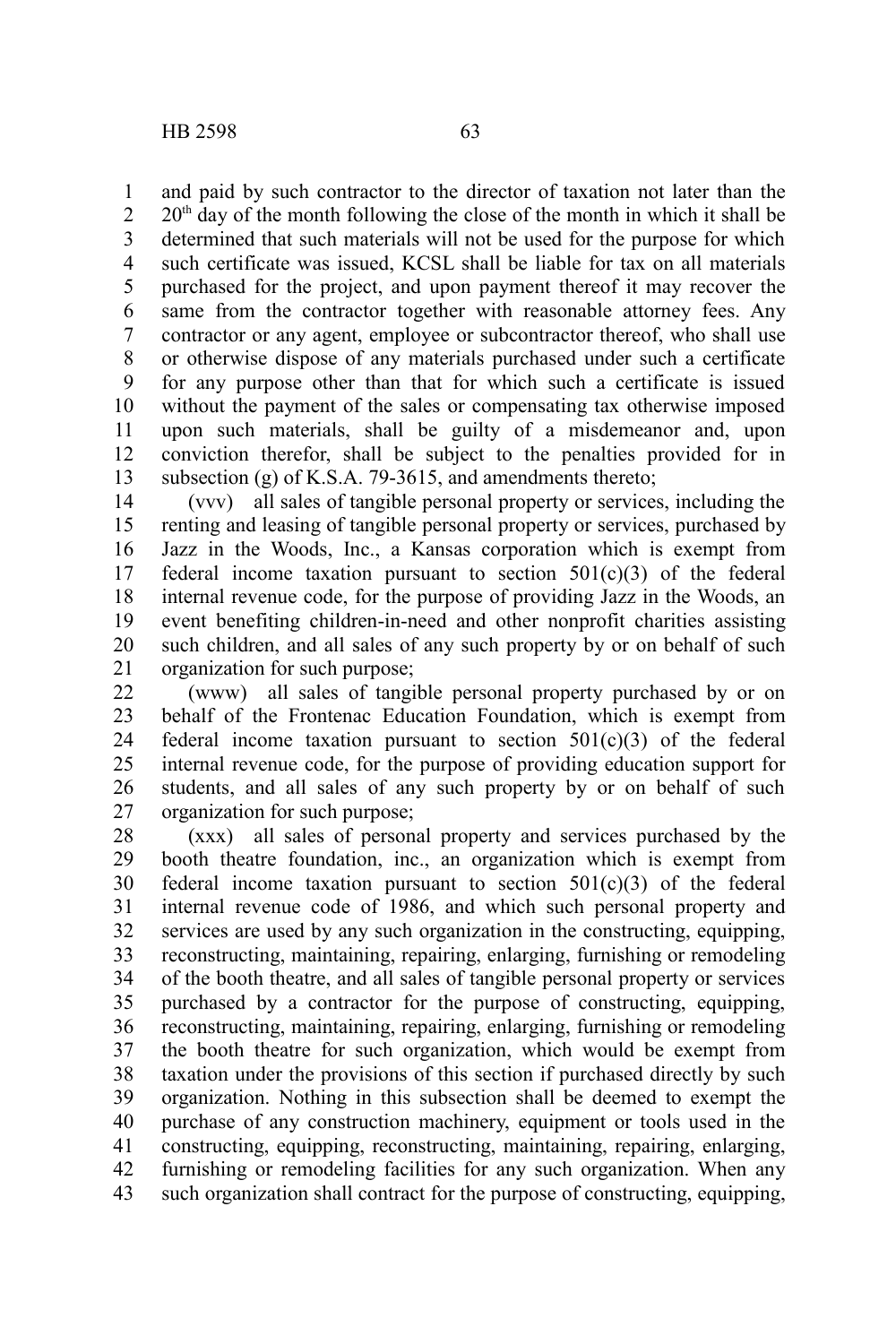reconstructing, maintaining, repairing, enlarging, furnishing or remodeling facilities, it shall obtain from the state and furnish to the contractor an exemption certificate for the project involved, and the contractor may purchase materials for incorporation in such project. The contractor shall furnish the number of such certificate to all suppliers from whom such purchases are made, and such suppliers shall execute invoices covering the same bearing the number of such certificate. Upon completion of the project the contractor shall furnish to such organization concerned a sworn statement, on a form to be provided by the director of taxation, that all purchases so made were entitled to exemption under this subsection. All invoices shall be held by the contractor for a period of five years and shall be subject to audit by the director of taxation. If any materials purchased under such a certificate are found not to have been incorporated in such facilities or not to have been returned for credit or the sales or compensating tax otherwise imposed upon such materials which will not be so incorporated in such facilities reported and paid by such contractor to the director of taxation not later than the  $20<sup>th</sup>$  day of the month following the close of the month in which it shall be determined that such materials will not be used for the purpose for which such certificate was issued, such organization concerned shall be liable for tax on all materials purchased for the project, and upon payment thereof it may recover the same from the contractor together with reasonable attorney fees. Any contractor or any agent, employee or subcontractor thereof, who shall use or otherwise dispose of any materials purchased under such a certificate for any purpose other than that for which such a certificate is issued without the payment of the sales or compensating tax otherwise imposed upon such materials, shall be guilty of a misdemeanor and, upon conviction therefor, shall be subject to the penalties provided for in subsection (g) of K.S.A. 79-3615, and amendments thereto. Sales tax paid on and after January 1, 2007, but prior to the effective date of this act upon the gross receipts received from any sale which would have been exempted by the provisions of this subsection had such sale occurred after the effective date of this act shall be refunded. Each claim for a sales tax refund shall be verified and submitted to the director of taxation upon forms furnished by the director and shall be accompanied by any additional documentation required by the director. The director shall review each claim and shall refund that amount of sales tax paid as determined under the provisions of this subsection. All refunds shall be paid from the sales tax refund fund upon warrants of the director of accounts and reports pursuant to vouchers approved by the director or the director's designee; 1 2 3 4 5 6 7 8 9 10 11 12 13 14 15 16 17 18 19 20 21 22 23 24 25 26 27 28 29 30 31 32 33 34 35 36 37 38 39 40

(yyy) all sales of tangible personal property and services purchased by TLC charities foundation, inc., hereinafter referred to as TLC charities, which is exempt from federal income taxation pursuant to section 501(c) 41 42 43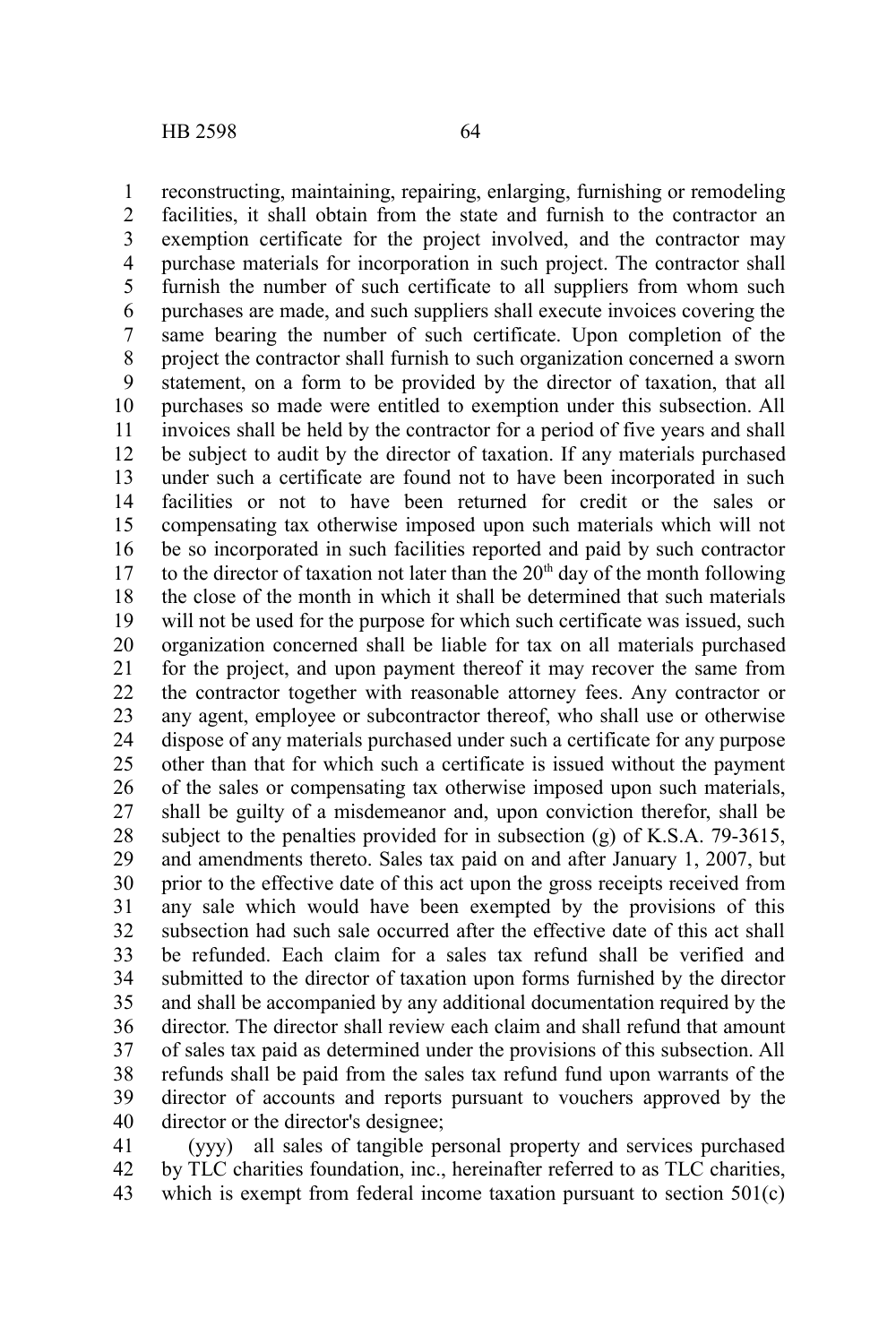(3) of the federal internal revenue code of 1986, and which such property and services are used for the purpose of encouraging private philanthropy to further the vision, values, and goals of TLC for children and families, inc.; and all sales of such property and services by or on behalf of TLC charities for any such purpose and all sales of tangible personal property or services purchased by a contractor for the purpose of constructing, maintaining, repairing, enlarging, furnishing or remodeling facilities for the operation of services for TLC charities for any such purpose which would be exempt from taxation under the provisions of this section if purchased directly by TLC charities. Nothing in this subsection shall be deemed to exempt the purchase of any construction machinery, equipment or tools used in the constructing, maintaining, repairing, enlarging, furnishing or remodeling such facilities for TLC charities. When TLC charities contracts for the purpose of constructing, maintaining, repairing, enlarging, furnishing or remodeling such facilities, it shall obtain from the state and furnish to the contractor an exemption certificate for the project involved, and the contractor may purchase materials for incorporation in such project. The contractor shall furnish the number of such certificate to all suppliers from whom such purchases are made, and such suppliers shall execute invoices covering the same bearing the number of such certificate. Upon completion of the project the contractor shall furnish to TLC charities a sworn statement, on a form to be provided by the director of taxation, that all purchases so made were entitled to exemption under this subsection. All invoices shall be held by the contractor for a period of five years and shall be subject to audit by the director of taxation. If any materials purchased under such a certificate are found not to have been incorporated in the building or other project or not to have been returned for credit or the sales or compensating tax otherwise imposed upon such materials which will not be incorporated into the building or other project reported and paid by such contractor to the director of taxation not later than the  $20<sup>th</sup>$  day of the month following the close of the month in which it shall be determined that such materials will not be used for the purpose for which such certificate was issued, TLC charities shall be liable for tax on all materials purchased for the project, and upon payment thereof it may recover the same from the contractor together with reasonable attorney fees. Any contractor or any agent, employee or subcontractor thereof, who shall use or otherwise dispose of any materials purchased under such a certificate for any purpose other than that for which such a certificate is issued without the payment of the sales or compensating tax otherwise imposed upon such materials, shall be guilty of a misdemeanor and, upon conviction therefor, shall be subject to the penalties provided for in subsection (g) of K.S.A. 79-3615, and amendments thereto; 1 2 3 4 5 6 7 8 9 10 11 12 13 14 15 16 17 18 19 20 21 22 23 24 25 26 27 28 29 30 31 32 33 34 35 36 37 38 39 40 41 42

(zzz) all sales of tangible personal property purchased by the rotary 43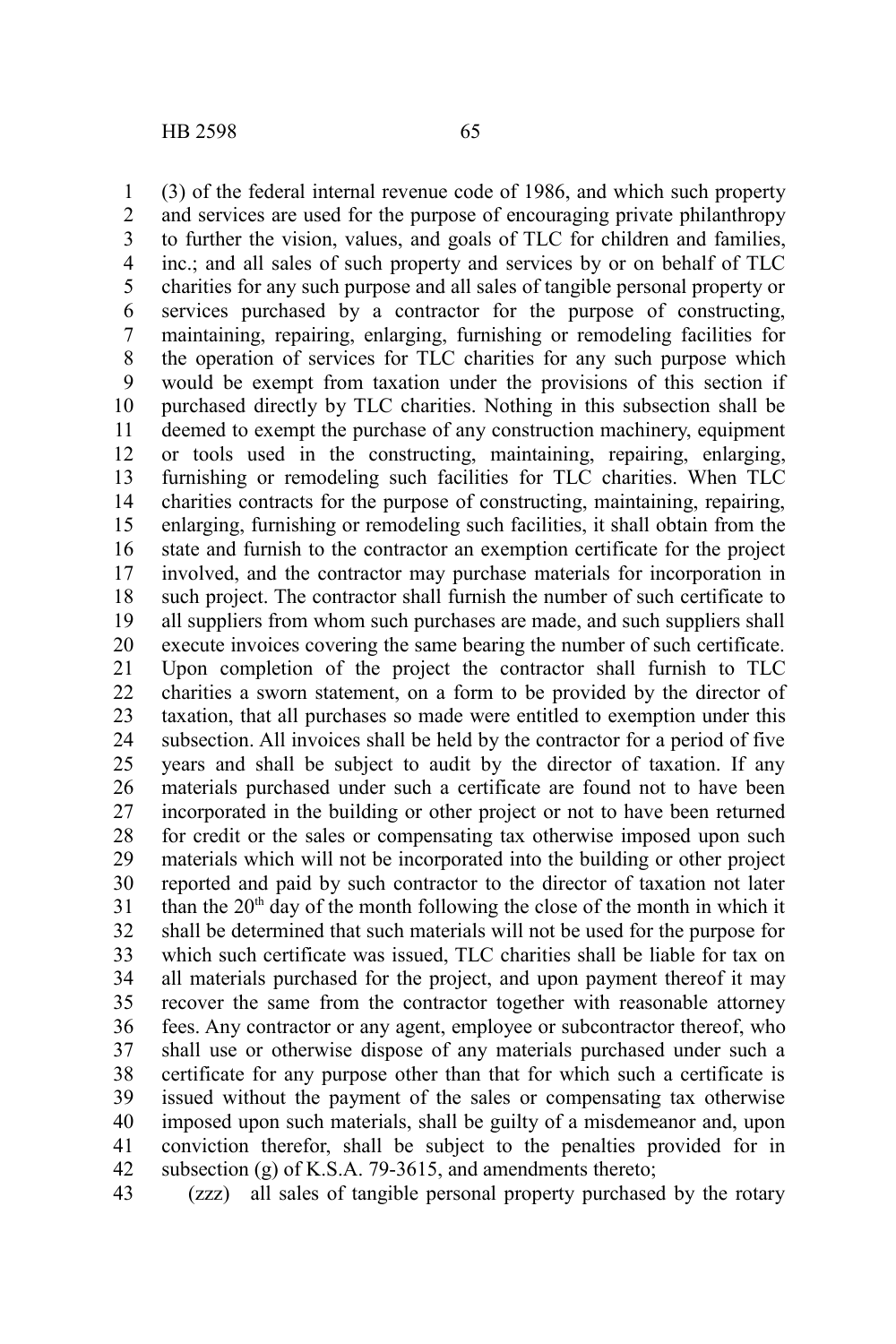club of shawnee foundation which is exempt from federal income taxation 1

pursuant to section  $501(c)(3)$  of the federal internal revenue code of 1986, as amended, used for the purpose of providing contributions to community service organizations and scholarships; 2 3 4

(aaaa) all sales of personal property and services purchased by or on behalf of victory in the valley, inc., which is exempt from federal income taxation pursuant to section  $501(c)(3)$  of the federal internal revenue code, for the purpose of providing a cancer support group and services for persons with cancer, and all sales of any such property by or on behalf of any such organization for any such purpose; 5 6 7 8 9 10

(bbbb) all sales of entry or participation fees, charges or tickets by Guadalupe health foundation, which is exempt from federal income taxation pursuant to section  $501(c)(3)$  of the federal internal revenue code, for such organization's annual fundraising event which purpose is to provide health care services for uninsured workers; 11 12 13 14 15

(cccc) all sales of tangible personal property or services purchased by or on behalf of wayside waifs, inc., which is exempt from federal income taxation pursuant to section  $501(c)(3)$  of the federal internal revenue code, for the purpose of providing such organization's annual fundraiser, an event whose purpose is to support the care of homeless and abandoned animals, animal adoption efforts, education programs for children and efforts to reduce animal over-population and animal welfare services, and all sales of any such property, including entry or participation fees or charges, by or on behalf of such organization for such purpose; 16 17 18 19 20 21 22 23 24

(dddd) all sales of tangible personal property or services purchased by or on behalf of Goodwill Industries or Easter Seals of Kansas, Inc., both of which are exempt from federal income taxation pursuant to section  $501(c)(3)$  of the federal internal revenue code, for the purpose of providing education, training and employment opportunities for people with disabilities and other barriers to employment; 25 26 27 28 29 30

(eeee) all sales of tangible personal property or services purchased by or on behalf of All American Beef Battalion, Inc., which is exempt from federal income taxation pursuant to section  $501(c)(3)$  of the federal internal revenue code, for the purpose of educating, promoting and participating as a contact group through the beef cattle industry in order to carry out such projects that provide support and morale to members of the United States armed forces and military services; and 31 32 33 34 35 36 37

(ffff) all sales of tangible personal property and services purchased by sheltered living, inc., which is exempt from federal income taxation pursuant to section  $501(c)(3)$  of the federal internal revenue code of 1986, and which such property and services are used for the purpose of providing residential and day services for people with developmental disabilities or mental retardation, or both, and all sales of any such 38 39 40 41 42 43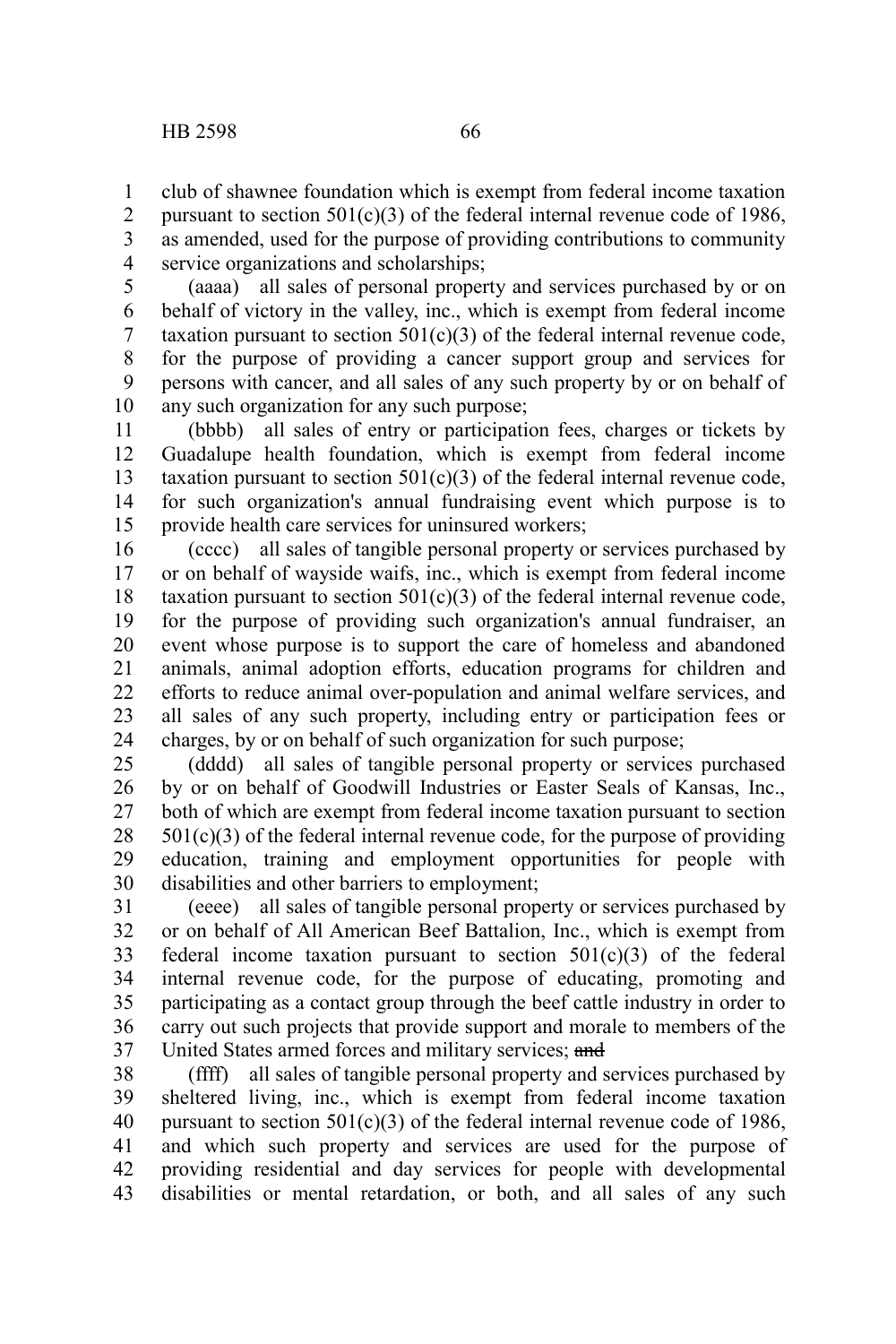property by or on behalf of sheltered living, inc. for any such purpose; and all sales of tangible personal property or services purchased by a contractor for the purpose of rehabilitating, constructing, maintaining, repairing, enlarging, furnishing or remodeling homes and facilities for sheltered living, inc. for any such purpose which would be exempt from taxation under the provisions of this section if purchased directly by sheltered living, inc. Nothing in this subsection shall be deemed to exempt the purchase of any construction machinery, equipment or tools used in the constructing, maintaining, repairing, enlarging, furnishing or remodeling such homes and facilities for sheltered living, inc. When sheltered living, inc. contracts for the purpose of rehabilitating, constructing, maintaining, repairing, enlarging, furnishing or remodeling such homes and facilities, it shall obtain from the state and furnish to the contractor an exemption certificate for the project involved, and the contractor may purchase materials for incorporation in such project. The contractor shall furnish the number of such certificate to all suppliers from whom such purchases are made, and such suppliers shall execute invoices covering the same bearing the number of such certificate. Upon completion of the project the contractor shall furnish to sheltered living, inc. a sworn statement, on a form to be provided by the director of taxation, that all purchases so made were entitled to exemption under this subsection. All invoices shall be held by the contractor for a period of five years and shall be subject to audit by the director of taxation. If any materials purchased under such a certificate are found not to have been incorporated in the building or other project or not to have been returned for credit or the sales or compensating tax otherwise imposed upon such materials which will not be so incorporated in the building or other project reported and paid by such contractor to the director of taxation not later than the  $20<sup>th</sup>$  day of the month following the close of the month in which it shall be determined that such materials will not be used for the purpose for which such certificate was issued, sheltered living, inc. shall be liable for tax on all materials purchased for the project, and upon payment thereof it may recover the same from the contractor together with reasonable attorney fees. Any contractor or any agent, employee or subcontractor thereof, who shall use or otherwise dispose of any materials purchased under such a certificate for any purpose other than that for which such a certificate is issued without the payment of the sales or compensating tax otherwise imposed upon such materials, shall be guilty of a misdemeanor and, upon conviction therefor, shall be subject to the penalties provided for in subsection (g) of K.S.A. 79-3615, and amendments thereto. *; and* 1 2 3 4 5 6 7 8 9 10 11 12 13 14 15 16 17 18 19 20 21 22 23 24 25 26 27 28 29 30 31 32 33 34 35 36 37 38 39 40

*(gggg) all sales of game birds for which the primary purpose is use in hunting.* 41 42

Sec. 23. K.S.A. 60-1901 and K.S.A. 2011 Supp. 40-2246, 65-6701, 43